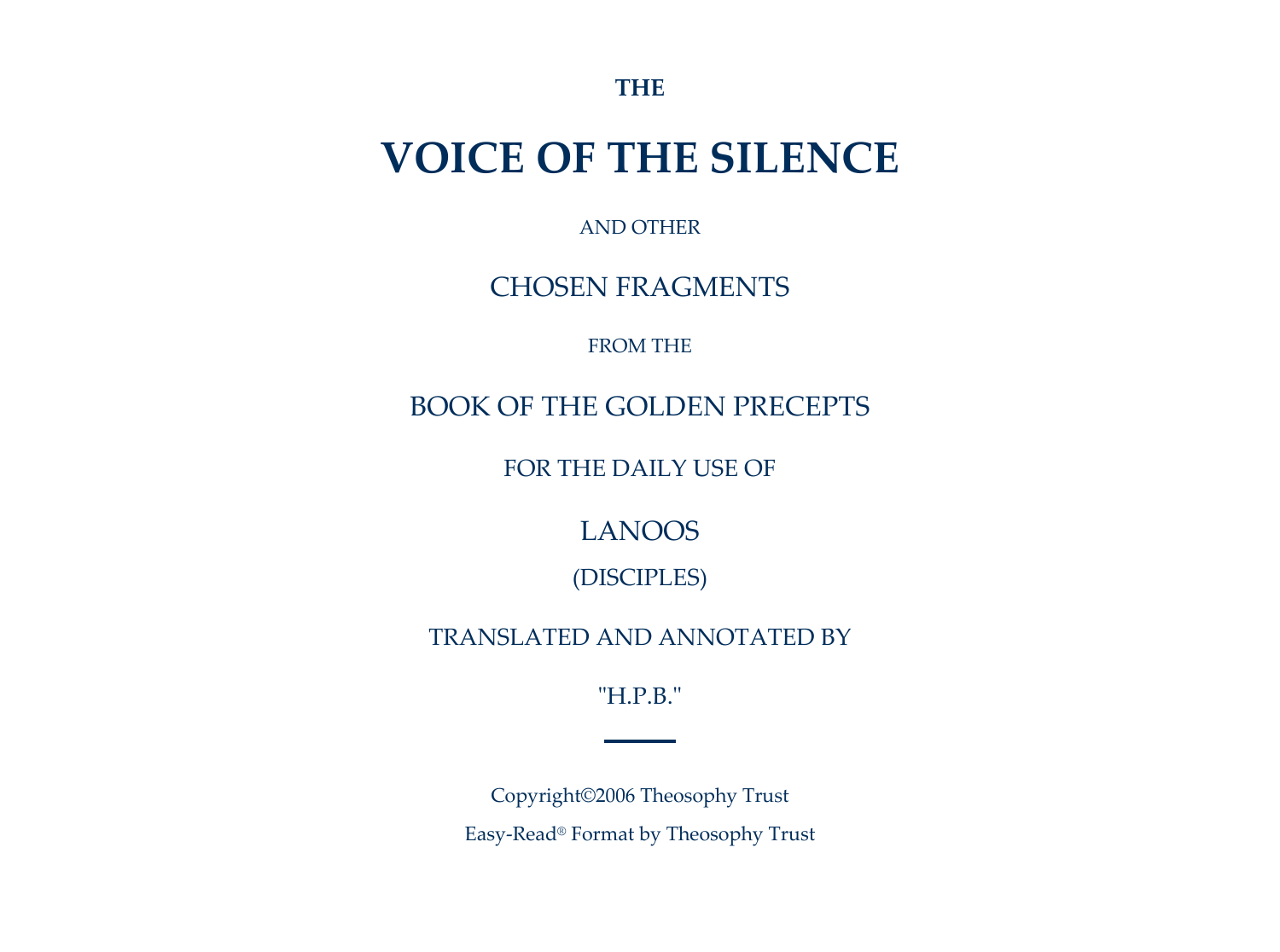# TABLE OF CONTENTS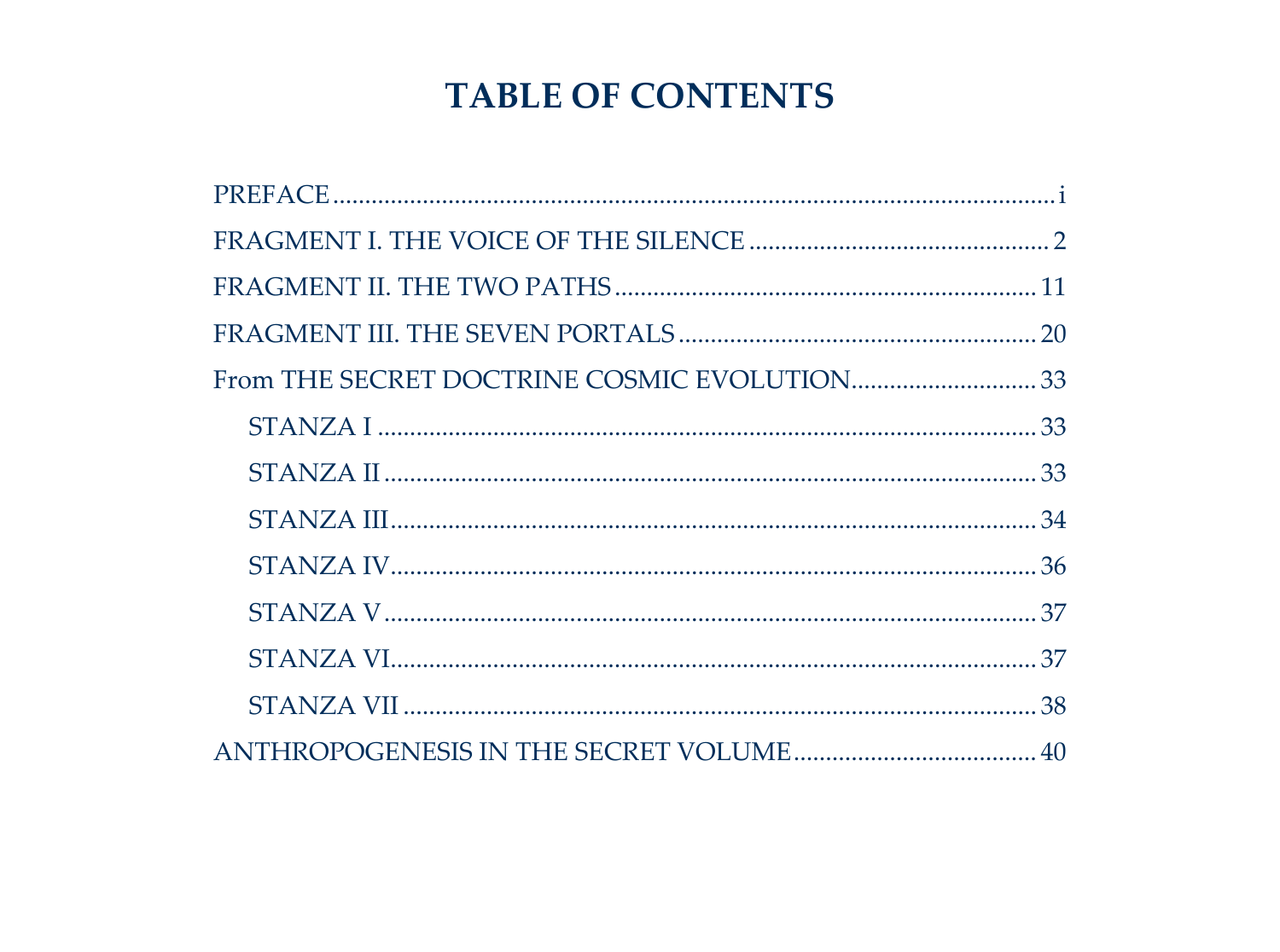### **PREFACE**

<span id="page-2-0"></span>The following pages are derived from <sup>ʺ</sup>*The Book of the Golden Precepts*," one of the works put into the hands of mystic students in the East. The knowledge of them is obligatory in that school, the teachings of which are accepted by many Theosophists. Therefore, as I know many of these Precepts by heart, the work of translating has been relatively an easy task for me.

It is well known that, in India, the methods of psychic development differ with the Gurus (teachers or masters), not only because of their belonging to different schools of philosophy, of which there are six, but because every Guru has his own system, which he generally keeps very secret. But beyond the Himalayas the method in the Esoteric Schools does not differ, unless the Guru is simply <sup>a</sup> Lama, but little more learned than those he teaches.

The work from which I here translate forms par<sup>t</sup> of the same series as that from which the <sup>ʺ</sup>Stanzasʺ of the *Book of Dzyan* were taken, on which *The Secret Doctrine* is based. Together with the grea<sup>t</sup> mystic work called Paramartha*,* which, the legend of Nagarjuna tells us, was delivered to the grea<sup>t</sup> Arhat by the Nagas or "Serpents" (in truth a name given to the ancient Initiates), the Book of the Golden Precepts claims the same origin. Yet its maxims and ideas, however noble and original, are often found under different forms in Sanskrit works, such as the *Dnyaneshvari,* that superb mystic treatise in which Krishna describes to Arjuna in glowing colors the condition of <sup>a</sup> fully illumined Yogi; and again in certain Upanishads. This is but natural, since most, if not all, of the greatest Arhats, the first

followers of Gautama Buddha were Hindus and Aryans, not Mongolians, especially those who emigrated into Tibet. The works left by Aryasanga alone are very numerous.

The original Precepts are engraved on thin oblongs (squares); copies very often on discs. These discs, or plates, are generally preserved on the altars of the temples attached to centres where the so-called "contemplative" or Mahayana (Yogacharya) schools are established. They are written variously, sometimes in Tibetan but mostly in ideographs. The sacerdotal language (Senzar), besides an alphabet of its own, may be rendered in several modes of writing in cypher characters, which partake more of the nature of ideographs than of syllables. Another method (lug, in Tibetan) is to use the numerals and colors, each of which corresponds to <sup>a</sup> letter of the Tibetan alphabet (thirty simple and seventy-four compound letters) thus forming a complete cryptographic alphabet. When the ideographs are used there is <sup>a</sup> definite mode of reading the text; as in this case the symbols and signs used in astrology, namely the twelve zodiacal animals and the seven primary colors, each <sup>a</sup> triplet in shade, *i.e.* the light, the primary, and the dark—stand for the thirty-three letters of the simple alphabet, for words and sentences. For in this method, the twelve "animals" five times repeated and coupled with the five elements and the seven colors, furnish <sup>a</sup> whole alphabet composed of sixty sacred letters and twelve signs. A sign placed at the beginning of the text determines whether the reader has to spell it according to the Indian mode, when every word is simply <sup>a</sup> Sanskrit adaptation, or according to the Chinese principle of reading the ideographs. The easiest way however, is that which allows the reader to use no special, or any language he likes, as the signs and symbols were, like the Arabian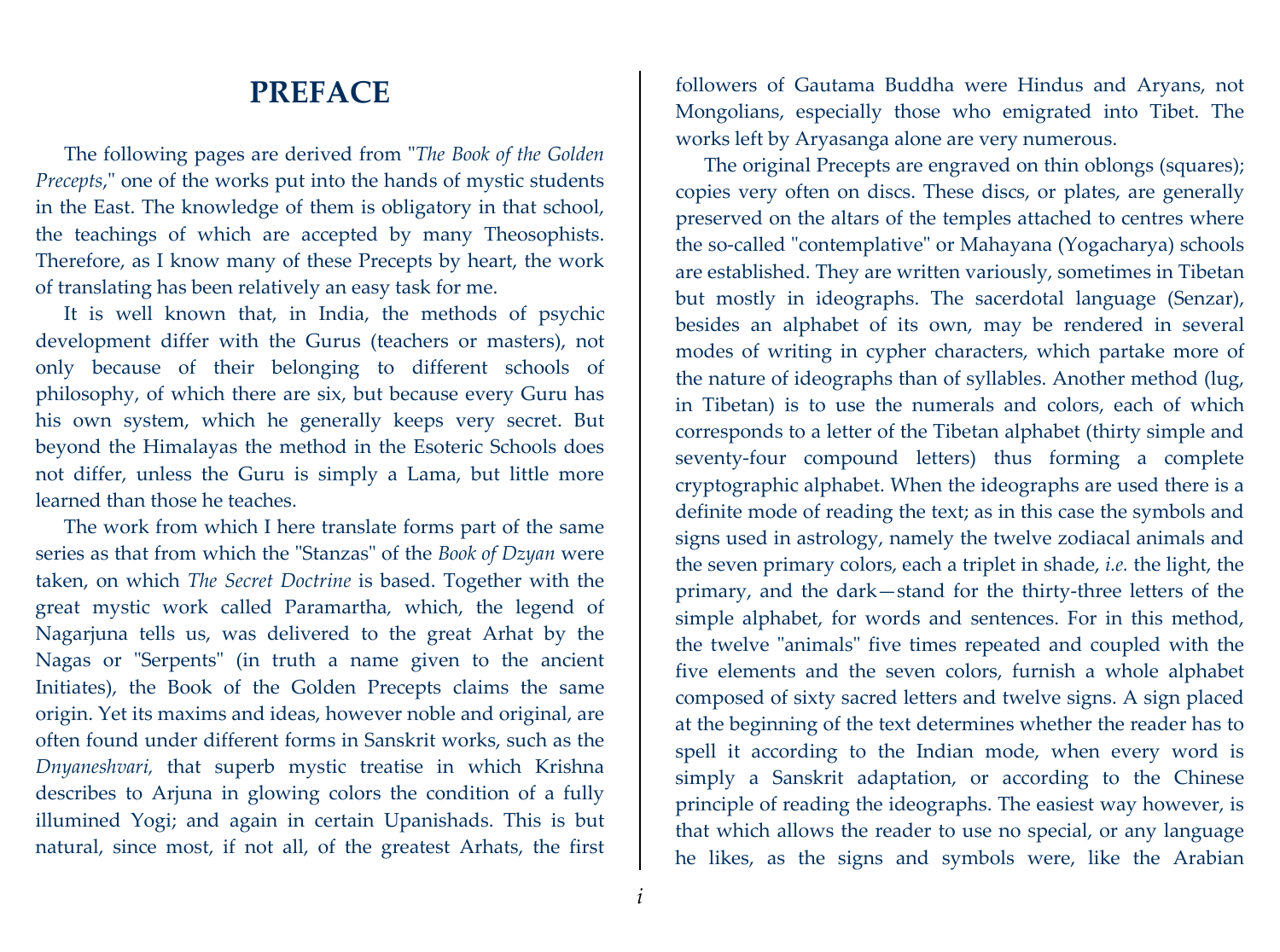numerals or figures, common and international property among initiated mystics and their followers. The same peculiarity is characteristic of one of the Chinese modes of writing, which can be read with equal facility by any one acquainted with the character: for instance, <sup>a</sup> Japanese can read it in his own language as readily as <sup>a</sup> Chinaman in his.

*The Book of the Golden Precepts*—some of which are pre‐ Buddhistic while others belong to <sup>a</sup> later date—contains about ninety distinct little treatises. Of these I learnt thirty-nine by heart, years ago. To translate the rest, I should have to resort to notes scattered among <sup>a</sup> too large number of papers and memoranda collected for the last twenty years and never pu<sup>t</sup> in order, to make of it by any means an easy task. Nor could they be all translated and given to <sup>a</sup> world too selfish and too much attached to objects of sense to be in any way prepared to receive such exalted ethics in the right spirit. For, unless <sup>a</sup> man perseveres seriously in the pursuit of self‐knowledge, he will never lend <sup>a</sup> willing ear to advice of this nature.

And ye<sup>t</sup> such ethics fill volumes upon volumes in Eastern literature, especially in the *Upanishads*. "Kill out all desire of life," says Krishna to Arjuna. That desire lingers only in the body, the vehicle of the embodied Self, not in the SELF which is "eternal, indestructible, which kills not nor is it killedʺ (*Katho Upanishad*). "Kill out sensation," teaches Sutta Nipata; "look alike on pleasure and pain, gain and loss, victory and defeat." Again, "Seek shelter in the eternal alone" (ibid). "Destroy the sense of separateness," repeats Krishna under every form. "The Mind (Manas) which follows the rambling senses, makes the Soul (Buddhi) as helpless as the boat which the wind leads astray upon the waters" (*Bhagavad Gita II*).

Therefore it has been thought better to make <sup>a</sup> judicious selection only from those treatises which will best suit the few real mystics in the Theosophical Society, and which are sure to answer their needs. It is only these who will appreciate these words of Krishna-Christos, the "Higher Self":

"Sages do not grieve for the living nor the dead. Never did I not exist, nor you, nor these rulers of men; nor will any one of us ever hereafter cease to be.ʺ (*Bhagavad Gita II*).

In this translation, I have done my best to preserve the poetical beauty of language and imagery which characterizes the original. How far this effort has been successful, is for the reader to judge.

 $"H.P.B."$ 

1889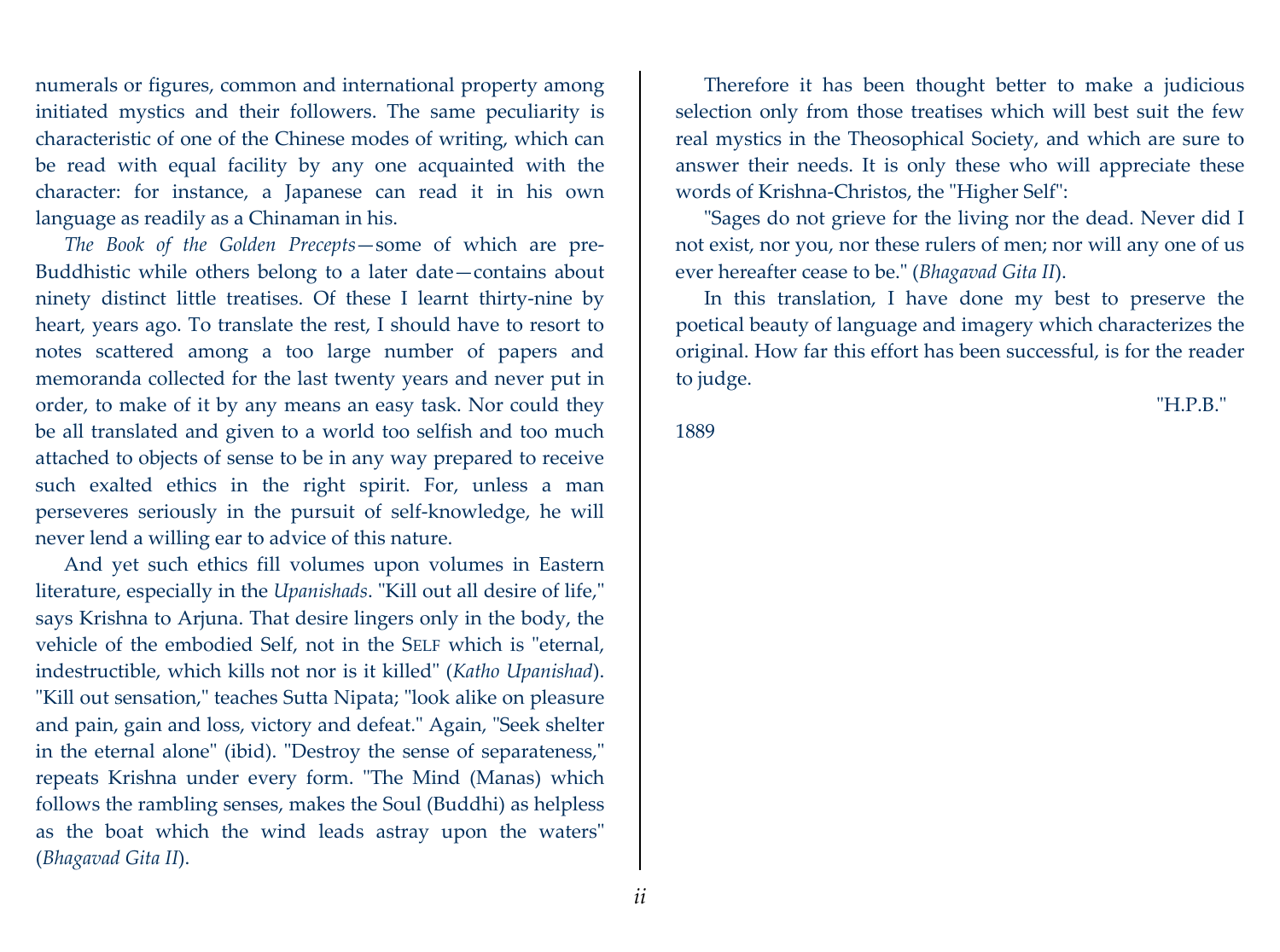### **DEDICATED TO THE FEW**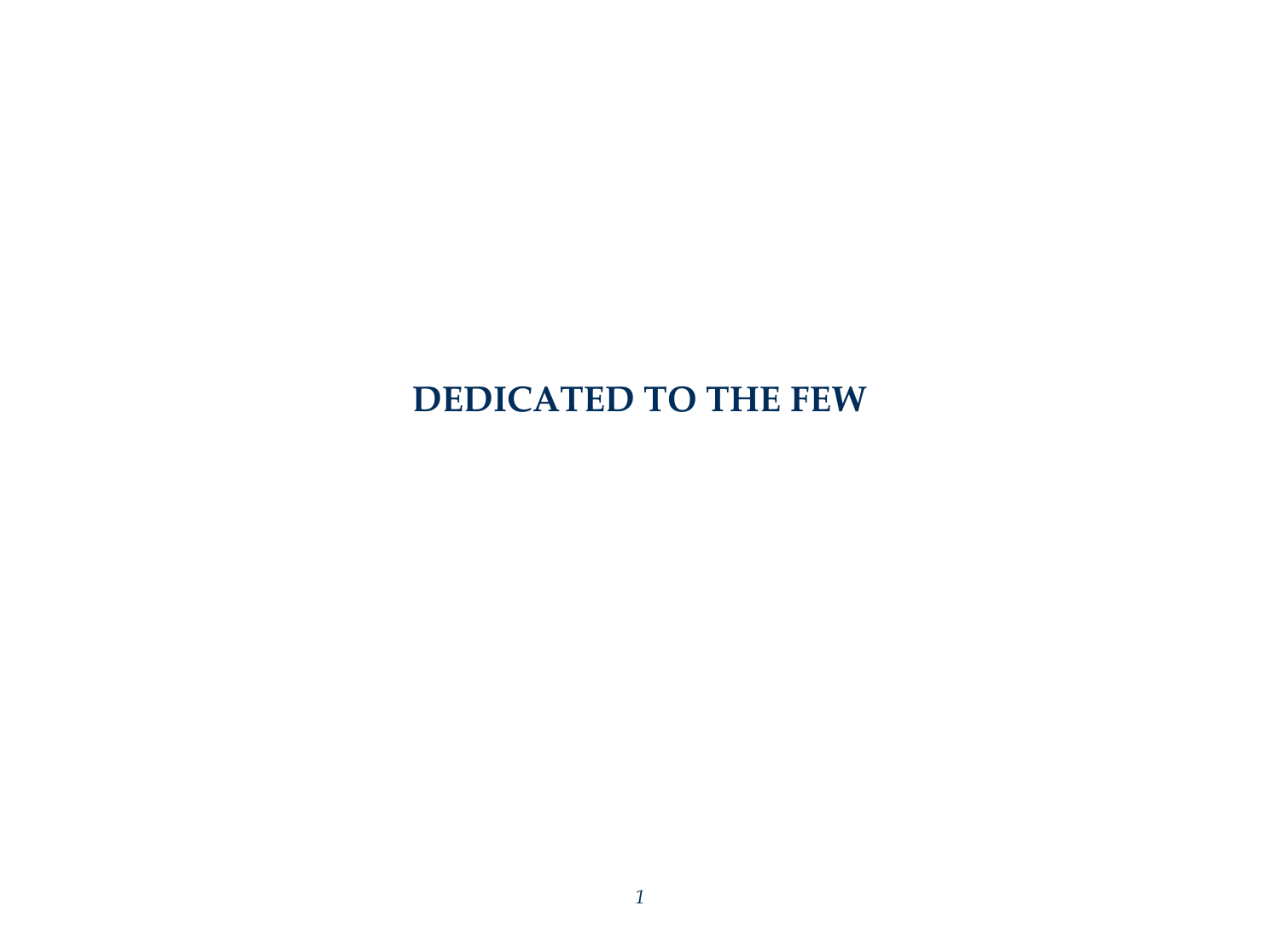### <span id="page-5-0"></span>**FRAGMENT I THE VOICE OF THE SILENCE**

THESE instructions are for those ignorant of the dangers of the lower IDDHI.[\\*](#page-5-1)

He who would hear the voice of Nada,[†](#page-5-2) "the Soundless Sound," and comprehend it, he has to learn the nature of Dharana.[‡](#page-5-3)

Having become indifferent to objects of perception, the pupil must seek out the Rajah of the senses, the Thought-Producer, he who awakes illusion.

The Mind is the grea<sup>t</sup> Slayer of the Real.

Let the Disciple slay the Slayer.

For–

When to himself his form appears unreal, as do on waking all the forms he sees in dreams;

When he has ceased to hear the many, he may discern the ONE—the inner sound which kills the outer.

Then only, not till then, shall he forsake the region of Asat, the false, to come unto the realm of Sat, the true.

Before the soul can see, the Harmony within must be attained, and fleshly eyes be rendered blind to all illusion.

Before the Soul can hear, the image (man) has to become as deaf to roarings as to whispers, to cries of bellowing elephants as to the silvery buzzing of the golden fire‐fly.

Before the soul can comprehend and may remember, she must unto the Silent Speaker be united just as the form to which the clay is modelled, is first united with the potter<sup>ʹ</sup><sup>s</sup> mind.

For then the soul will hear, and will remember.

And then to the inner ear will speak‐‐

THE VOICE OF THE SILENCE

And say:

<span id="page-5-1"></span><sup>\*</sup> The Pali word *Iddhi*, is the synonym of the Sanskrit *Siddhis*, or psychic faculties, the abnormal powers in man. There are two kinds of *Siddhis*. One group which embraces the lower, coarse, psychic and mental energies; the other is one which exacts the highest training of Spiritual powers. Says Krishna in *Shrimad Bhagavat* (*Bhagavad‐Gita*): <sup>ʺ</sup>He who is engaged in the performance of yoga, who has subdued his senses and who has concentrated his mind in me (Krishna), such yogis all the Siddhis stand ready to serve."

<span id="page-5-2"></span><sup>&</sup>lt;sup>†</sup> The "Soundless Voice," or the "Voice of the Silence." Literally perhaps this would read "Voice in the *Spiritual Sound,*" as *Nada* is the equivalent word in Sanskrit, for the Senzar term.

<span id="page-5-3"></span><sup>‡</sup> *Dharana*, is the intense and perfect concentration of the mind upon some one interior object, accompanied by complete abstraction from everything pertaining to the external Universe, or the world of the senses.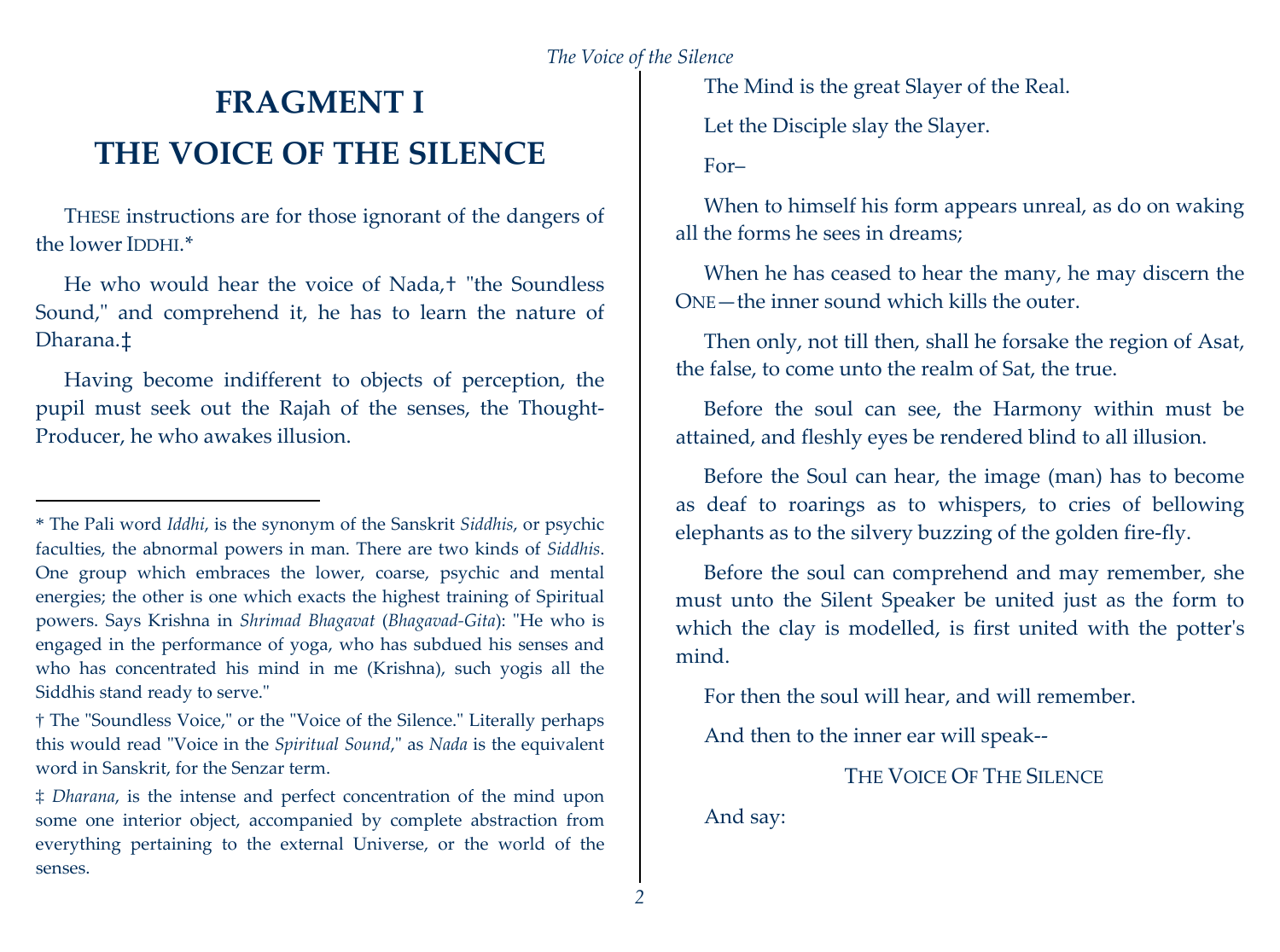If thy Soul smiles while bathing in the Sunlight of thy Life; if thy Soul sings within her chrysalis of flesh and matter; if thy Soul weeps inside her castle of illusion; if thy Soul struggles to break the silver thread that binds her to the MASTER;[\\*](#page-6-0) know, O Disciple, thy Soul is of the earth.

When to the World<sup>ʹ</sup><sup>s</sup> turmoil thy budding

Soul[†](#page-6-1) lends ear; when to the roaring voice of the grea<sup>t</sup> illusion thy Soul responds;[‡](#page-6-2) when frightened at the sight of the hot tears of pain; when deafened by the cries of distress, thy soul withdraws like the shy turtle within the carapace of SELFHOOD, learn, O Disciple, of her Silent "God," thy Soul is an unworthy shrine.

When waxing stronger, thy Soul glides forth from her secure retreat: and breaking loose from the protecting shrine, extends her silver thread and rushes onward; when beholding her image on the waves of Space she whispers, "This is I,"—declare, O Disciple, that thy soul is caught in the webs of delusion. [§](#page-6-3)

<span id="page-6-7"></span><span id="page-6-2"></span> $\ddagger$  *Maha Maya*, "Great Illusion," the objective Universe.

This Earth, Disciple, is the Hall of Sorrow, wherein are set along the Path of dire probations, traps to ensnare thy EGO by the delusion called "Great Heresy".[\\*\\*](#page-6-4)

This earth, O ignorant Disciple, is but the dismal entrance leading to the twilight that precedes the valley of true light that light which no wind can extinguish, that light which burns without a wick or fuel.

Saith the Great Law: "In order to become the KNOWER of ALLSELF [††](#page-6-5) thou hast first of SELF to be the knower.ʺ To reachthe knowledge of that SELF, thou hast to give up Self to Non‐ Self, Being to Non-Being, and then thou canst repose between the wings of the GREAT BIRD. Aye, sweet is rest between the wings of that which is not born, nor dies, but is the AUM[‡‡](#page-6-6) throughout eternal ages.[§§](#page-6-7)

<span id="page-6-5"></span><span id="page-6-4"></span><span id="page-6-0"></span><sup>\*</sup> The <sup>ʺ</sup>grea<sup>t</sup> Masterʺ is the term used by Lanoos or Chelas to indicate one<sup>ʹ</sup><sup>s</sup> <sup>ʺ</sup> HIGHER SELF.ʺ It is the equivalent of *Avalokitesvara,* and the same as Adi-Budha with the Buddhist Occultists, ATMA the "Self" (the Higher Self) with the Brahmins, and CHRISTOS with the ancient Gnostics.

<span id="page-6-6"></span><span id="page-6-1"></span><sup>†</sup> Soul is used here for the Human Ego or Manas, that which is referred to in our Occult Septenary division as the "Human Soul" (Vide the Secret Doctrine) in contradistinction to the Spiritual and Animal Souls.

<span id="page-6-3"></span><sup>§</sup> *Sakkayaditthi*, "delusion" of personality.

<sup>\*\*</sup> *Attavada*, the heresy of the belief in Soul, or rather in the separateness of Soul or Self from the One Universal, Infinite SELF.

<sup>††</sup> The <sup>T</sup>*attvajyani* is the <sup>ʺ</sup>knowerʺ or discriminator of the principles in nature and in man; and *Atmajnyani* is the knower of ATMA or the Universal, ONE SELF.

 $\ddagger$  *‡t Kala Hansa, the "Bird" or Swan. Says the Nadavindu Upanishad (Rig***)** Veda) translated by the Kumbakonam Theosophical Society — "The syllable A is considered to be its (the bird Hansa<sup>ʹ</sup>s) right wing, U, its left, M, its tail, and the Ardha-matra (half metre) is said to be its head."

<sup>§§</sup> Eternity with the Orientals has quite another signification than it has with us. It stands generally for the 100 years or "age" of Brahma, the duration of <sup>a</sup> Maha‐Kalpa or <sup>a</sup> period of 311,040,000,000,000 years.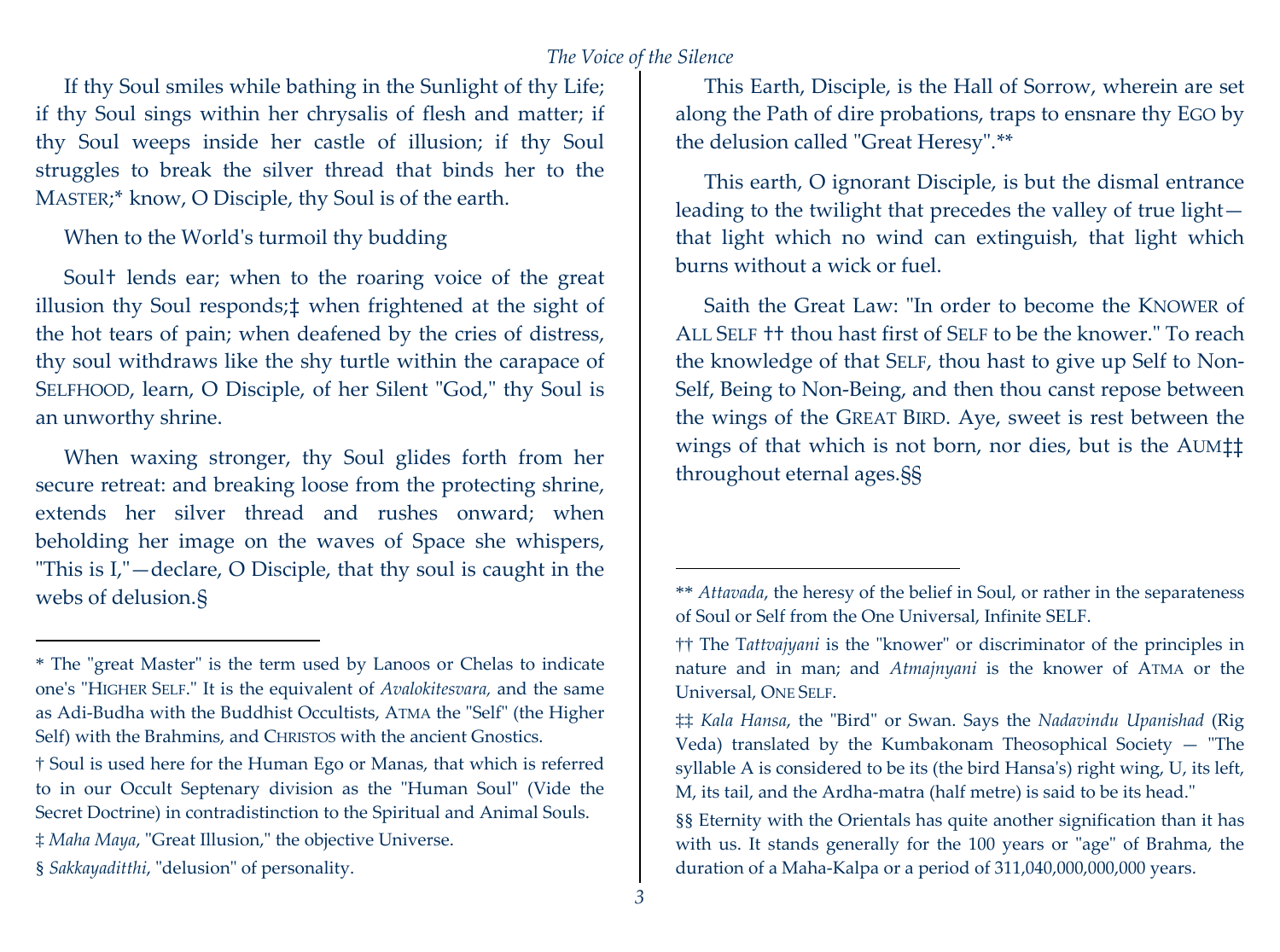Bestride the Bird of Life, if thou would<sup>ʹ</sup>st know.[\\*](#page-7-0)

Give up thy life, if thou would<sup>ʹ</sup>st live.[†](#page-7-1)

Three Halls, O weary pilgrim, lead to the end of toils. Three Halls, O conqueror of Mara, will bring thee through three states[‡](#page-7-2) into the fourth[§](#page-7-3) and thence into the seven worlds,[\\*\\*](#page-7-4) the worlds of Rest Eternal.

If thou would<sup>ʹ</sup>st learn their names, then hearken, and remember.

The name of the first Hall is IGNORANCE—Avidya.

It is the Hall in which thou saw<sup>ʹ</sup>st the light, in which thou livest and shalt die.[††](#page-7-5)

<span id="page-7-5"></span>†† The phenomenal World of Senses and of terrestrial consciousness only.

The name of Hall the second is the Hall of LEARNING.[‡‡](#page-7-6) In it thy Soul will find the blossoms of life, but under every flower a serpen<sup>t</sup> coiled.[§§](#page-7-7)

The name of the third Hall is WISDOM, beyond which stretch the shoreless waters of AKSHARA, the indestructible Fount of Omniscience.[\\*\\*\\*](#page-7-5)

If thou would'st cross the first Hall safely, let not thy mind mistake the fires of lust that burn therein for the sunlight of life.

If thou would'st cross the second safely, stop not the fragrance of its stupefying blossoms to inhale. If freed thou would'st be from the karmic chains, seek not for thy Guru in those Mayavic regions.

The WISE ONES tarry not in pleasure‐grounds of senses.

The WISE ONES heed not the sweet-tongued voices of illusion.

<span id="page-7-0"></span><sup>\*</sup> Says the same *Nadavindu*, "A Yogi who bestrides the Hansa (thus contemplates on AUM) is not affected by Karmic influences or crores of sins."

<span id="page-7-1"></span><sup>†</sup> Give up the life of physical *personality* if you would live in spirit.

<span id="page-7-6"></span><span id="page-7-2"></span><sup>‡</sup> The three states of consciousness, which are *Jagrat*, the waking; *Swapna*, the dreaming; and *Sushupti*, the deep sleeping state. These three Yogi conditions, lead to the fourth, or—

<span id="page-7-7"></span><span id="page-7-3"></span><sup>§</sup> The *Turiya*, that beyond the dreamless state, the one above all, <sup>a</sup> state of high spiritual consciousness.

<span id="page-7-4"></span><sup>\*\*</sup> Some Oriental [Sanskrit] mystics locate seven planes of being, the seven spiritual *lokas* or worlds within the body of *Kala Hansa*, the Swan out of Time and Space, convertible into the Swan in Time, when it becomes Brahma instead of Brahman.

<sup>‡‡</sup> The Hall of *Probationary* Learning. [<sup>ʺ</sup>The Mind (Manas) which follows the rambling senses, makes the Soul (Buddhi) as helpless as the boat which the wind leads astray upon the watersʺ (*Bhagavad‐Gita II*).]

<sup>§§</sup> The astral region, the Psychic World of supersensuous perceptions and of deceptive sights — the world of mediums. It is the great "Astral Serpent" of Eliphas Levi. No blossom plucked in those regions has ever ye<sup>t</sup> been brought down on earth without its serpen<sup>t</sup> coiled around the stem. It is the world of the *Great Illusion*.

<sup>\*\*\*</sup> The region of the full Spiritual Consciousness beyond which there is no longer danger for him who has reached it.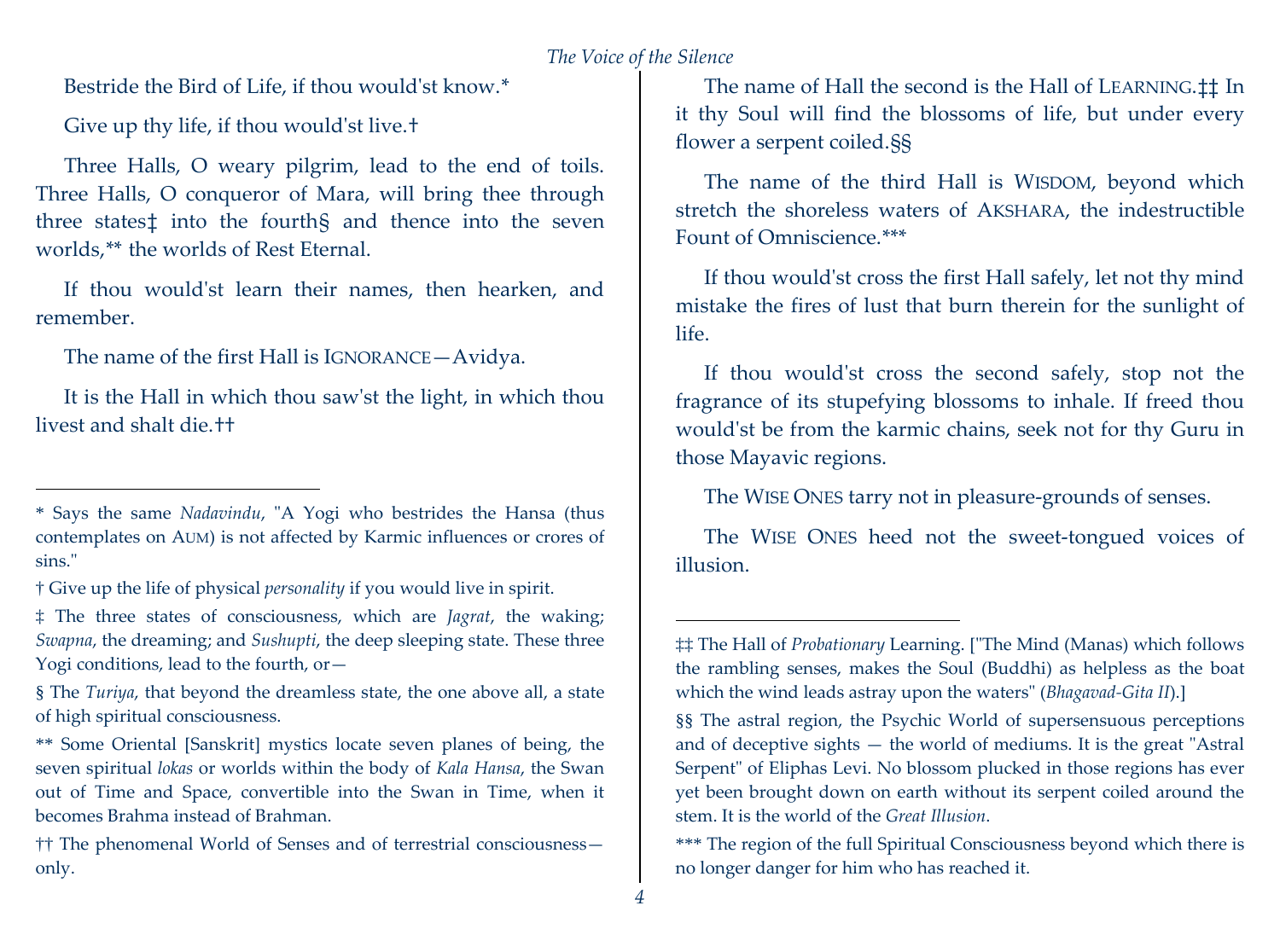Seek for him who is to give thee birth,[\\*](#page-8-0) in the Hall of Wisdom, the Hall which lies beyond, wherein all shadows are unknown, and where the light of truth shines with unfading glory.

That which is uncreate abides in thee, Disciple, as it abides in that Hall. If thou would<sup>ʹ</sup>st reach it and blend the two, thou must divest thyself of thy dark garments of illusion. Stifle the voice of flesh, allow no image of the senses to ge<sup>t</sup> between its light and thine, that thus the twain may blend in one. And having learnt thine own Ajnyana,<sup>[†](#page-8-1)</sup> flee from the Hall of Learning. This Hall is dangerous in its perfidious beauty, is needed but for thy probation. Beware, Lanoo, lest dazzled by illusive radiance thy Soul should linger and be caught in its deceptive light.

This light shines from the jewel of the Great Ensnarer, (Mara).[‡](#page-8-2) The senses it bewitches, blinds the mind, and leaves the unwary an abandoned wreck.

The moth attracted to the dazzling flame of thy night‐lamp is doomed to perish in the viscid oil. The unwary Soul that fails to grapple with the mocking demon of illusion, will return to earth the slave of Mara.

Behold the Hosts of Souls. Watch how they hover o'er the stormy sea of human life, and how exhausted, bleeding, broken‐winged, they drop one after other on the swelling waves. Tossed by the fierce winds, chased by the gale, they drift into the eddies and disappear within the first grea<sup>t</sup> vortex.

If through the Hall of Wisdom, thou would<sup>ʹ</sup>st reach the Vale of Bliss, Disciple, close fast thy senses against the grea<sup>t</sup> dire heresy of Separateness that weans thee from the rest.

Let not thy "Heaven-born," merged in the sea of Maya, break from the Universal Parent (SOUL), but let the fiery power retire into the inmost chamber, the chamber of the Heart[§](#page-8-3) and the abode of the World's Mother.[\\*\\*](#page-8-4)

Then from the heart that Power shall rise into the sixth, the middle region, the place between thine eyes, when it becomes

<span id="page-8-0"></span><sup>\*</sup> The Initiate who leads the disciple through the Knowledge given to him to his spiritual, or second birth, is called the Father, Guru or Master.

<span id="page-8-3"></span><span id="page-8-1"></span> $\dagger$  *Ajnyana* is ignorance or non-wisdom the opposite of "Knowledge", *Jnyana*.

<span id="page-8-4"></span><span id="page-8-2"></span><sup>‡</sup> *Mara* is in exoteric religions <sup>a</sup> demon, an Asura, but in esoteric philosophy it is personified temptation through men<sup>ʹ</sup><sup>s</sup> vices, and translated literally means "that which kills" the Soul. It is represented as a King (of the *Maras*) with <sup>a</sup> crown in which shines <sup>a</sup> jewel of such lustre that it blinds those who look at it, this lustre referring of course to the fascination exercised by vice upon certain natures.

<sup>§</sup> The *inner* chamber of the Heart, called in Sanskrit *Brahma‐pura*. The "fiery power" is *Kundalini*.

<sup>\*\*</sup> The "Power" and the "World-mother" are names given to *Kundalini* one of the mystic <sup>ʺ</sup>Yogi powers.ʺ It is *Buddhi* considered as an active instead of <sup>a</sup> passive principle (which it is generally, when regarded only as the vehicle, or casket of the Supreme Spirit ATMA). It is an electro‐ spiritual force, <sup>a</sup> creative power which when aroused into action can as easily kill as it can create.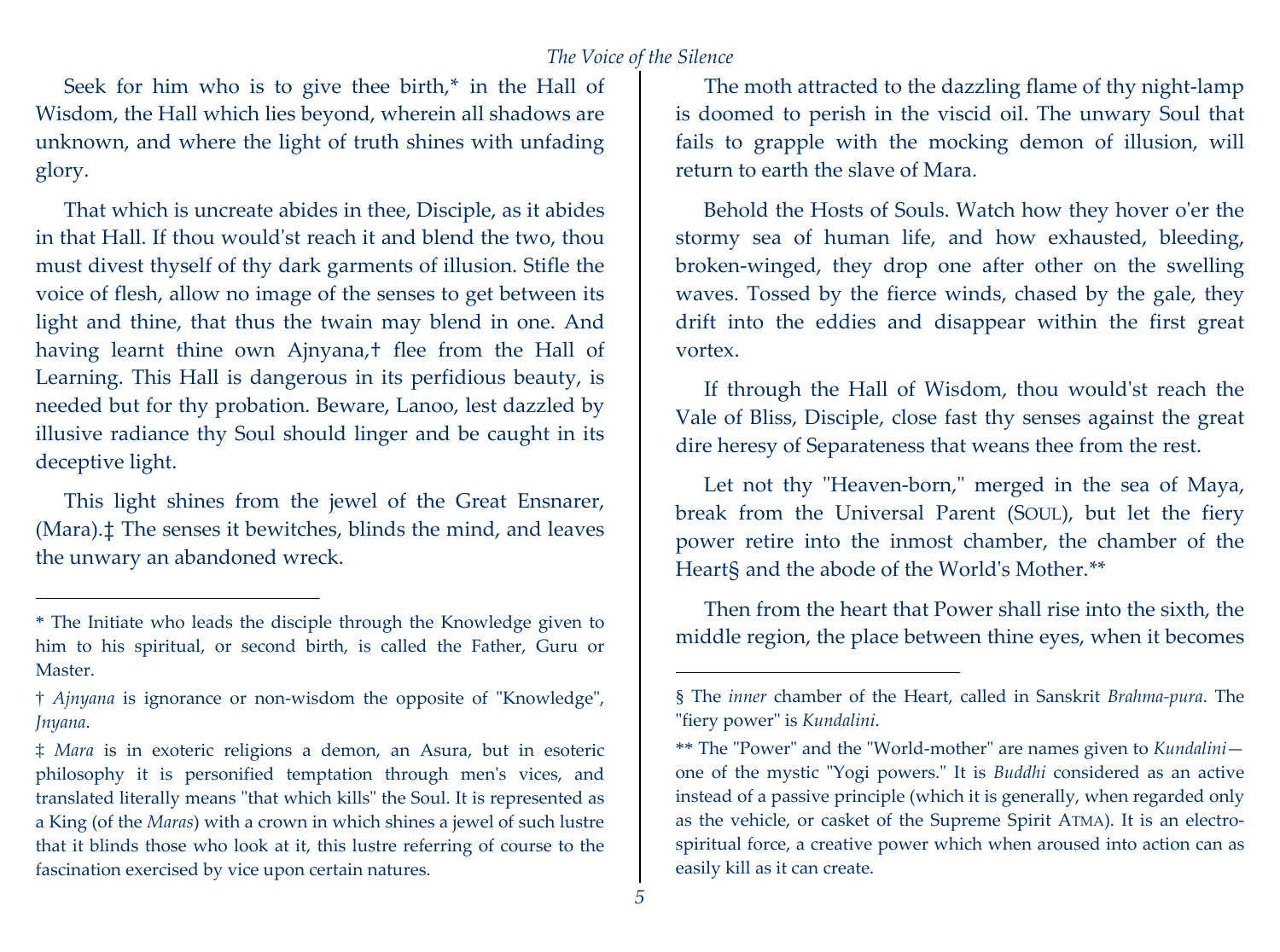the breath of the ONE‐SOUL, the voice which filleth all, thy Master<sup>ʹ</sup>s voice.

'Tis only then thou canst become a "Walker of the Sky"[\\*](#page-9-0) who treads the winds above the waves, whose step touches not the waters.

Before thou set'st thy foot upon the ladder's upper rung, the ladder of the mystic sounds, thou hast to hear the voice of thy inner GOD[†](#page-9-1) in seven manners.

The first is like the nightingale<sup>ʹ</sup><sup>s</sup> sweet voice chanting a song of parting to its mate.

The second comes as the sound of a silver cymbal of the Dhyanis, awakening the twinkling stars.

The next is as the plaint melodious of the ocean‐sprite imprisoned in its shell.

And this is followed by the chant of Vina.[‡](#page-9-2)

The fifth like sound of bamboo‐flute shrills in thine ear.

It changes next into a trumpet‐blast.

<span id="page-9-6"></span><span id="page-9-2"></span><span id="page-9-1"></span>† The Higher SELF.

The last vibrates like the dull rumbling of a thunder‐cloud.

The seventh swallows all the other sounds. They die, and then are heard no more.

When the six[§](#page-9-3) are slain and at the Master's feet are laid, then is the pupil merged into the ONE,[\\*\\*](#page-9-4) becomes that ONEand lives therein.

Before that path is entered, thou must destroy thy lunar body,[††](#page-9-5) cleanse thy mind‐body[‡‡](#page-9-6) and make clean thy heart.

Eternal life<sup>ʹ</sup><sup>s</sup> pure waters, clear and crystal, with the monsoon tempest<sup>ʹ</sup><sup>s</sup> muddy torrents cannot mingle.

Heaven's dew-drop glittering in the morn's first sun-beam within the bosom of the lotus, when dropped on earth becomes a piece of clay; behold, the pearl is now a speck of mire.

Strive with thy thoughts unclean before they overpower thee. Use them as they will thee, for if thou spares<sup>t</sup> them and they take root and grow, know well, these thoughts will

<span id="page-9-5"></span><span id="page-9-4"></span><span id="page-9-3"></span><span id="page-9-0"></span><sup>\*</sup> *Keshara* or <sup>ʺ</sup>sky‐walkerʺ or <sup>ʺ</sup>goer.ʺ As explained in the 6th Adhyaya of that king of mystic works, the *Dhyaneshvari*—the body of the Yogi becomes as one *formed of the wind*; as <sup>ʺ</sup><sup>a</sup> cloud from which limbs have sprouted out," after which – "he (the Yogi) beholds the things beyond the seas and stars; he hears the language of the Devas and comprehends it, and perceives what is passing in the mind of the ant."

<sup>‡</sup> *Vina* is an Indian stringed instrument like <sup>a</sup> lute.

<sup>§</sup> The six principles; meaning when the lower personality is destroyed and the inner individuality is merged into and lost in the Seventh or Spirit.

<sup>\*\*</sup> The disciple is one with Brahman or ATMA.

<sup>††</sup> The astral form produced by the *Kamic* principle, the *Kama‐rupa* or body of desire.

<sup>‡‡</sup> *Manasa‐rupa*. The first refers to the astral or *personal* Self; the second to the individuality or the reincarnating Ego whose consciousness on our plane or the *lower Manas*—has to be paralyzed.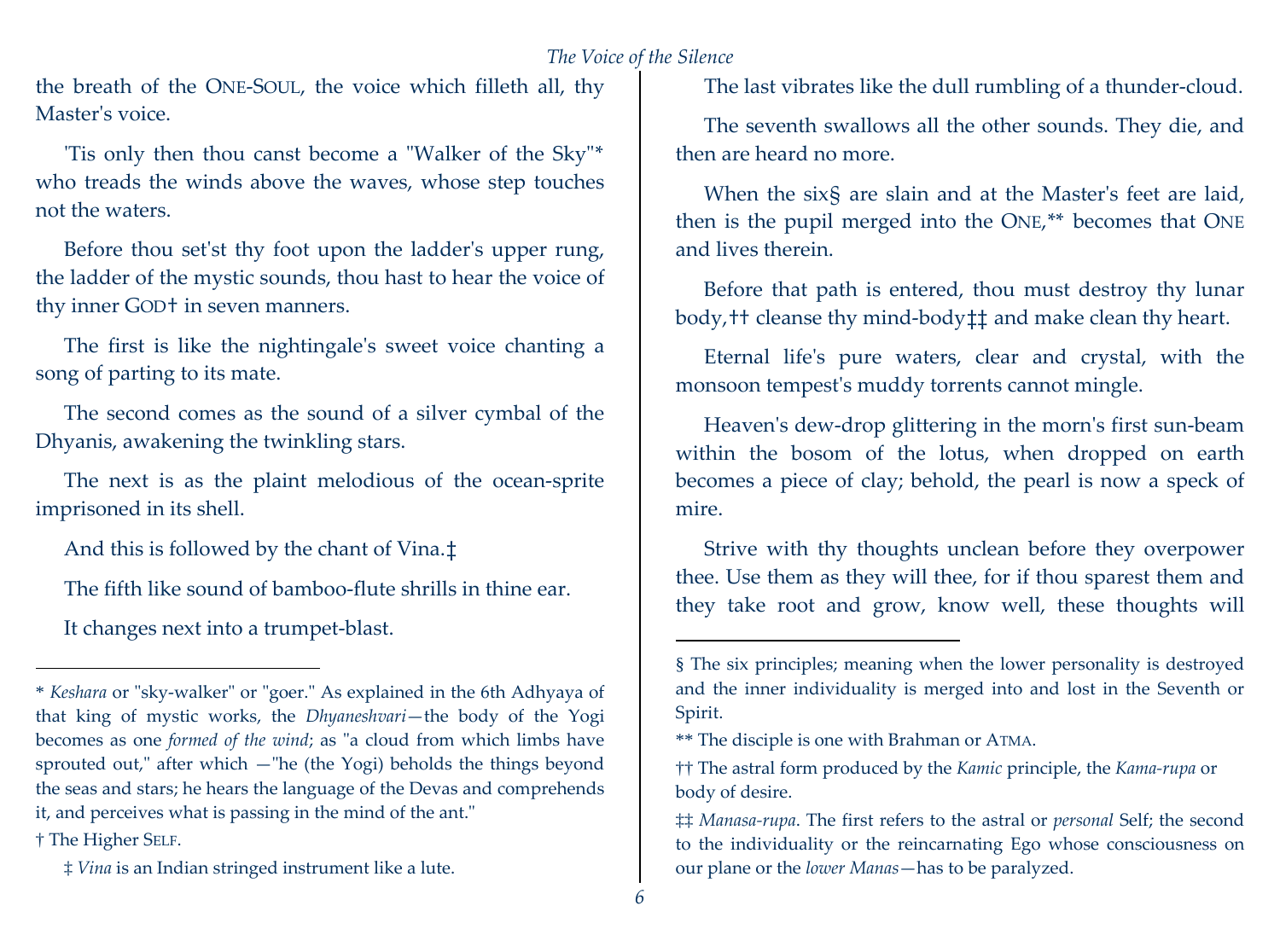overpower and kill thee. Beware, Disciple, suffer not, <sup>e</sup><sup>ʹ</sup>en though it be their shadow, to approach. For it will grow, increase in size and power, and then this thing of darkness will absorb thy being before thou hast well realized the black foul monster<sup>ʹ</sup><sup>s</sup> presence.

Before the "mystic Power"[\\*](#page-10-0) can make of thee a god, Lanoo, thou must have gained the faculty to slay thy lunar form at will.

The Self of Matter and the SELF of Spirit can never meet. One of the twain must disappear; there is no place for both.

Ere thy Soul<sup>ʹ</sup><sup>s</sup> mind can understand, the bud of personality must be crushed out, the worm of sense destroyed pas<sup>t</sup> resurrection.

Thou canst not travel on the Path before thou hast become that Path itself.[†](#page-10-1)

Let thy Soul lend its ear to every cry of pain like as the lotus bares its heart to drink the morning sun.

Let not the fierce Sun dry one tear of pain before thyself hast wiped it from the sufferer<sup>ʹ</sup><sup>s</sup> eye.

But let each burning human tear drop on thy heart and there remain, nor ever brush it off, until the pain that caused it is removed.

These tears, O thou of heart most merciful, these are the streams that irrigate the fields of charity immortal. 'Tis on such soil that grows the midnight blossom of Buddha[‡](#page-10-2) more difficult to find, more rare to view than is the flower of the Vogay tree. It is the seed of freedom from rebirth. It isolates the Arhat both from strife and lust, it leads him through the fields of Being unto the peace and bliss known only in the land of Silence and Non‐Being.

Kill out desire; but if thou killest it, take heed lest from the dead it should again arise.

Kill love of life, but if thou slayest Tanha, [§](#page-10-3) let this not be for thirst of life eternal, but to replace the fleeting by the everlasting.

<span id="page-10-0"></span><sup>\*</sup> *Kundalini* is called the <sup>ʺ</sup>Serpent Powerʺ or mystic fire. *Kundalini* is called the <sup>ʺ</sup>Serpentineʺ or the *annular* power on account on its spiral‐like working or progress in the body of the ascetic developing the power in himself. It is an electric fiery occult or *Fohatic* power, the grea<sup>t</sup> pristine force, which underlies all organic and inorganic matter.

<span id="page-10-3"></span><span id="page-10-2"></span><span id="page-10-1"></span> $\dagger$  This "Path" is mentioned in all the Mystic Works. As Krishna says in the *Dhyaneshvari*: "When this Path is beheld . . . whether one sets out to the bloom of the east or to the chambers of the west, *without moving*, O holder of the bow, *is the travelling in this road*. In this path, to whatever place one would go, *that place one<sup>ʹ</sup><sup>s</sup> own self* becomes.ʺ <sup>ʺ</sup>Thou art the Path" is said to the adept guru and by the latter to the disciple, after initiation. "I am the way and the Path" says another MASTER.

 $\ddagger$  Adeptship—the "blossom of *Bodhisattva*."

<sup>&</sup>lt;sup>§</sup> *Tanha* –"the will to live," the fear of death and love for life, that force or energy which causes the rebirths.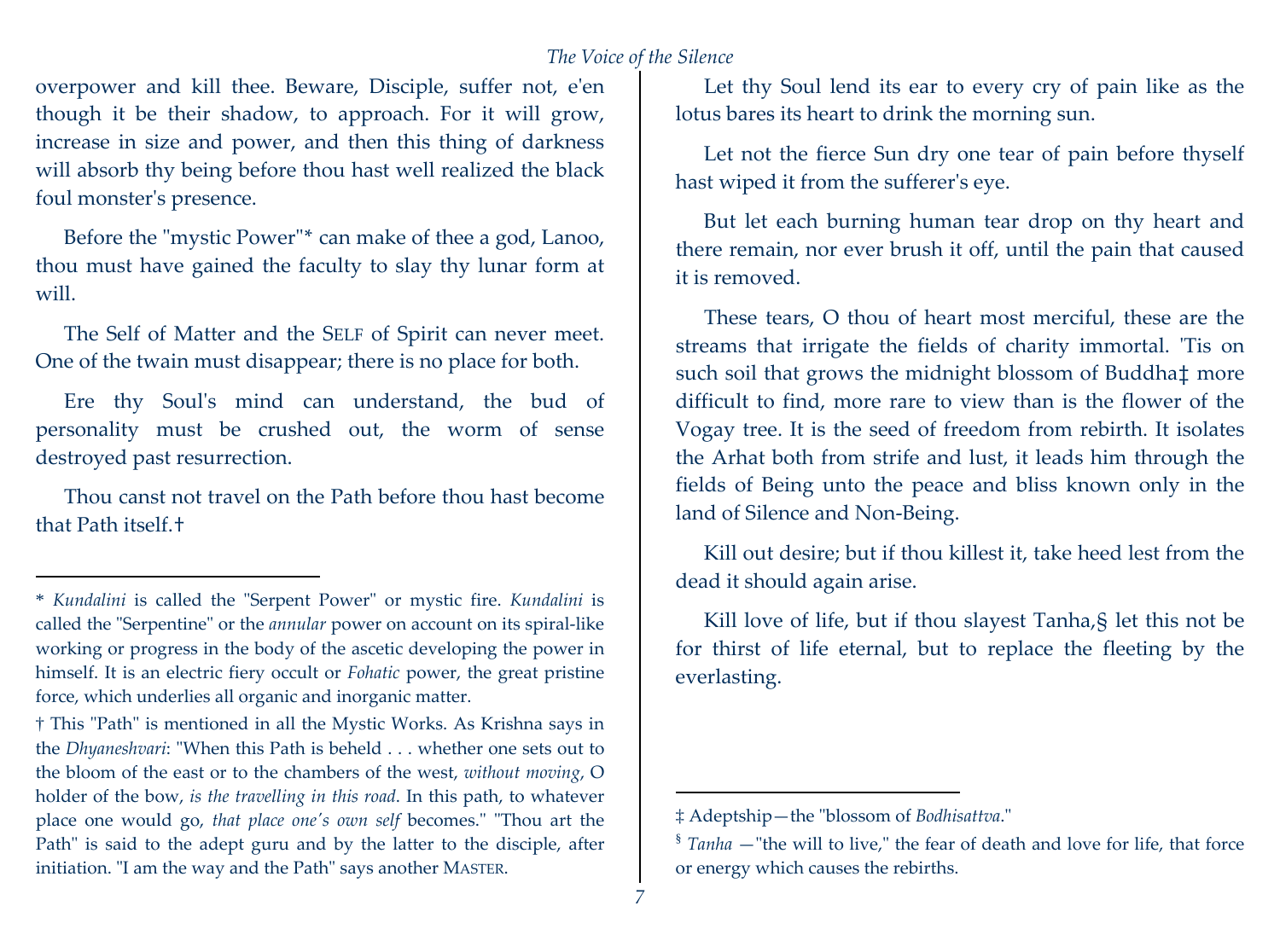Desire nothing. Chafe not at Karma, nor at Nature's changeless laws. But struggle only with the personal, the transitory, the evanescent and the perishable.

Help Nature and work on with her; and Nature will regard thee as one of her creators and make obeisance.

And she will open wide before thee the portals of her secret chambers, lay bare before thy gaze the treasures hidden in the very depths of her pure virgin bosom. Unsullied by the hand of matter she shows her treasures only to the eye of Spirit—the eye which never closes, the eye for which there is no veil in all her kingdoms.

Then will she show thee the means and way, the first gate and the second, the third, up to the very seventh. And then, the goal—beyond which lie, bathed in the sunlight of the Spirit, glories untold, unseen by any save the eye of Soul.

There is but one road to the Path; at its very end alone the "Voice of the Silence" can be heard. The ladder by which the candidate ascends is formed of rungs of suffering and pain; these can be silenced only by the voice of virtue. Woe, then, to thee, Disciple, if there is one single vice thou hast not left behind. For then the ladder will give way and overthrow thee; its foot rests in the deep mire of thy sins and failings, and ere thou canst attempt to cross this wide abyss of matter thou hast to lave thy feet in Waters of Renunciation. Beware lest thou should'st set a foot still soiled upon the ladder's lowest rung. Woe unto him who dares pollute one rung with miry feet. The foul and viscous mud will dry, become

tenacious, then glue his feet unto the spot, and like a bird caught in the wily fowler<sup>ʹ</sup><sup>s</sup> lime, he will be stayed from further progress. His vices will take shape and drag him down. His sins will raise their voices like as the jackal<sup>ʹ</sup><sup>s</sup> laugh and sob after the sun goes down; his thoughts become an army, and bear him off a captive slave.

Kill thy desires, Lanoo, make thy vices impotent, ere the first step is taken on the solemn journey.

Strangle thy sins, and make them dumb for ever, before thou dost lift one foot to mount the ladder.

Silence thy thoughts and fix thy whole attention on thy Master whom ye<sup>t</sup> thou dost not see, but whom thou feelest.

Merge into one sense thy senses, if thou would'st be secure against the foe. Tis by that sense alone which lies concealed within the hollow of thy brain, that the steep path which leadeth to thy Master may be disclosed before thy Soul<sup>ʹ</sup><sup>s</sup> dim eyes.

Long and weary is the way before thee, O Disciple. One single thought about the pas<sup>t</sup> that thou hast left behind, will drag thee down and thou wilt have to start the climb anew.

Kill in thyself all memory of pas<sup>t</sup> experiences. Look not behind or thou art lost.

Do not believe that lust can ever be killed out if gratified or satiated, for this is an abomination inspired by Mara. It is by feeding vice that it expands and waxes strong, like to the worm that fattens on the blossom<sup>ʹ</sup><sup>s</sup> heart.

*8*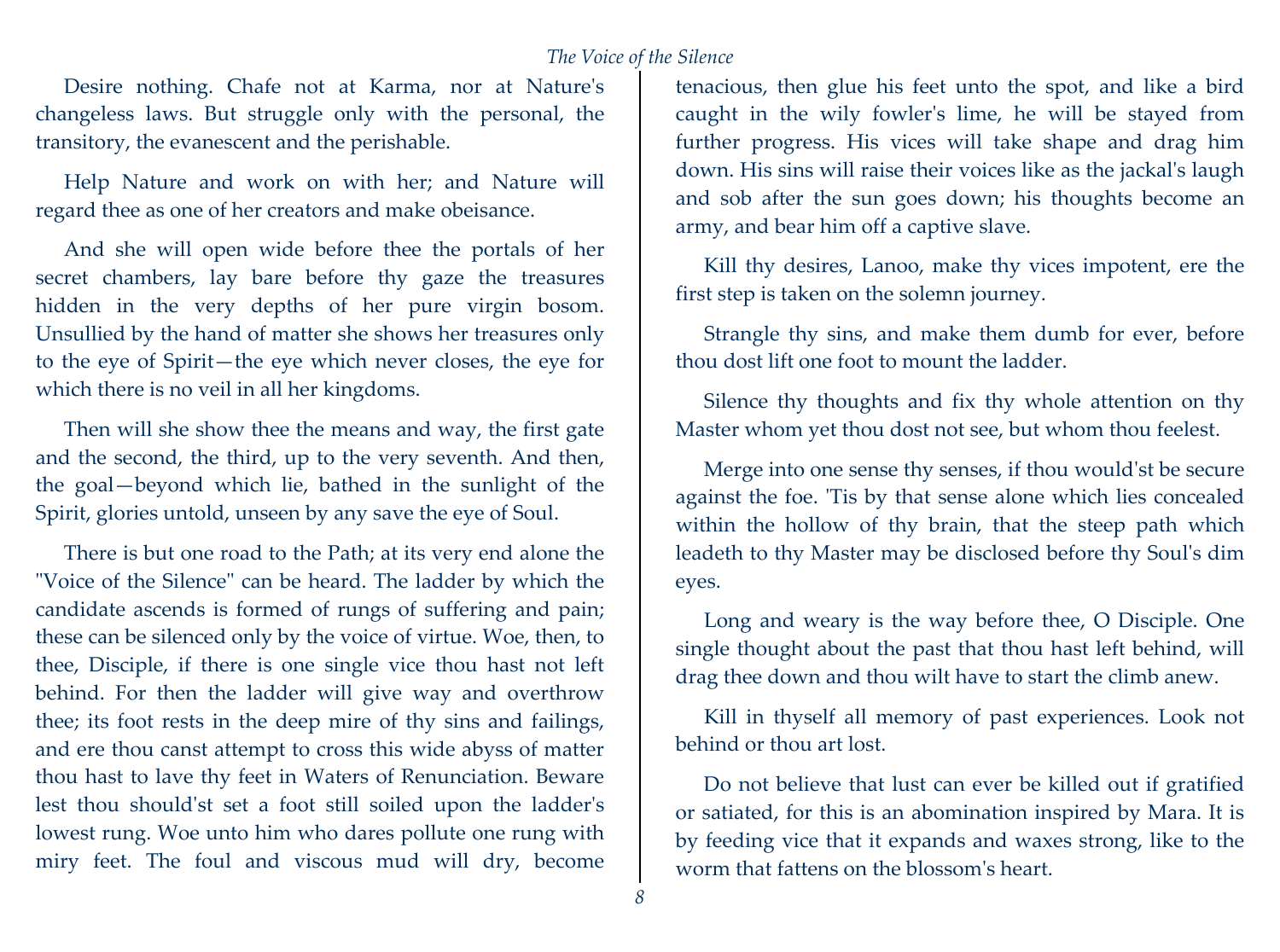The rose must re-become the bud born of its parent stem, before the parasite has eaten through its heart and drunk its life‐sap.

The golden tree puts forth its jewel‐buds before its trunk is withered by the storm.

The pupil must regain the child‐state he has lost ere the first sound can fall upon his ear.

The light from the ONE MASTER, the one unfading golden light of Spirit, shoots its effulgent beams on the disciple from the very first. Its rays thread through the thick dark clouds of matter.

<span id="page-12-1"></span>Now here, now there, these rays illumine it, like sun‐ sparks light the earth through the thick foliage of the jungle growth. But, O Disciple, unless the flesh is passive, head cool, the soul as firm and pure as flaming diamond, the radiance will not reach the chamber, its sunlight will not warm the heart, nor will the mystic sounds of the Akasic heights<sup>[\\*](#page-12-0)</sup> reach the ear, however eager, at the initial stage.

<span id="page-12-2"></span>Unless thou hear'st, thou canst not see.

<span id="page-12-3"></span>Unless thou seest thou canst not hear. To hear and see this is the second stage.

When the disciple sees and hears, and when he smells and tastes, eyes closed, ears shut, with mouth and nostrils stopped; when the four senses blend and ready are to pass into the fifth, that of the inner touch—then into stage the fourth he hath passed on.

And in the fifth, O slayer of thy thoughts, all these again have to be killed beyond reanimation.[†](#page-12-1) Withhold thy mind from all external objects, all external sights. Withhold internal images, lest on thy Soul‐light <sup>a</sup> dark shadow they should cast.

Thou art now in DHARANA,[‡](#page-12-2) the sixth stage.

When thou hast passed into the seventh, O happy one, thou shalt perceive no more the sacred three,[§](#page-12-3) for thou shalt have become that three thyself. Thyself and mind, like twins

‡ See page 2, third footnote.

<span id="page-12-0"></span><sup>\*</sup> These mystic sounds or the melody heard by the ascetic at the beginning of his cycle of meditation called *Anahad‐shabd* by the Yogis.

<sup>†</sup> This means that in the sixth stage of development which, in the occult system is *Dharana*, every sense as an individual faculty has to be "killed" (or paralyzed) on this plane, passing into and merging with the Seventh sense, the most spiritual.

<sup>§</sup> Every stage of development in *Raja Yoga* is symbolised by <sup>a</sup> geometrical figure. This one is the sacred *Triangle* and precedes *Dharana*. The  $\Delta$  is the sign of the high chelas, while another kind of triangle is that of high Initiates. It is the symbol "I" discoursed upon by Buddha and used by him as <sup>a</sup> symbol of the embodied form of Tathagata when released from the three methods of the *Prajna*. Once the preliminary and lower stages passed, the disciple sees no more the  $\Delta$  but the—the abbreviation of the—, the full Septenary. *Its true form is not given here, as it is almost sure to be pounced upon by some charlatans and*—desecrated in its use for fraudulent purposes.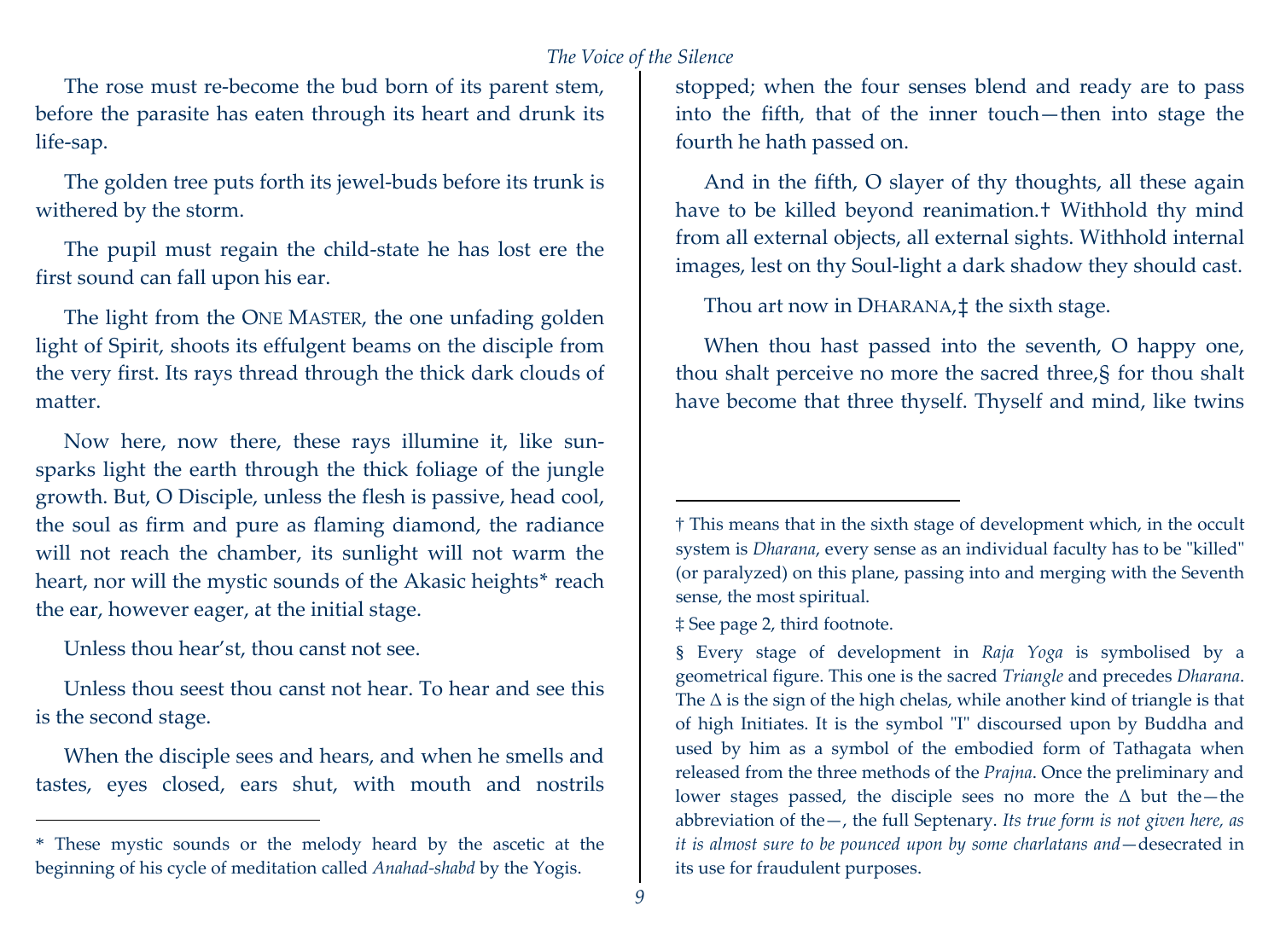upon <sup>a</sup> line, the star which is thy goal, burns overhead.[\\*](#page-13-0) The three that dwell in glory and in bliss ineffable, now in the world of Maya have lost their names. They have become one star, the fire that burns but scorches not, that fire which is the Upadhi[†](#page-13-1) of the Flame.

And this, O Yogi of success, is what men call Dhyana,[‡](#page-13-2) the right precursor of Samadhi.[§](#page-13-3)

And now thy Self is lost in SELF, Thyself unto THYSELF, merged in THAT SELF from which thou first didst radiate.

Where is thy individuality, Lanoo, where the Lanoo himself? It is the spark lost in the fire, the drop within the ocean, the ever‐presen<sup>t</sup> Ray become the All and the eternal radiance.

And now, Lanoo, thou art the doer and the witness, the radiator and the radiation, Light in the Sound, and the Sound in the Light.

Thou art acquainted with the five impediments, O blessed one. Thou art their conqueror, the Master of the sixth, deliverer of the four modes of Truth.[\\*\\*](#page-13-4) The light that falls upon them shines from thyself, O thou who wast disciple but art Teacher now.

And of these modes of Truth‐‐

Hast thou not passed through knowledge of all misery truth the first?

Hast thou not conquered the Marasʹ King at Tsi, the portal of assembling—truth the second?[††](#page-13-3)

Hast thou not sin at the third gate destroyed and truth the third attained?

<span id="page-13-0"></span><sup>\*</sup> The star that burns overhead is the "the star of initiation." The castemark of Shaivas, or devotees of the sect of Shiva, the grea<sup>t</sup> patron of all Yogis, is <sup>a</sup> black round spot, the symbol of the Sun now, perhaps, but that of the star of initiation, in Occultism, in days of old.

<span id="page-13-1"></span><sup>†</sup> The basis (upadhi)of the ever unreachable FLAME,ʺ so long as the ascetic is still in this life.

<span id="page-13-4"></span><span id="page-13-2"></span><sup>‡</sup> *Dhyana* is the last stage before the final *on this Earth* unless one becomes a full MAHATMA. As said already in this state the Raj Yogi is ye<sup>t</sup> spiritually conscious of Self, and the working of his higher principles. One step more, and he will be on the plane beyond the Seventh (or fourth according to some schools). These, after the practice of *Pratyehara*—a preliminary training, in order to control one<sup>ʹ</sup><sup>s</sup> mind and thoughts—count *Dhasena*, *Dhyana* and *Samadhi* and embraces the three under the generic name of SANNYAMA

<span id="page-13-3"></span><sup>§</sup> *Samadhi* is the state in which the ascetic loses the consciousness of every individuality including his own. He becomes—the ALL.

<sup>\*\*</sup> The "four modes of truth" are, in Northern Buddhism, *Ku* "suffering or misery"; *Tu* the assembling of temptations; *Mu* "their destructions" and *Tau,* the "path." The "five impediments" are the knowledge of misery, truth about human frailty, oppressive restraints, and the absolute necessity of separation from all the ties of passion and even of desires. The "Path of Salvation"—is the last one.

<sup>&</sup>lt;sup>††</sup> At the portal of the "assembling" the King of the Maras the *Maha Mara* stands trying to blind the candidate by the radiance of his "Jewel."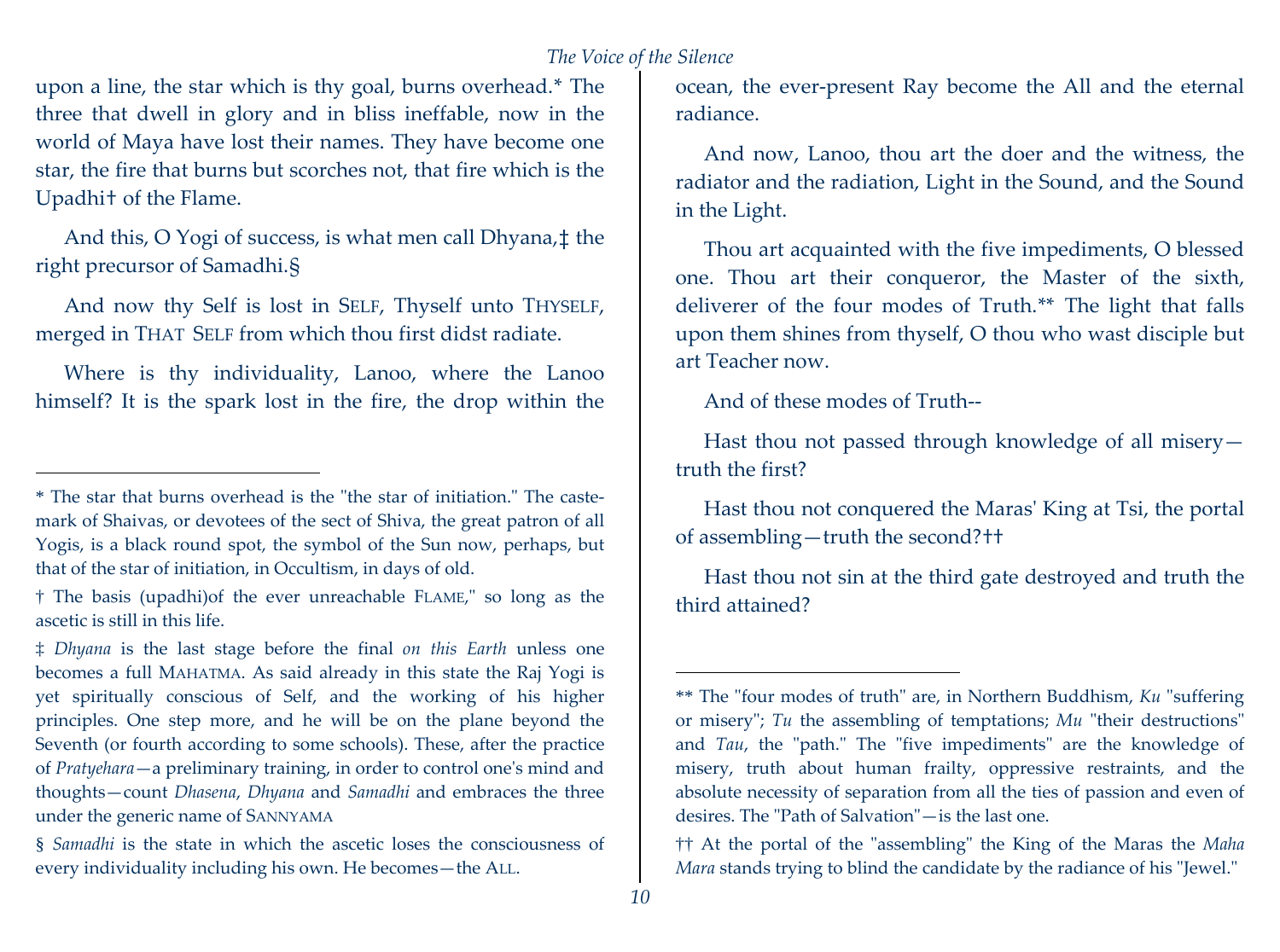<span id="page-14-0"></span>Hast not thou entered Tau, "the Path" that leads to knowledge—the fourth truth?[\\*](#page-14-1)

And now, rest 'neath the Bodhi tree, which is perfection of all knowledge, for, know, thou art the Master of SAMADHI the state of faultless vision.

Behold! thou hast become the Light, thou hast become the Sound, thou art thy Master and thy God. Thou art THYSELF the object of thy search: the VOICE unbroken, that resounds throughout eternities, exemp<sup>t</sup> from change, from sin exempt, the seven sounds in one,

> THE VOICE OF THE SILENCE. *Om Tat Sat.*

## **FRAGMENT II THE TWO PATHS**

AND now, O Teacher of Compassion, point thou the way to other men. Behold, all those who knocking for admission, await in ignorance and darkness, to see the gate of the Sweet Law flung open!

The voice of the Candidates:

Shalt not thou, Master of thine own Mercy, reveal the Doctrine of the Heart?[†](#page-14-2) Shalt thou refuse to lead thy Servants unto the Path of Liberation?

Quoth the Teacher:

The Paths are two; the grea<sup>t</sup> Perfections three; six are the Virtues that transform the body into the Tree of Knowledge.[‡](#page-14-3)

<span id="page-14-3"></span><span id="page-14-2"></span><span id="page-14-1"></span><sup>\*</sup> This is the fourth "Path" out of the five paths of rebirth which lead and toss all human beings into perpetual states of sorrow and joy. These "paths" are but sub-divisions of the One, the Path followed by Karma.

<sup>†</sup> The two schools of Buddha<sup>ʹ</sup><sup>s</sup> doctrine, the esoteric and the exoteric, are respectively called the "Heart" and the "Eye" Doctrine. *Bodhidharma* called them in China—from whence the names reached Tibet—the *Tsung‐men* (esoteric) and *Kiau‐men* (exoteric school). It is so named, because it is the teaching which emanated from Gautama Buddha<sup>ʹ</sup><sup>s</sup> *heart*, whereas the "Eye" Doctrine was the work of his head or brain. The "Heart Doctrine" is also called "the seal of truth" or the "true seal," a symbol found on the heading of almost all Esoteric works.

 $\ddagger$  The "tree of knowledge" is a title given by the followers of the *Bodhidharma* to those who have attained the height of mystic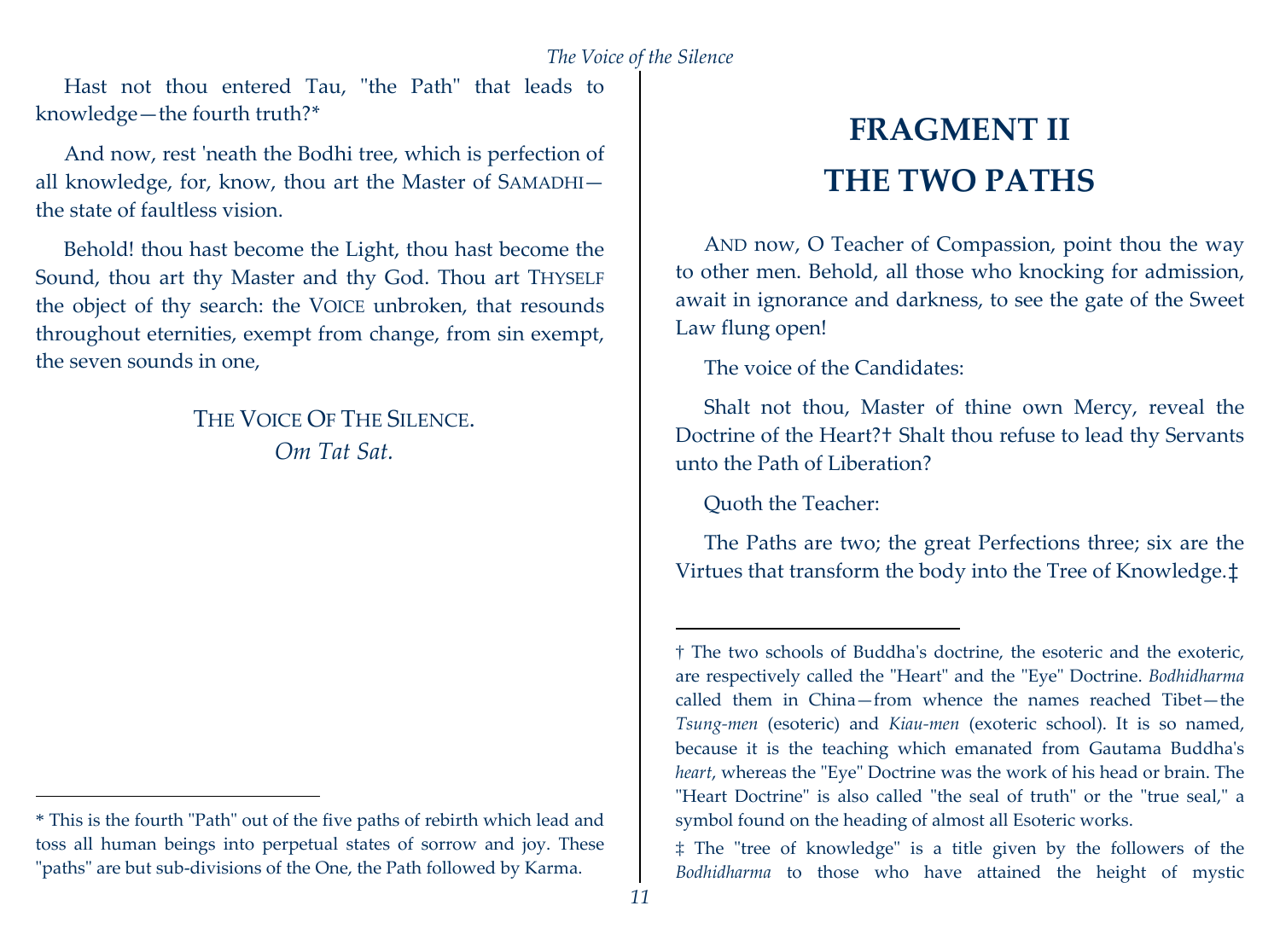Who shall approach them?

Who shall first enter them?

Who shall first hear the doctrine of two Paths in one, the truth unveiled about the Secret Heart?[\\*](#page-15-0) The Law which, shunning learning, teaches Wisdom, reveals a tale of woe.

Alas, alas, that all men should possess Alaya, be one with the grea<sup>t</sup> Soul, and that possessing it, Alaya should so little avail them!

Behold how like the moon, reflected in the tranquil waves, Alaya is reflected by the small and by the great, is mirrored in the tiniest atoms, ye<sup>t</sup> fails to reach the heart of all. Alas, that so few men should profit by the gift, the priceless boon of learning truth, the right perception of existing things, the Knowledge of the non-existent!

Saith the pupil:

O Teacher, what shall I do to reach to Wisdom?

O Wise one, what, to gain perfection?

<span id="page-15-1"></span>Search for the Paths. But, O Lanoo, be of clean heart before thou startest on thy journey. Before thou takest thy first step learn to discern the real from the false, the ever‐fleeting from the everlasting. Learn above all to separate Head‐learning from Soul-Wisdom, the "Eye" from the "Heart" doctrine.

Yea, ignorance is like unto a closed and airless vessel; the soul a bird shut up within. It warbles not, nor can it stir afeather; but the songster mute and torpid sits, and of exhaustion dies.

But even ignorance is better than Head‐learning with no Soul‐wisdom to illuminate and guide it.

The seeds of Wisdom cannot sprou<sup>t</sup> and grow in airless space. To live and reap experience the mind needs breadth and depth and points to draw it towards the Diamond Soul. [†](#page-15-1)Seek not those points in Maya<sup>ʹ</sup><sup>s</sup> realm; but soar beyond illusions, search the eternal and the changeless SAT,[‡](#page-15-2) mistrusting fancy<sup>ʹ</sup><sup>s</sup> false suggestions.

For mind is like a mirror; it gathers dust while it reflects. [§](#page-15-3) It needs the gentle breezes of Soul‐Wisdom to brush away the

<span id="page-15-3"></span><span id="page-15-2"></span>knowledge—adepts. Nagarjuna, the founder of the Madhyamika School, was called the "Dragon Tree," Dragon standing as a symbol of Wisdom and Knowledge. The tree is honoured because it is under the Bodhi (wisdom) Tree that Buddha received his birth and enlightenment, preached his first sermon and died.

<span id="page-15-0"></span><sup>\*</sup> ʺSecret Heartʺ is the Esoteric doctrine.

 $\dagger$  "Diamond Soul" "Vajrasattva," a title of the supreme Buddha, the "Lord of all Mysteries," called Vajradhara and Adi-Buddha.

<sup>‡</sup> SAT, the one eternal and Absolute Reality and Truth, all the rest being illusion.

<sup>§</sup> From Shin‐Sien<sup>ʹ</sup><sup>s</sup> Doctrine, who teaches that the human mind is like <sup>a</sup> mirror which attracts and reflects every atom of dust, and has to be, like that mirror, watched over and dusted every day. Shin‐Sien was the sixth Patriarch of North China who taught the Esoteric doctrine of *Bodhidharma.*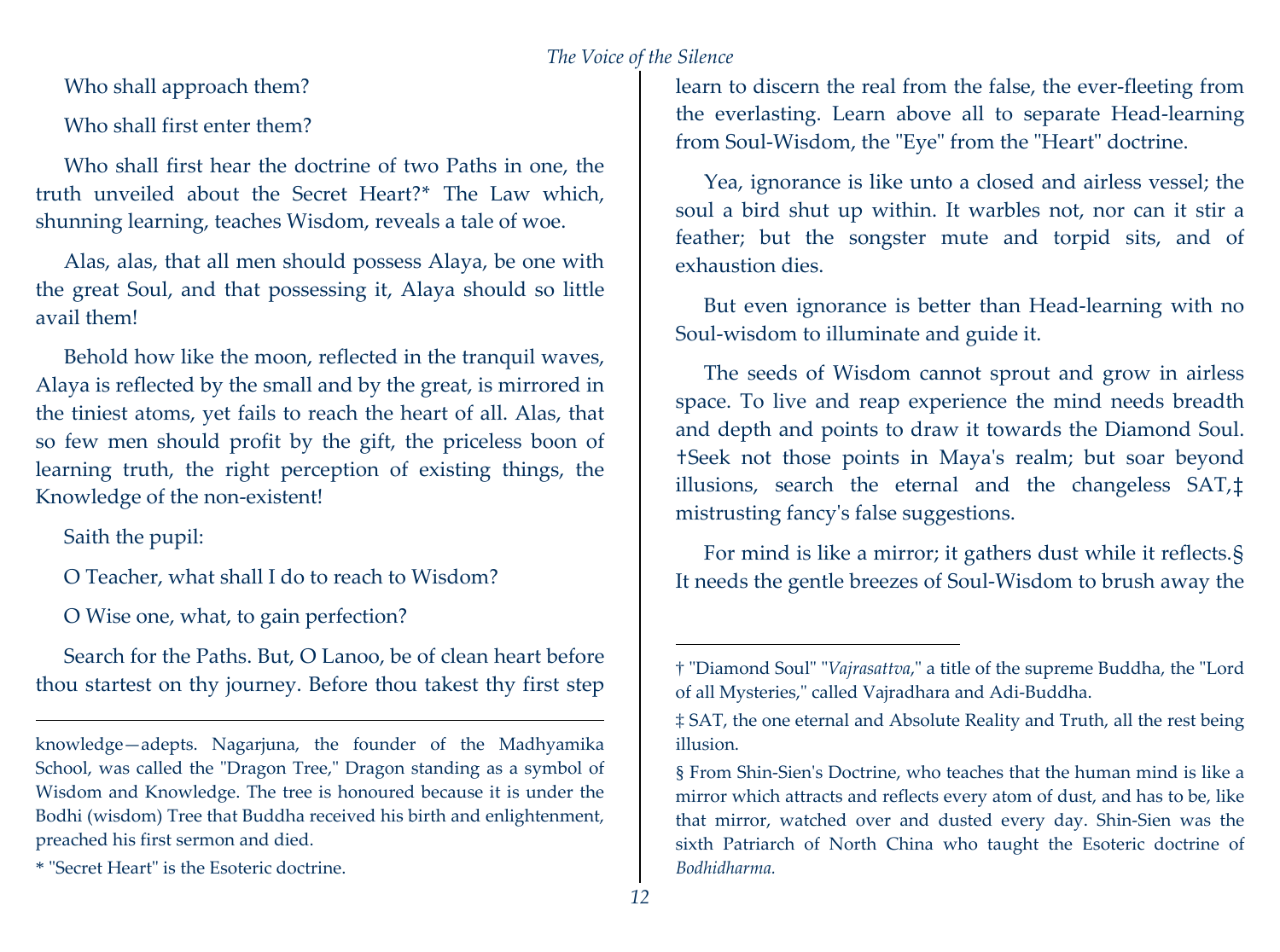dust of our illusions. Seek, O Beginner, to blend thy Mind and Soul.

Shun ignorance, and likewise shun illusion. Avert thy face from world deceptions; mistrust thy senses, they are false. But within thy body—the shrine of thy sensations—seek in the Impersonal for the "eternal man,"[\\*](#page-16-0) and having sought him out, look inward: thou art Buddha.[†](#page-16-1) Shun praise, O Devotee. Praise leads to self‐delusion. Thy body is not self, thy SELF is in itself without <sup>a</sup> body, and either praise or blame affects it not.

Self-gratulation, O disciple, is like unto a lofty tower, up which <sup>a</sup> haughty fool has climbed. Thereon he sits in prideful solitude and unperceived by any but himself.

False learning is rejected by the Wise, and scattered to the Winds by the good Law. Its wheel revolves for all, the humble and the proud. The "Doctrine of the Eye"[‡](#page-16-2) is for the crowd, the "Doctrine of the Heart," for the elect. The first repeat in pride: "Behold, I know," the last, they who in humbleness have garnered, low confess, "thus have I heard".[§](#page-16-3)

"Great Sifter" is the name of the "Heart Doctrine," O disciple.

The wheel of the good Law moves swiftly on. It grinds by night and day. The worthless husks it drives from out the golden grain, the refuse from the flour. The hand of Karma guides the wheel; the revolutions mark the beatings of the Karmic heart.

True knowledge is the flour, false learning is the husk. If thou would<sup>ʹ</sup>st eat the bread of Wisdom, thy flour thou hast to knead with Amrita<sup>ʹ</sup>s[\\*\\*](#page-16-4) clear waters. But if thou kneadest husks with Maya<sup>ʹ</sup><sup>s</sup> dew, thou canst create but food for the black doves of death, the birds of birth, decay and sorrow.

If thou art told that to become Arhan thou hast to cease to love all beings— tell them they lie.

If thou art told that to gain liberation thou hast to hate thy mother and disregard thy son; to disavow thy father and call him "householder";<sup>[††](#page-16-5)</sup> for man and beast all pity to renounce—tell them their tongue is false.

Thus teach the Tirthikas, the unbelievers.[‡‡](#page-16-6)

<span id="page-16-0"></span> $^{\ast}$  The reincarnating EGO is called by the Northern Buddhists the "true man," who becomes in union with his Higher Self a Buddha.

<span id="page-16-4"></span><span id="page-16-1"></span> $\dagger$  "Buddha" means "Enlightened."

<span id="page-16-5"></span><span id="page-16-2"></span><sup>‡</sup> See page 11, footnote about the two schools of Buddha<sup>ʹ</sup><sup>s</sup> doctrine. The Exoteric Buddhism of the masses.

<span id="page-16-6"></span><span id="page-16-3"></span><sup>§</sup> The usual formula that precedes the Buddhist Scriptures, meaning, that that which follows is what has been recorded by direct oral tradition from Buddha and the Arhats.

<sup>\*\*</sup> Immortality.

<sup>††</sup> Rathapala the grea<sup>t</sup> Arhat thus addresses his father in the legend called *Rathapala Sutrasanne*. But as all such legends are allegorical (e.g. Rathapala<sup>ʹ</sup><sup>s</sup> father has <sup>a</sup> mansion with *seven doors*) hence the reproof, to those who accep<sup>t</sup> them *literally*.

<sup>‡‡</sup> Brahman ascetics.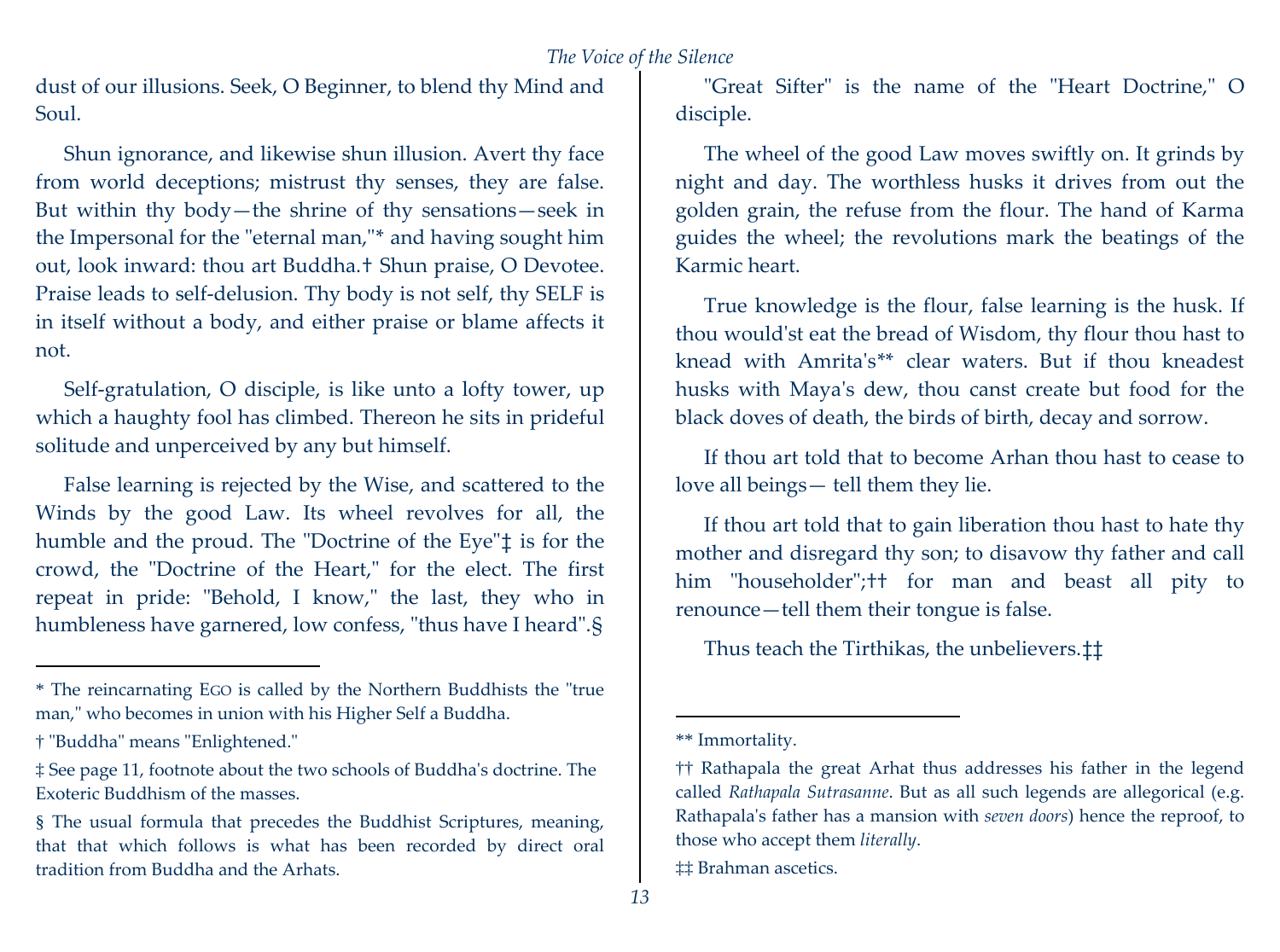If thou art taught that sin is born of action and bliss of absolute inaction, then tell them that they err. Non‐ permanence of human action; deliverance of mind from thraldom by the cessation of sin and faults, are not for "Deva Egos."[\\*](#page-17-0) Thus saith the "Doctrine of the Heart."

The Dharma of the "Eye" is the embodiment of the external, and the non-existing.

The Dharma of the "Heart" is the embodiment of Bodhi, <del>I</del> the Permanent and Everlasting.

The Lamp burns bright when wick and oil are clean. To make them clean <sup>a</sup> cleaner is required. The flame feels not the process of the cleaning. "The branches of a tree are shaken by the wind; the trunk remains unmoved."

Both action and inaction may find room in thee; thy body agitated, thy mind tranquil, thy Soul as limpid as <sup>a</sup> mountain lake.

Wouldst thou become a Yogi of "Time's Circle"? Then, O Lanoo:

<span id="page-17-5"></span><span id="page-17-4"></span><span id="page-17-3"></span><span id="page-17-2"></span>Believe thou not that sitting in dark forests, in proud seclusion and apar<sup>t</sup> from men; believe thou not that life on roots and plants, that thirst assuaged with snow from the grea<sup>t</sup> Range—believe thou not, O Devotee, that this will lead thee to the goal of final liberation.

Think not that breaking bone, that rending flesh and muscle, unites thee to thy "silent Self".<sup>†</sup> Think not, that when the sins of thy gross form are conquered, O Victim of thy Shadows,[§](#page-17-3) thy duty is accomplished by nature and by man.

The blessed ones have scorned to do so. The Lion of the Law, the Lord of Mercy,<sup>[\\*\\*](#page-17-4)</sup> perceiving the true cause of human woe, immediately forsook the sweet but selfish rest of quiet wilds. From Aranyaka[††](#page-17-5) He became the Teacher of mankind. After Julai[‡‡](#page-17-6) had entered the Nirvana, He preached on mount and plain, and held discourses in the cities, to Devas, men and gods.[§§](#page-17-7)

Sow kindly acts and thou shalt reap their fruition. Inaction in <sup>a</sup> deed of mercy becomes an action in <sup>a</sup> deadly sin.

Thus saith the Sage.

Shalt thou abstain from action? Not so shall gain thy soul her freedom. To reach Nirvana one must reach Self‐ Knowledge, and Self‐Knowledge is of loving deeds the child.

<span id="page-17-7"></span><span id="page-17-6"></span><span id="page-17-0"></span><sup>\*</sup> The reincarnating Ego.

<span id="page-17-1"></span><sup>†</sup> True, divine Wisdom.

 $\ddagger$  The "Higher Self" the "seventh" principle.

<sup>§</sup> Our physical bodies are called "Shadows" in the mystic schools. \*\* Buddha.

<sup>††</sup> A forest, <sup>a</sup> desert. *Aranyaka*, <sup>a</sup> hermit who retires to the jungles and lives in <sup>a</sup> forest, when becoming <sup>a</sup> Yogi.

<sup>‡‡</sup> *Julai* the Chinese name for Tathagata, <sup>a</sup> title applied to every Buddha. §§ All the Northern and Southern traditions agree in showing Buddha quitting his solitude as soon as he had resolved the problem of life—i.e., received the inner enlightenment—and teaching mankind publicly.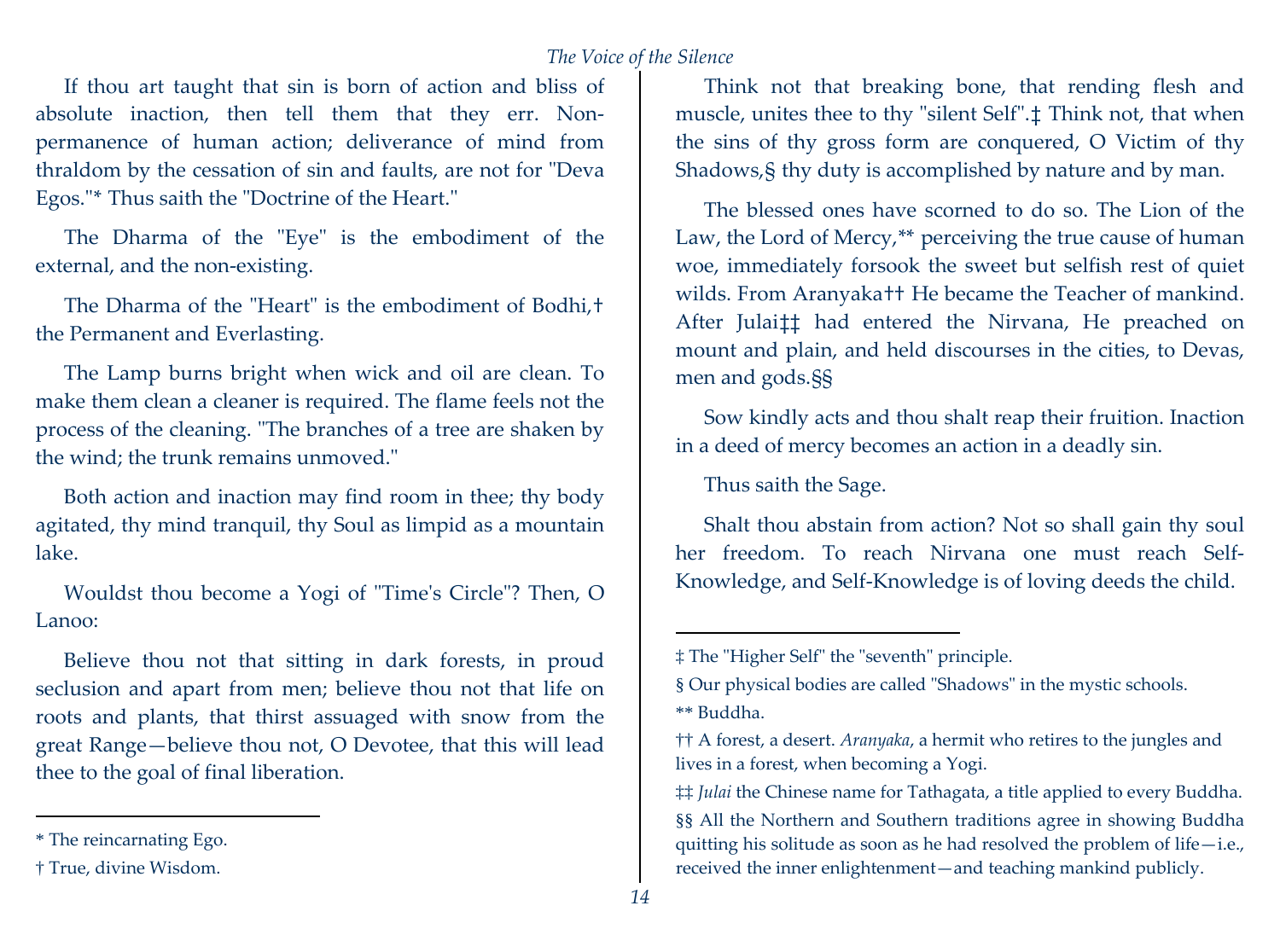Have patience, Candidate, as one who fears no failure, courts no success. Fix thy Soul<sup>ʹ</sup><sup>s</sup> gaze upon the star whose ray thou art,[\\*](#page-18-0) the flaming star that shines within the lightless depths of ever-being, the boundless fields of the Unknown.

Have perseverance as one who doth for evermore endure. Thy shadows live and vanish;[†](#page-18-1) that which in thee shall live for ever, that which in thee knows, for it is knowledge,[‡](#page-18-2) is not of fleeing life: it is the man that was, that is, and will be, for whom the hour shall never strike.

If thou would<sup>ʹ</sup>st reap sweet peace and rest, Disciple, sow with the seeds of merit the fields of future harvests. Accept the woes of birth.

Step out from sunlight into shade, to make more room for others. The tears that water the parched soil of pain and sorrow, bring forth the blossoms and the fruits of Karmic retribution. Out of the furnace of man<sup>ʹ</sup><sup>s</sup> life and its black smoke, winged flames arise, flames purified, that soaring onward, 'neath the Karmic eye, weave in the end the fabric glorified of the three vestures of the Path. [§](#page-18-3)

These vestures are: Nirmanakaya, Sambhogakaya, and Dharmakaya, robe Sublime.[\\*\\*](#page-18-4)

The Shangna robe,[††](#page-18-5) <sup>ʹ</sup>tis true, can purchase light eternal. The Shangna robe alone gives the Nirvana of destruction; it stops rebirth, but, O Lanoo, it also kills—compassion. No longer can the perfect Buddhas, who don the Dharmakaya glory, help man<sup>ʹ</sup><sup>s</sup> salvation.

Alas! shall SELVES be sacrificed to Self; mankind, unto the weal of Units?

Know, O beginner, this is the Open PATH, the way to selfish bliss, shunned by the Bodhisattvas of the "Secret Heart," the Buddhas of Compassion.

To live to benefit mankind is the first step. To practise the six glorious virtues[‡‡](#page-18-6) is the second.

To don Nirmanakaya<sup>ʹ</sup><sup>s</sup> humble robe is to forego eternal bliss for Self, to help on man's salvation. To reach Nirvana's

<span id="page-18-5"></span><span id="page-18-4"></span><span id="page-18-0"></span> $\,^*$  Every spiritual EGO is a ray of a "Planetary Spirit" according to esoteric teaching.

<span id="page-18-1"></span><sup>†</sup> <sup>ʺ</sup>Personalitiesʺ or physical bodies called <sup>ʺ</sup>shadowsʺ are evanescent.

<span id="page-18-2"></span><sup>‡</sup> *Mind* (*Manas*)the thinking Principle or EGO in man, is referred to as <sup>ʺ</sup>Knowledgeʺ itself, because the human *Egos* are called *Manasa‐putras*, the sons of (universal) Mind.

<span id="page-18-6"></span><span id="page-18-3"></span><sup>§</sup> See Page 31, footnote No. 2.

<sup>\*\*</sup> *Ibid*.

<sup>††</sup> The *Shangna* robe, from Shangnavesu of Rajagriha the third grea<sup>t</sup> Arhat or "Patriarch" as the Orientalists call the hierarchy of the 33 Arhats who spread Buddhism. "Shangna robe" means metaphorically, the acquirement of Wisdom with which the Nirvana of destruction (of *personality*) is entered. Literally, the "initiation robe" of the Neophytes. Edkins states that this "grass cloth" was brought to China from Tibet in the Tong Dynasty. "When an Arhan is born this plant is found growing in a clean spot" says the Chinese as also the Tibetan legend.

<sup>&</sup>lt;sup>‡‡</sup> To "practise the Paramita Path" means to become a Yogi with a view of becoming an ascetic.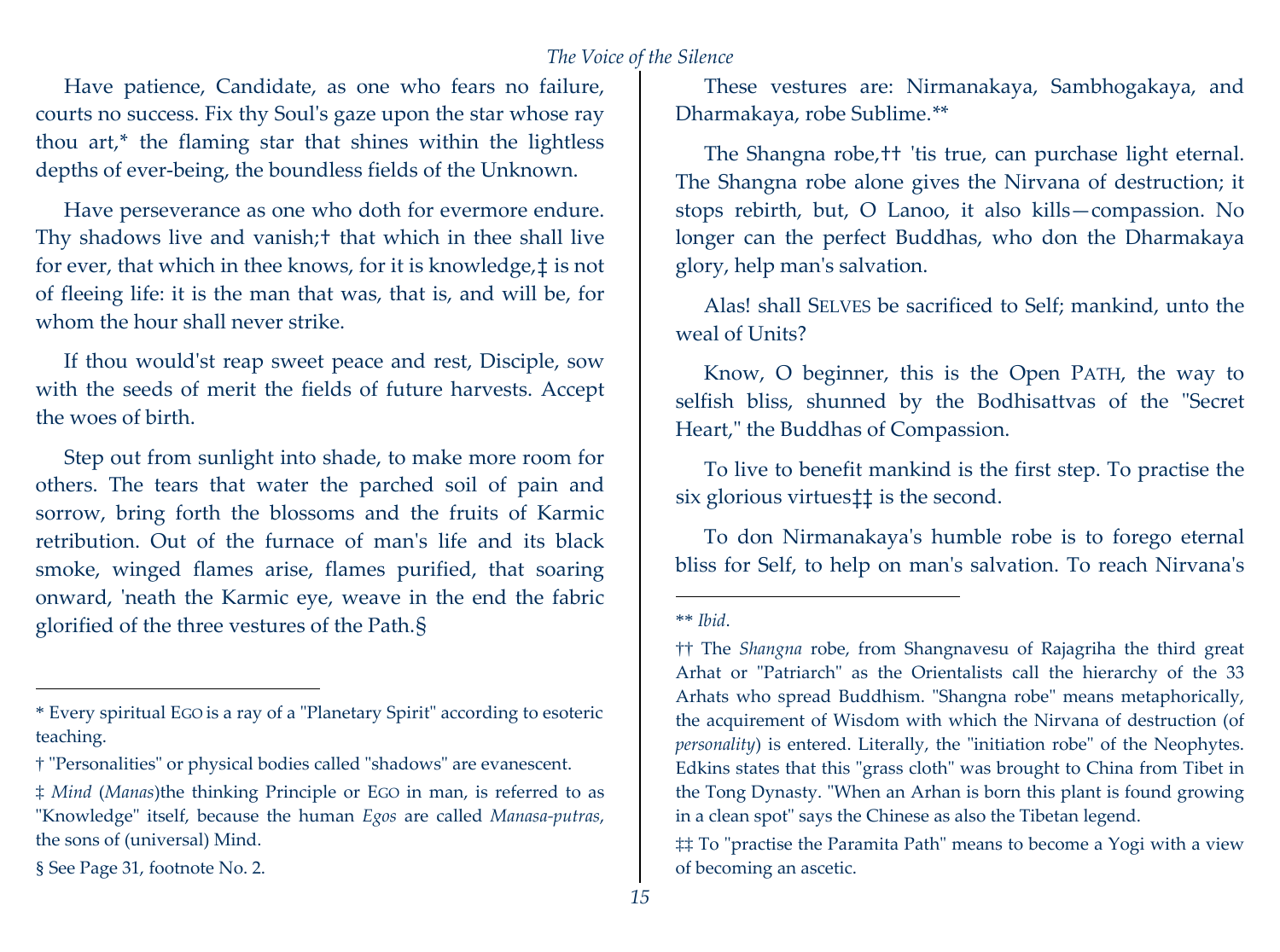bliss, but to renounce it, is the supreme, the final step—the highest on Renunciation's Path.

Know, O Disciple, this is the Secret PATH, selected by the Buddhas of Perfection, who sacrificed the SELF to weaker Selves.

Yet, if the "Doctrine of the Heart" is too high-winged for thee. If thou need<sup>ʹ</sup>st help thyself and fearest to offer help to others,—then, thou of timid heart, be warned in time: remain content with the "Eye Doctrine" of the Law. Hope still. For if the "Secret Path" is unattainable this "day," it is within thy reach "to-morrow."[\\*](#page-19-0) Learn that no efforts, not the smallestwhether in right or wrong direction—can vanish from the world of causes. E'en wasted smoke remains not traceless. "A harsh word uttered in pas<sup>t</sup> lives, is not destroyed but ever comes again."[†](#page-19-1) The pepper plant will not give birth to roses, nor the sweet jessamine<sup>ʹ</sup><sup>s</sup> silver star to thorn or thistle turn.

Thou canst create this "day" thy chances for thy "morrow." In the "Great Journey,"[‡](#page-19-2) causes sown each hour bear each its harvest of effects, for rigid Justice rules the World. With mighty sweep of never erring action, it brings to mortals lives of weal or woe, the Karmic progeny of all our former thoughts and deeds.

Take then as much as merit hath in store for thee, O thou of patient heart. Be of good cheer and rest content with fate. Such is thy Karma, the Karma of the cycle of thy births, the destiny of those, who, in their pain and sorrow, are born along with thee, rejoice and weep from life to life, chained to thy previous actions.

Act thou for them "to-day," and they will act for thee "tomorrow."

ʹTis from the bud of Renunciation of the Self, that springeth the sweet fruit of final Liberation.

To perish doomed is he, who out of fear of Mara refrains from helping man, lest he should act for Self. The pilgrim who would cool his weary limbs in running waters, ye<sup>t</sup> dares not plunge for terror of the stream, risks to succumb from heat. Inaction based on selfish fear can bear but evil fruit.

The Selfish devotee lives to no purpose. The man who does not go through his appointed work in life—has lived in vain.

Follow the wheel of life; follow the wheel of duty to race and kin, to friend and foe, and close thy mind to pleasures as to pain. Exhaust the law of Karmic retribution. Gain Siddhis for thy future birth.

If Sun thou can'st not be, then be the humble planet. Aye, if thou art debarred from flaming like the noon‐day Sun upon the snow‐capped mount of purity eternal, then choose, O Neophyte, a humbler course.

<span id="page-19-0"></span><sup>\*</sup> <sup>ʺ</sup>To‐morrowʺ means the following rebirth or reincarnation.

<span id="page-19-1"></span><sup>†</sup> Precepts of the Prasanga School.

<span id="page-19-2"></span> $\ddagger$  "Great journey" or the whole complete cycle of existences, in one "Round."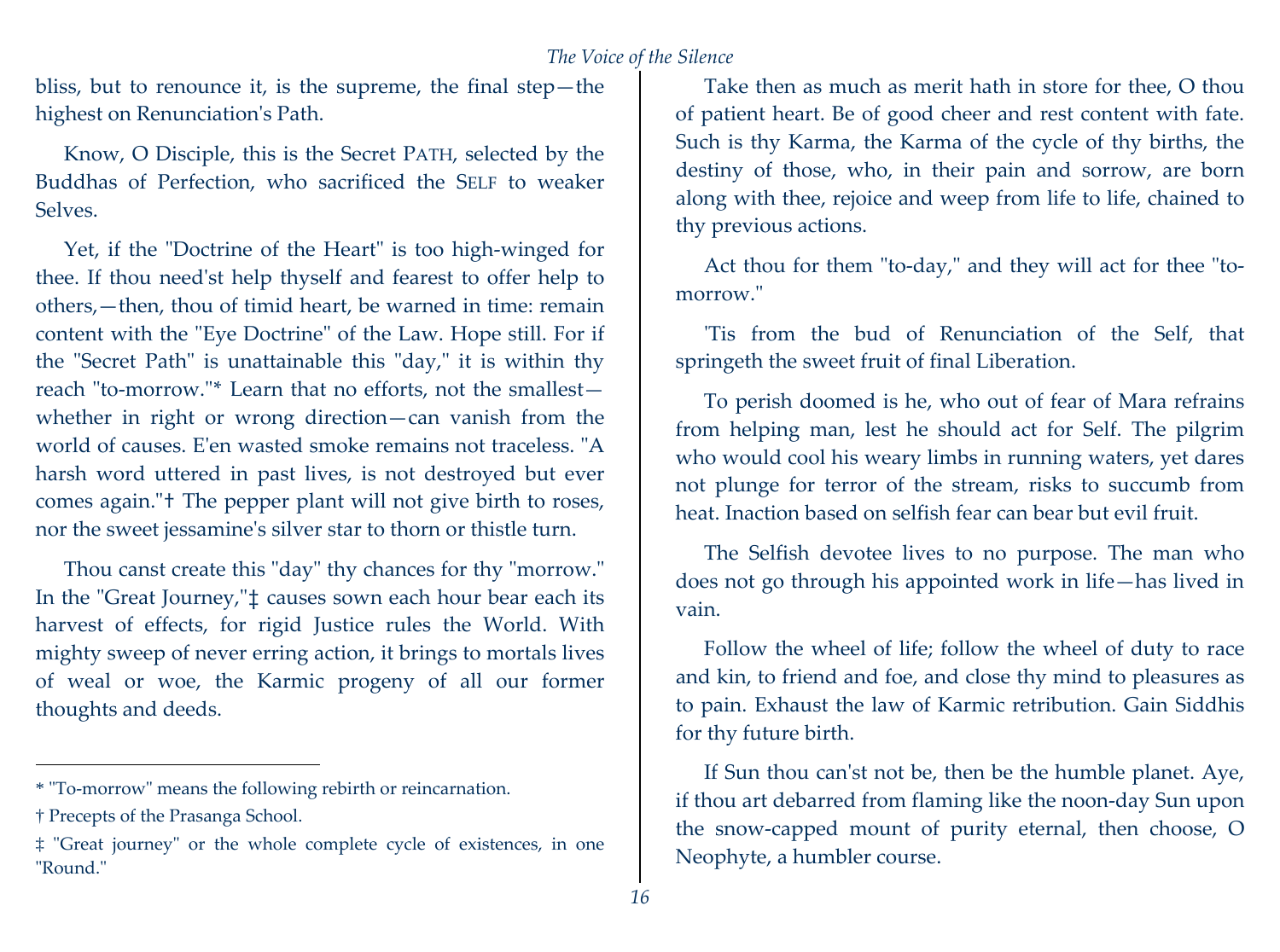Point out the "Way"—however dimly, and lost among the host—as does the evening star to those who tread their path in darkness.

Behold Migmar,[\\*](#page-20-0) as in his crimson veils his "Eye" sweeps over slumbering Earth. Behold the fiery aura of the "Hand" of Lhagpa[†](#page-20-1) extended in protecting love over the heads of his ascetics. Both are now servants to Nyima[‡](#page-20-2) left in his absence silent watchers in the night. Yet both in Kalpas pas<sup>t</sup> were bright Nyimas, and may in future "Days" again become two Suns. Such are the falls and rises of the Karmic Law in nature.

Be, O Lanoo, like them. Give light and comfort to the toiling pilgrim, and seek out him who knows still less than thou; who in his wretched desolation sits starving for the bread of Wisdom and the bread which feeds the shadow, without a Teacher, hope or consolation, and—let him hear the Law.

Tell him, O Candidate, that he who makes of pride and self-regard bond-maidens to devotion; that he, who cleaving to existence, still lays his patience and submission to the Law, as a sweet flower at the feet of Shakya‐Thub‐pa,[§](#page-20-3) becomes <sup>a</sup>

Srotapatti[\\*\\*](#page-20-4) in this birth. The Siddhis of perfection may loom far, far away; but the first step is taken, the stream is entered, and he may gain the eye‐sight of the mountain eagle, the hearing of the timid doe.

Tell him, O Aspirant, that true devotion may bring him back the knowledge, that knowledge which was his in former births. The deva‐sight and deva‐hearing are not obtained in one short birth.

Be humble, if thou would<sup>ʹ</sup>st attain to Wisdom.

Be humbler still, when Wisdom thou hast mastered.

Be like the Ocean which receives all streams and rivers. The Ocean<sup>ʹ</sup><sup>s</sup> mighty calm remains unmoved; it feels them not.

Restrain by thy Divine thy lower Self.

Restrain by the Eternal the Divine.

Aye, grea<sup>t</sup> is he, who is the slayer of desire.

Still greater he, in whom the Self Divine has slain the very knowledge of desire.

Guard thou the Lower lest it soil the Higher.

The way to final freedom is within thy SELF.

<span id="page-20-4"></span><span id="page-20-0"></span><sup>\*</sup> Mars.

<span id="page-20-1"></span><sup>†</sup> Mercury.

<span id="page-20-3"></span><span id="page-20-2"></span><sup>‡</sup> The Sun. *Nyima*, the Sun in Tibetan Astrology. *Migmar* or Mars is symbolized by an "Eye," and *Lhagpa* or Mercury by a "Hand." § Buddha.

<sup>\*\*</sup> *Srotapatti* or "he who enters in the stream" of Nirvana, unless he reaches the goal owing to some exceptional reasons, can rarely attain Nirvana in one birth. Usually <sup>a</sup> Chela is said to begin the ascending effort in one life and end or reach it only in his seventh succeeding birth.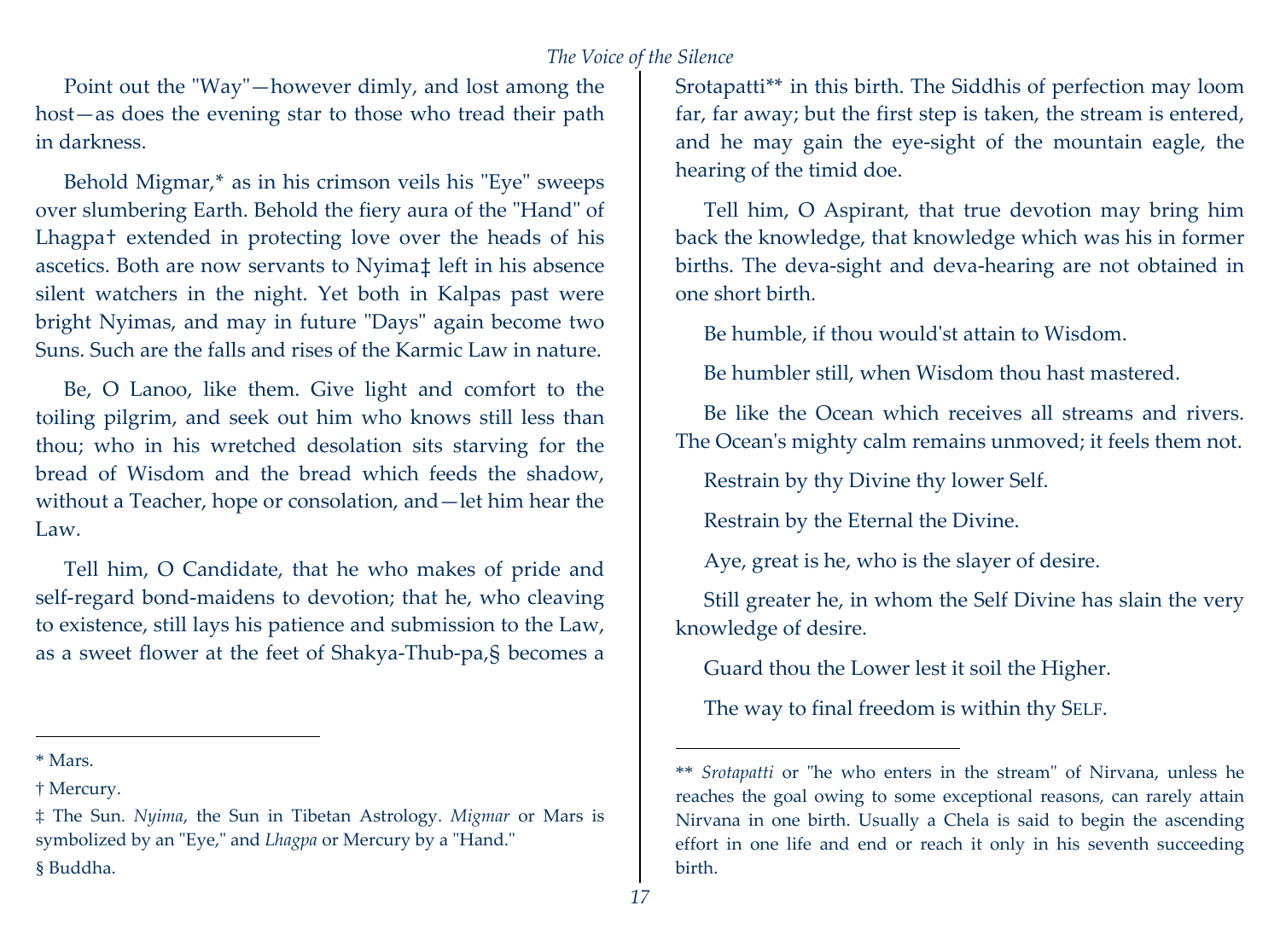That way begins and ends outside of Self.[\\*](#page-21-0)

Unpraised by men and humble is the mother of all Rivers, in Tirthika<sup>ʹ</sup>s[†](#page-21-1) proud sight; empty the human form though filled with Amrita's sweet waters, in the sight of fools. Withal, the birth‐place of the sacred rivers is the sacred land,[‡](#page-21-2) and he who Wisdom hath, is honoured by all men.

Arhans and Sages of the boundless Vision [§](#page-21-3) are rare as is the blossom of the Udumbara tree. Arhans are born at midnight hour, together with the sacred plant of nine and seven stalks[\\*\\*](#page-21-4), the holy flower that opes and blooms in darkness, out of the pure dew and on the frozen bed of snowcapped heights, heights that are trodden by no sinful foot.

No Arhan, O Lanoo, becomes one in that birth when for the first the Soul begins to long for final liberation. Yet, O thou anxious one, no warrior volunteering fight in the fierce strife between the living and the dead[††](#page-21-5), not one recruit can ever be refused the right to enter on the Path that leads toward the field of Battle.

For, either he shall win, or he shall fall.

Yea, if he conquers, Nirvana shall be his. Before he casts his shadow off his mortal coil, that pregnan<sup>t</sup> cause of anguish and illimitable pain—in him will men a grea<sup>t</sup> and holy Buddha honour.

And if he falls, <sup>e</sup><sup>ʹ</sup>en then he does not fall in vain; the enemies he slew in the last battle will not return to life in the next birth that will be his.

But if thou would'st Nirvana reach, or cast the prize away, [‡‡](#page-21-6) let not the fruit of action and inaction be thy motive, thou of dauntless heart.

Know that the Bodhisattva who liberation changes for Renunciation to don the miseries of "Secret Life,"[§§](#page-21-7) is called, "thrice Honoured," O thou candidate for woe throughout the cycles.

The PATH is one, Disciple, ye<sup>t</sup> in the end, twofold. Marked are its stages by four and seven Portals. At one end—bliss immediate, and at the other—bliss deferred. Both are of merit the reward: the choice is thine.

<span id="page-21-0"></span><sup>\*</sup> Meaning the personal lower "Self."

<span id="page-21-1"></span><sup>†</sup> An ascetic Brahman, visiting holy shrines, especially sacred bathing‐ places.

<span id="page-21-2"></span> $\ddagger$  *Tirthikas* are the Brahmanical Sectarians "beyond" the Himalayas called "infidels" by the Buddhists in the sacred land, Tibet, and *vice versa*.

<span id="page-21-3"></span><sup>§</sup> Boundless Vision or psychic, superhuman sight. An Arhan is credited with "seeing" and knowing all at a distance as well as on the spot.

<span id="page-21-4"></span><sup>\*\*</sup> See page 35, footnote No. 3 ; Shangna plant.

<span id="page-21-7"></span><span id="page-21-6"></span><span id="page-21-5"></span><sup>&</sup>lt;sup>††</sup> The "living" is the immortal Higher Ego, and the "dead"—the lower personal Ego.

<sup>‡‡</sup> See page 77, footnote No. <sup>2</sup>

<sup>§§</sup> The "Secret Life" is life as a Nirmanakaya.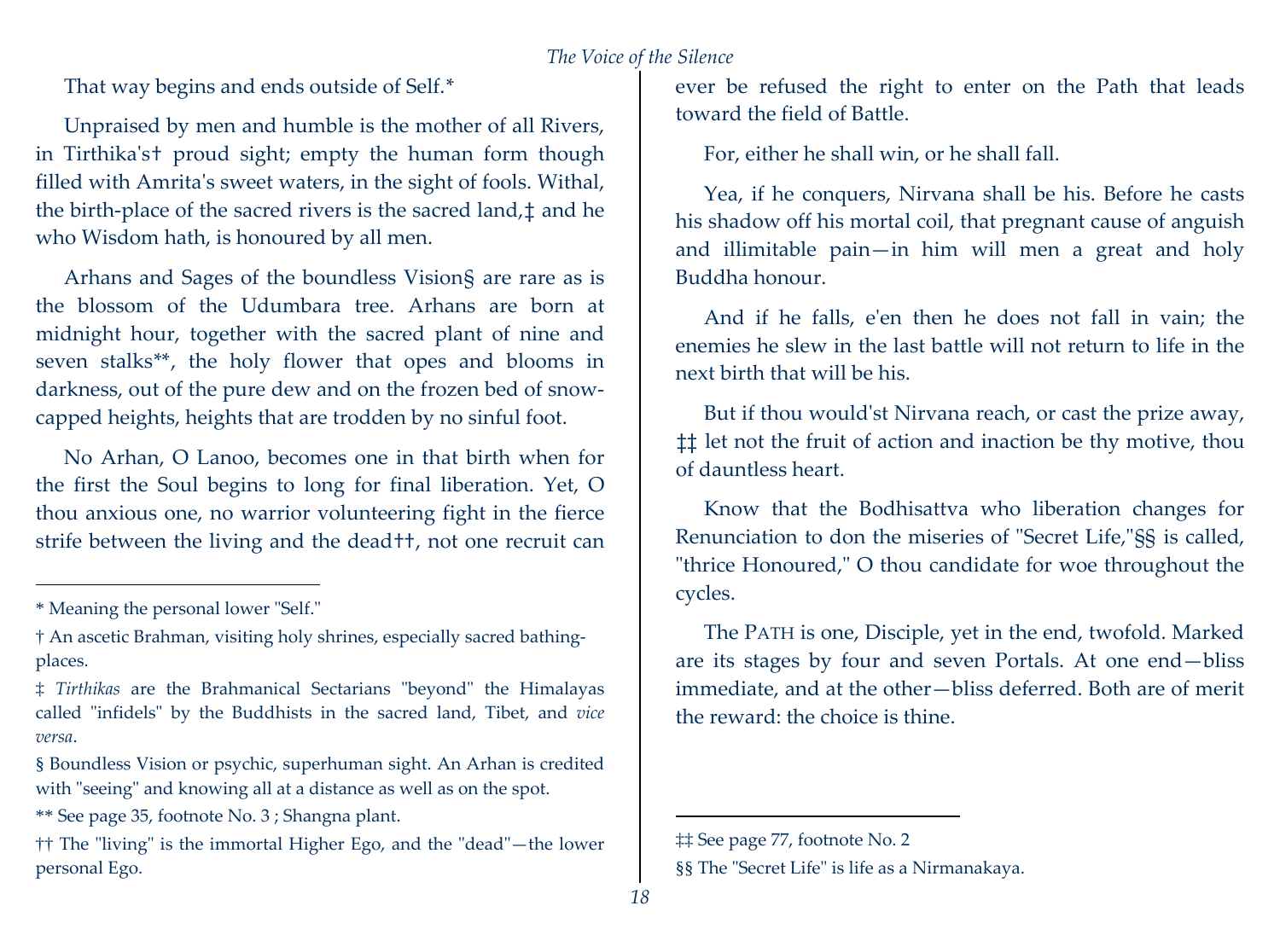The One becomes the two, the Open and the Secret.[\\*](#page-22-0) The first one leadeth to the goal, the second, to Self‐Immolation.

When to the Permanent is sacrificed the Mutable, the prize is thine: the drop returneth whence it came. The Open PATH leads to the changeless change—Nirvana, the glorious state of Absoluteness, the Bliss pas<sup>t</sup> human thought.

Thus, the first Path is LIBERATION.

But Path the Second is—RENUNCIATION, and therefore called the "Path of Woe."

That Secret Path leads the Arhan to mental woe unspeakable; woe for the living Dead,[†](#page-22-1) and helpless pity for the men of karmic sorrow, the fruit of Karma Sages dare not still.

For it is written: "teach to eschew all causes; the ripple of effect, as the great tidal wave, thou shalt let run its course."

The "Open Way," no sooner hast thou reached its goal, will lead thee to reject the Bodhisattvic body and make thee enter the thrice glorious state of Dharmakaya[‡](#page-22-2) which is oblivion of the World and men for ever.

The "Secret Way" leads also to Paranirvanic bliss-but at the close of Kalpas without number; Nirvanas gained and lost from boundless pity and compassion for the world of deluded mortals.

But it is said "The last shall be the greatest," Samyak Sambuddha, the Teacher of Perfection, gave up his SELF for the salvation of the World, by stopping at the threshold of Nirvana—the pure state.

Thou hast the knowledge now concerning the two Ways. Thy time will come for choice, O thou of eager Soul, when thou hast reached the end and passed the seven Portals. Thy mind is clear. No more art thou entangled in delusive thoughts, for thou hast learned all. Unveiled stands truth and looks thee sternly in the face. She says:

ʺSweet are the fruits of Rest and Liberation for the sake of Self; but sweeter still the fruits of long and bitter duty. Aye, Renunciation for the sake of others, of suffering fellow men."

He, who becomes Pratyeka‐Buddha,[§](#page-22-3) makes his obeisance but to his Self. The Bodhisattva who has won the battle, who holds the prize within his palm, ye<sup>t</sup> says in his divine compassion:

<span id="page-22-3"></span><span id="page-22-0"></span><sup>\*</sup> The "Open" and the "Secret Path"—or the one taught to the layman, the exoteric and the generally accepted, and the other the Secret Path the nature of which is explained at initiation.

<span id="page-22-1"></span><sup>&</sup>lt;sup>†</sup> Men ignorant of the Esoteric truths and Wisdom are called "the living" Dead."

<span id="page-22-2"></span><sup>‡</sup> See page 31, second footnote.

<sup>§</sup> *Pratyeka Buddhas* are those Bodhisattvas who strive after and often reach the Dharmakaya robe after <sup>a</sup> series of lives. Caring nothing for the woes of mankind or to help it, but only for their own *bliss*, they enter Nirvana and— disappear from the sight and the hearts of men. In Northern Buddhism a "Pratyeka Buddha" is a synonym of spiritual Selfishness.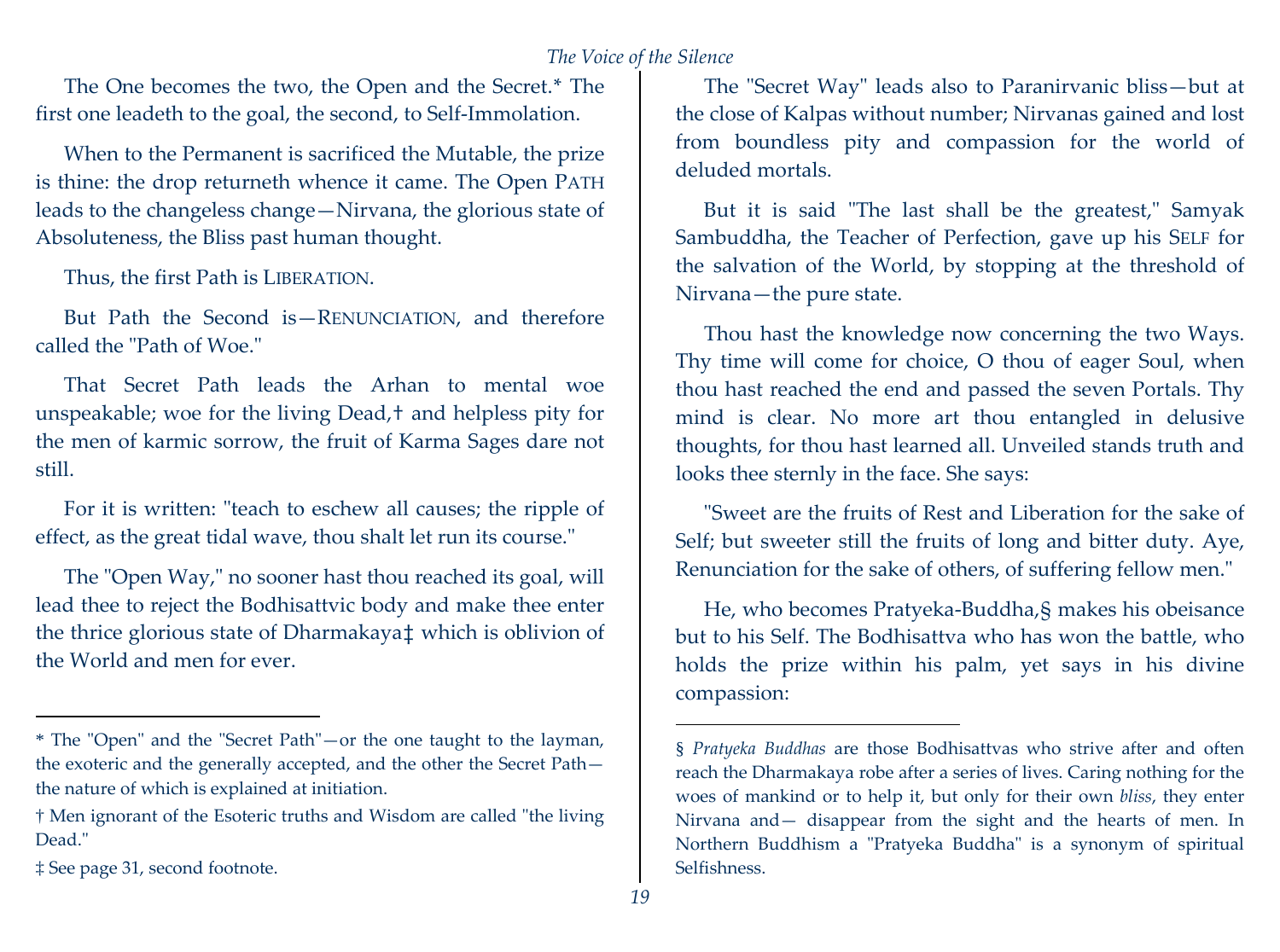<span id="page-23-0"></span>ʺFor othersʹ sake this grea<sup>t</sup> reward I yield<sup>ʺ</sup>—accomplishes the greater Renunciation.

A SAVIOUR OF THE WORLD is he.

Behold! The goal of bliss and the long Path of Woe are at the furthest end. Thou canst choose either, O aspirant to Sorrow, throughout the coming cycles!

#### <span id="page-23-3"></span><span id="page-23-2"></span><span id="page-23-1"></span>*OM VAJRAPANI HUM*.

## **FRAGMENT III THE SEVEN PORTALS**

<sup>ʺ</sup>UPADHYAYA,[\\*](#page-23-1) the choice is made, I thirst for Wisdom. Now hast thou rent the veil before the secret Path and taught the greater Yana.[†](#page-23-2) Thy servant here is ready for thy guidance."

ʹTis well, Shravaka.[‡](#page-23-3) Prepare thyself, for thou wilt have to travel on alone. The Teacher can but point the way. The Path is one for all, the means to reach the goal must vary with the Pilgrims.

<sup>\*</sup> *Upadhyaya* is <sup>a</sup> spiritual preceptor, <sup>a</sup> Guru. The Northern Buddhists choose these generally among the "Narjol," saintly men, learned in *gotrabhu‐jnyana* and *jnyana‐darshana‐shuddhi* teachers of the Secret Wisdom.

<sup>†</sup> Yana—vehicle: thus *Mahayana* is the <sup>ʺ</sup>Great Vehicle,ʺ and *Hinayana*, the "Lesser Vehicle," the names for two schools of religious and philosophical learning in Northern Buddhism.

<sup>‡</sup> *Sravaka*—a listener, or student who attends to the religious instructions. From the root "*Sru*." When from theory they go into practice or performance of asceticism, they become *Sramanas*, "exercisers," from *Srama*, action. As Hardy shows, the two appellations answer to the words *akoustikoi* and *asketai* of the Greeks.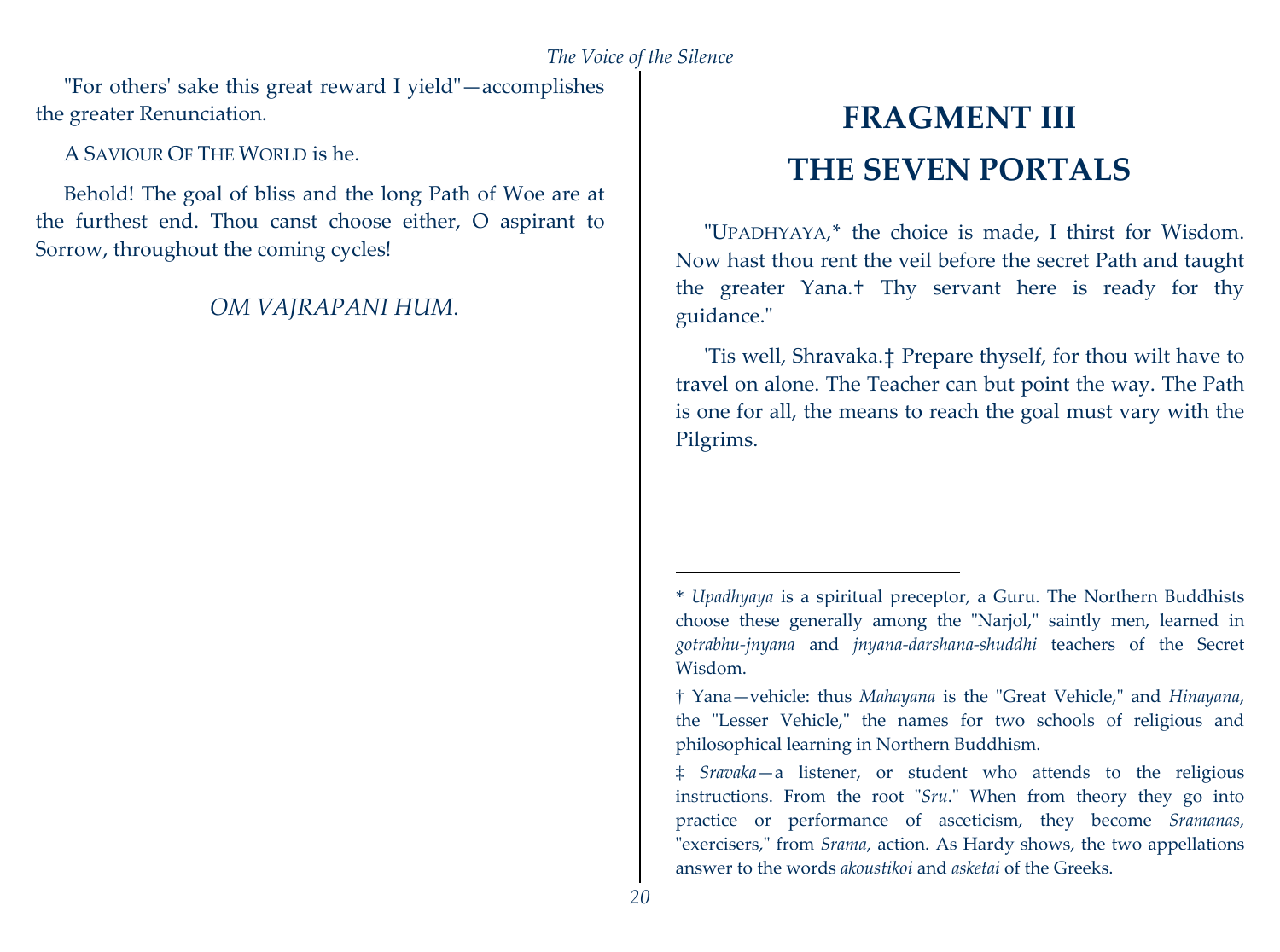Which wilt thou choose, O thou of dauntless heart? The Samtan[\\*](#page-24-0) of "eye Doctrine," four-fold Dhyana, or thread thy way through Paramitas, [†](#page-24-1) six in number, noble gates of virtue leading to Bodhi and to Prajna, seventh step of Wisdom?

The rugged Path of four‐fold Dhyana winds on uphill. Thrice grea<sup>t</sup> is he who climbs the lofty top.

The Paramita heights are crossed by <sup>a</sup> still steeper path. Thou hast to fight thy way through portals seven, seven strongholds held by cruel crafty Powers— passions incarnate.

Be of good cheer, Disciple; bear in mind the golden rule. Once thou hast passed the gate Srotapatti,[‡](#page-24-2) "he who the

<span id="page-24-1"></span>† *Paramitas*, the six transcendental virtues; for the priests there are *ten*.

<span id="page-24-2"></span> $\ddagger$  *Srotapatti*—(lit.) "he who has entered the stream" that leads to the Nirvanic ocean. This name indicates the *first* Path. The name of the *second* is the Path of *Sakridagamin*, <sup>ʺ</sup>he who will receive birth (only) once more.ʺ The *third* is called *Anagamin*, <sup>ʺ</sup>he who will be reincarnated no more," unless he so desires in order to help mankind. The *fourth* Path is known as that of *Rahat* or *Arhat*. This is the highest. An Arhat sees Nirvana during his life. For him it is no *post‐mortem* state, but *Samadhi*, during which he experiences all Nirvanic bliss.

<span id="page-24-4"></span><span id="page-24-3"></span>NOTE. How little one can rely upon the Orientalists for the exact words and meaning, is instanced in the case of three "alleged" authorities. Thus the four names just explained are given by R. Spence Hardy as: 1) Sowan; 2) Sakradagami; 3) Anagami, and 4) Arya. By the Rev. J. Edkins they are given as: 1) Srotapanna; 2) Sagardagam; 3) Anaganim, and 4)

stream hath entered"; once thy foot hath pressed the bed of the Nirvanic stream in this or any future life, thou hast but seven other births before thee, O thou of adamantine Will.

Look on. What seest thou before thine eye, O aspirant to god‐like Wisdom?

ʺThe cloak of darkness is upon the deep of matter; within its folds I struggle. Beneath my gaze it deepens, Lord; it is dispelled beneath the waving of thy hand. A shadow moveth, creeping like the stretching serpen<sup>t</sup> coils. . . . It grows, swells out and disappears in darkness."

It is the shadow of thyself outside the Path, cast on the darkness of thy sins.

<sup>ʺ</sup>Yea, Lord; I see the PATH; its foot in mire, its summits lost in glorious light Nirvanic. And now I see the ever narrowing Portals on the hard and thorny way to Jnana." [§](#page-24-3)

Thou seest well, Lanoo. These Portals lead the aspirant across the waters on "to the other shore".[\\*\\*](#page-24-4) Each Portal hath a golden key that openeth its gate; and these keys are:

Arhan. Schlagintweit again spells them differently, each, moreover, giving another and <sup>a</sup> new variation in the meaning of the terms.

§ Knowledge, Wisdom.

<span id="page-24-0"></span><sup>\*</sup> *Samtan* (Tibetan), the same as the Sanskrit *Dhyana*, or the state of meditation, of which there are four degrees.

<sup>\*\* &</sup>quot;Arrival at the shore" is with the Northern Buddhists synonymous with reaching Nirvana through the exercise of the six and the ten *Paramitas* (virtues).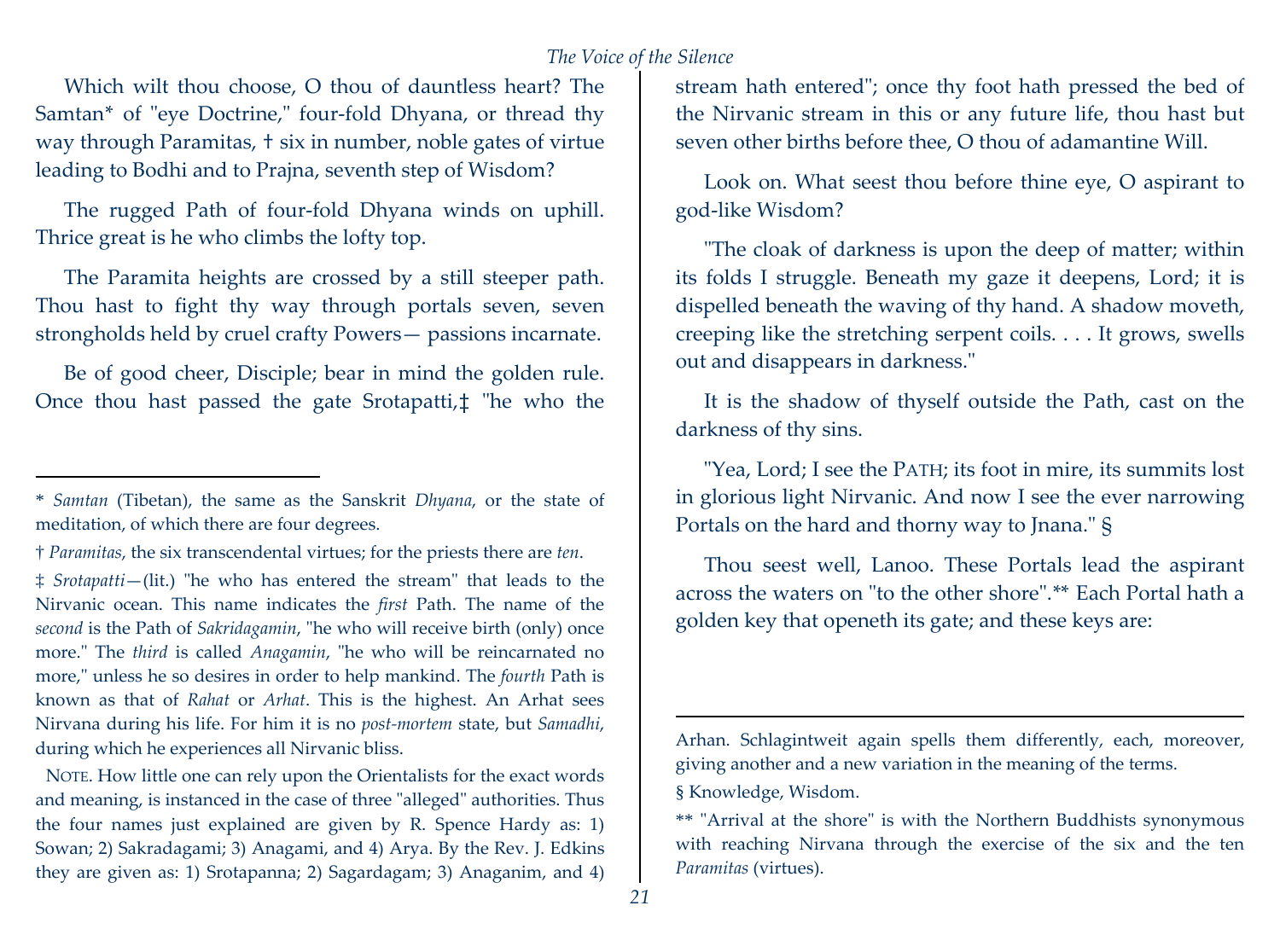1. DANA, the key of charity and love immortal.

2. SHILA, the key of Harmony in word and act, the key that counterbalances the cause and the effect, and leaves no further room for Karmic action.

3. KSHANTI, patience sweet, that nought can ruffle.

4. VIRAGA, indifference to pleasure and to pain, illusion conquered, truth alone perceived.

5. VIRYA, the dauntless energy that fights its way to the supernal TRUTH, out of the mire of lies terrestrial.

6. DHYANA, whose golden gate once opened leads the Narjol[\\*](#page-25-0) toward the realm of Sat eternal and its ceaseless contemplation.

7. PRAJNA, the key to which makes of a man a god, creating him a Bodhisattva, son of the Dhyanis.

Such to the Portals are the golden keys.

Before thou canst approach the last, O weaver of thy freedom, thou hast to master these Paramitas of perfection the virtues transcendental six and ten in number—along the weary Path.

<span id="page-25-1"></span>For, O Disciple! Before thou wert made fit to meet thy Teacher face to face, thy MASTER light to light, what wert thou told?

Before thou canst approach the foremost gate thou hast to learn to par<sup>t</sup> thy body from thy mind, to dissipate the shadow, and to live in the eternal. For this, thou hast to live and breathe in all, as all that thou perceivest breathes in thee; to feel thyself abiding in all things, all things in SELF.

Thou shalt not let thy senses make a playground of thy mind.

Thou shalt not separate thy being from BEING, and the rest, but merge the Ocean in the drop, the drop within the Ocean.

So shalt thou be in full accord with all that lives; bear love to men as though they were thy brother‐pupils, disciples of one Teacher, the sons of one sweet mother.

Of teachers there are many; the MASTER‐SOUL is one[†](#page-25-1) Alaya, the Universal Soul. Live in that MASTER as ITS ray in thee. Live in thy fellows as they live in IT.

Before thou standest on the threshold of the Path; before thou crossest the foremost Gate, thou hast to merge the two into the One and sacrifice the personal to SELF impersonal, and thus destroy the "path" between the two $-$ Antaskarana. $\ddagger$ 

<sup>†</sup> The "Master-Soul" is *Alaya,* the Universal Soul or Atman, each man having <sup>a</sup> ray of it in him and being supposed to be able to identify himself with and to merge himself into it

<sup>‡</sup> *Antaskarana* is the lower *Manas*, the Path of communication or communion between the personality and the higher *Manas* or human

<span id="page-25-2"></span><span id="page-25-0"></span><sup>\*</sup> A saint, an adept*.*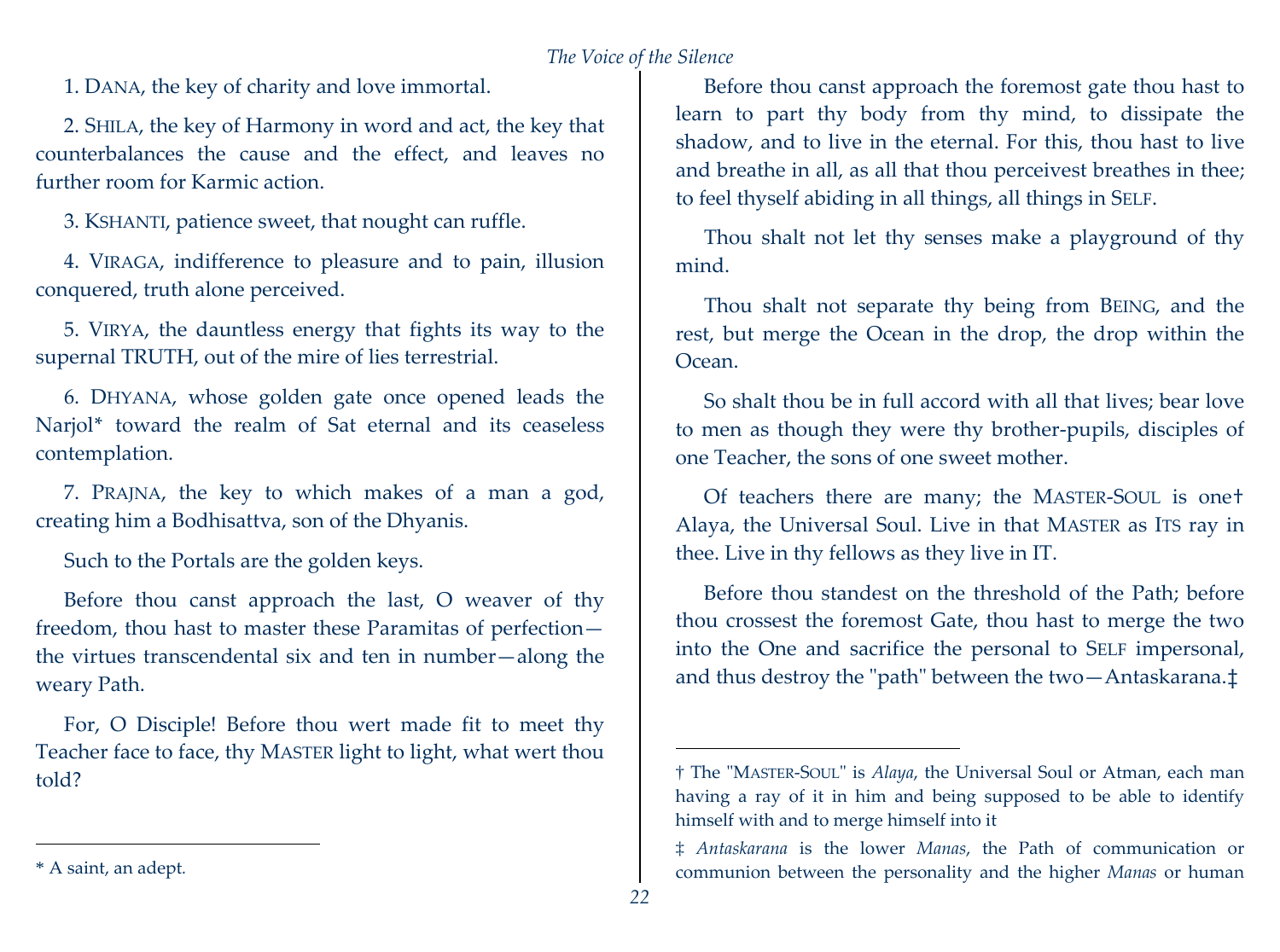Thou hast to be prepared to answer Dharma, the stern law, whose voice will ask thee at thy first, at thy initial step:

ʺHast thou complied with all the rules, O thou of lofty hopes?"

"Hast thou attuned thy heart and mind to the great mind and heart of all mankind? For as the sacred River<sup>ʹ</sup><sup>s</sup> roaring voice whereby all Nature‐sounds are echoed back,[\\*](#page-26-0) so must the heart of him 'who in the stream would enter,' thrill in response to every sigh and thought of all that lives and breathes."

Soul. At death it is destroyed as <sup>a</sup> Path or medium of communication, and its remains survive in a form as the *Kamarupa*—the "shell."

<span id="page-26-1"></span><span id="page-26-0"></span>\* The Northern Buddhists, and all Chinamen, in fact, find in the deep roar of some of the grea<sup>t</sup> and sacred rivers the key‐note of Nature. Hence the simile. It is <sup>a</sup> well‐known fact in Physical Science, as well as in Occultism, that the aggregate sound of Nature‐such as heard in the roar of grea<sup>t</sup> rivers, the noise produced by the waving tops of trees in large forests, or that of <sup>a</sup> city heard at <sup>a</sup> distance—is <sup>a</sup> definite single tone of quite an appreciable pitch. This is shown by physicists and musicians. Thus Prof. Rice (*Chinese Music*) shows that the Chinese recognized the fact thousands of years ago by saying that "the waters of the Hoang-ho rushing by, intoned the *kung*" called "the great tone" in Chinese music; and he shows this tone corresponding with the F, "considered by modern physicists to be the actual tonic of Nature." Professor B. Silliman mentions it, too, in his *Principles of Physics*, saying that "this tone is held to be the middle  $F$  of the piano; which may, therefore, be considered the key-note of Nature."

Disciples may be likened to the strings of the soul‐echoing Vina; mankind, unto its sounding board; the hand that sweeps it to the tuneful breath of the GREAT WORLD‐SOUL. The string that fails to answer 'neath the Master's touch in dulcet harmony with all the others, breaks—and is cast away. So the collective minds of Lanoo‐Shravakas. They have to be attuned to the Upadyaya's mind—one with the Over-Soul or, break away.

Thus do the "Brothers of the Shadow"—the murderers of their Souls, the dread Dad‐Dugpa clan.[†](#page-26-1)

Hast thou attuned thy being to Humanity<sup>ʹ</sup><sup>s</sup> grea<sup>t</sup> pain, O candidate for light?

Thou hast? . . . Thou mayes<sup>t</sup> enter. Yet, ere thou settest foot upon the dreary Path of sorrow, 'tis well thou should'st first learn the pitfalls on thy way.

Armed with the key of Charity, of love and tender mercy, thou art secure before the gate of Dana, the gate that standeth at the entrance of the PATH.

<sup>†</sup> The *Bhons* or *Dugpas*, the sect of the <sup>ʺ</sup>Red Caps,ʺ are regarded as the most versed in sorcery. They inhabit Western and little Tibet and Bhutan. They are all Tantrikas. It is quite ridiculous to find Orientalists who have visited the borderlands of Tibet, such as Schlagintweit and others, confusing the rites and disgusting practices of these with the religious beliefs of the Eastern Lamas, the "Yellow Caps," and their *Narjols* or holy men. As an instance see page 24, first footnote.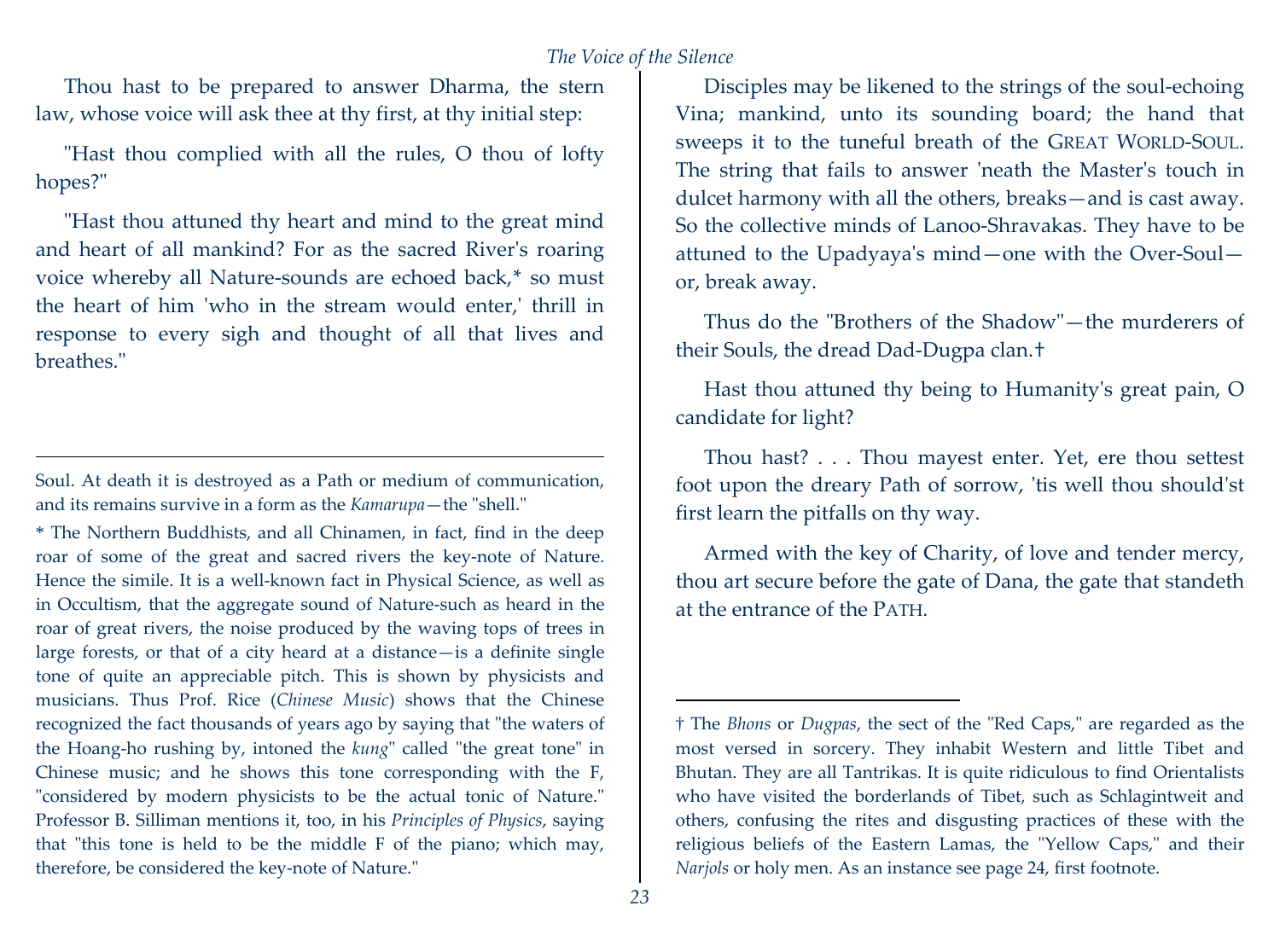Behold, O happy Pilgrim! The portal that faceth thee is high and wide, seems easy of access. The road that leads therethrough is straight and smooth and green. 'Tis like a sunny glade in the dark forest depths, a spo<sup>t</sup> on earth mirrored from Amitabha<sup>ʹ</sup><sup>s</sup> paradise. There, nightingales of hope and birds of radiant plumage sing perched in green bowers, chanting success to fearless Pilgrims. They sing of Bodhisattvasʹ virtues five, the fivefold source of Bodhi power, and of the seven steps in Knowledge.

Pass on! For thou hast brought the key; thou art secure.

And to the second gate the way is verdant too. But it is steep and winds up hill; yea, to its rocky top. Grey mists will over-hang its rough and stony height, and all be dark beyond. As on he goes, the song of hope soundeth more feeble in the pilgrim<sup>ʹ</sup><sup>s</sup> heart. The thrill of doubt is now upon him; his step less steady grows.

<span id="page-27-1"></span><span id="page-27-0"></span>Beware of this, O candidate! Beware of fear that spreadeth, like the black and soundless wings of midnight bat, between the moonlight of thy Soul and thy grea<sup>t</sup> goal that loometh in the distance far away.

Be of sure foot, O candidate. In Kshanti<sup>ʹ</sup>s[\\*](#page-27-0) essence bathe thy Soul; for now thou dost approach the portal of that name, the gate of fortitude and patience.

Close not thine eyes, nor lose thy sight of Dorje;[†](#page-27-1) Mara<sup>ʹ</sup><sup>s</sup> arrows ever smite the man who has not reached Viraga.[‡](#page-27-2)

Beware of trembling. 'Neath the breath of fear the key of Kshanti rusty grows: the rusty key refuseth to unlock.

The more thou dost advance, the more thy feet pitfalls will meet. The path that leadeth on, is lighted by one fire—the light of daring, burning in the heart. The more one dares, the more he shall obtain. The more he fears, the more that light shall pale—and that alone can guide. For as the lingering sunbeam, that on the top of some tall mountain shines, is

<span id="page-27-2"></span>Fear, O disciple, kills the will and stays all action. If lacking in the Shila virtue,—the pilgrim trips, and Karmic pebbles bruise his feet along the rocky path.

<sup>\*</sup> Kshanti, <sup>ʺ</sup>patience,ʺ *vide supra* the enumeration of the golden keys.

<sup>†</sup> *Dorje* is the Sanskrit *Vajra*, <sup>a</sup> weapon or instrument in the hands of some gods (the Tibetan *Dragshed,* the *Devas* who protect men), and is regarded as having the same occult power of repelling evil influences by purifying the air as Ozone in chemistry. It is also <sup>a</sup> *Mudra* <sup>a</sup> gesture and posture used in sitting for meditation. It is, in short, <sup>a</sup> symbol of power over invisible evil influences, whether as <sup>a</sup> posture or <sup>a</sup> talisman. The *Bhons* or *Dugpas*, however, having appropriated the symbol, misuse it for purposes of Black Magic. With the <sup>ʺ</sup>Yellow Caps,ʺ or *Gelugpas*, it is a symbol of power, as the Cross is with the Christians, while it is in no way more "superstitious." With the *Dugpas*, it is like the double triangle reversed, the sign of sorcery.

<sup>‡</sup> *Viraga* is that feeling of absolute indifference to the objective universe, to pleasure and to pain. "Disgust" does not express its meaning, yet it is akin to it.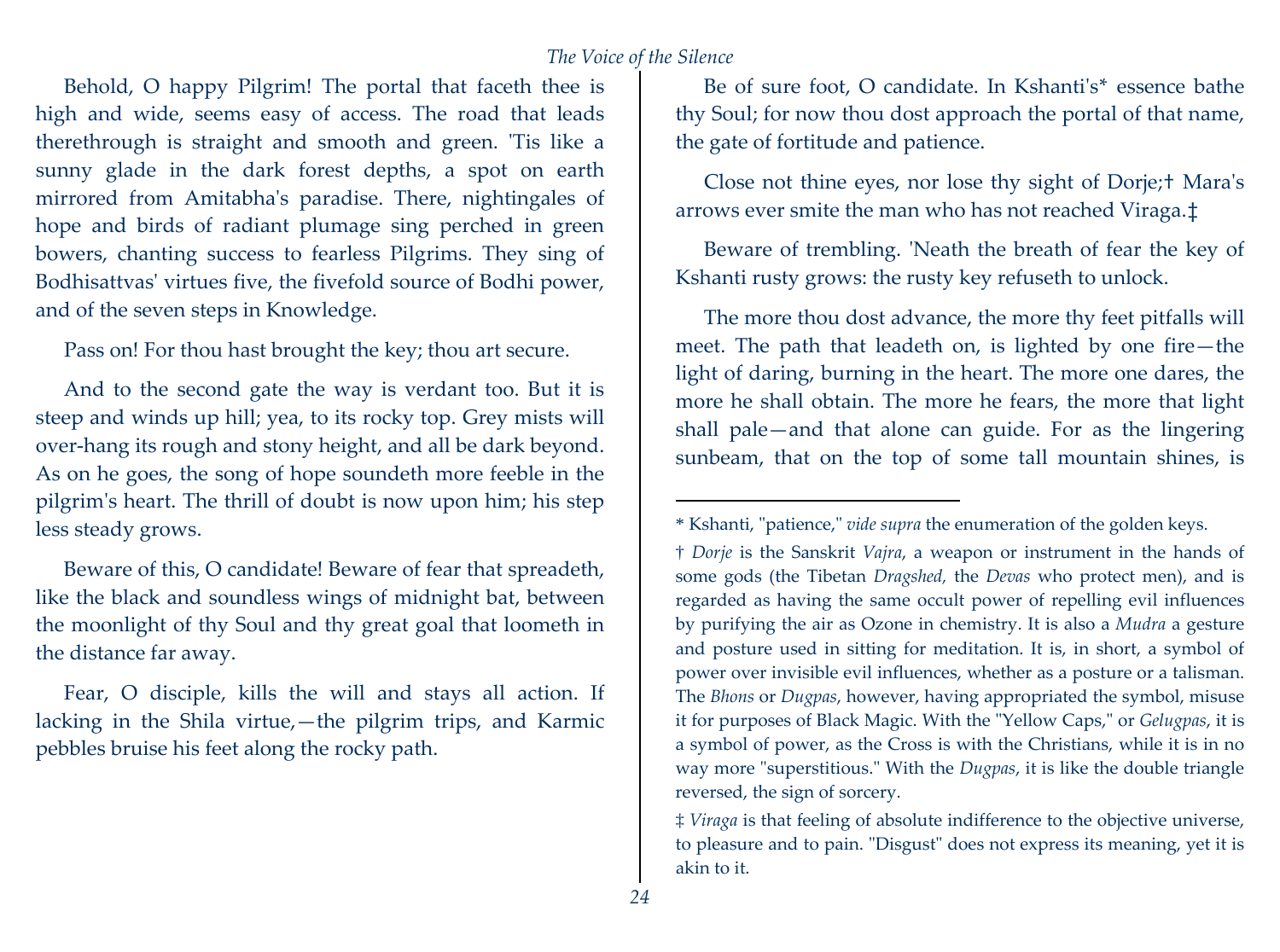followed by black night when out it fades, so is heart‐light. When out it goes, a dark and threatening shade will fall from thine own heart upon the path, and root thy feet in terror to the spot.

Beware, disciple, of that lethal shade. No light that shines from Spirit can dispel the darkness of the nether Soul, unless all selfish thought has fled therefrom, and that the pilgrim saith: "I have renounced this passing frame; I have destroyed the cause: the shadows cast can, as effects, no longer be."

For now the last grea<sup>t</sup> fight, the final war between the Higher and the Lower Self, hath taken place. Behold, the very battlefield is now engulphed in the grea<sup>t</sup> war, and is no more.

But once that thou hast passed the gate of Kshanti, step the third is taken. Thy body is thy slave. Now, for the fourth prepare, the Portal of temptations which do ensnare the inner man.

Ere thou canst near that goal, before thine hand is lifted to upraise the fourth gate's latch, thou must have mustered all the mental changes in thy Self and slain the army of the thought sensations that, subtle and insidious, creep unasked within the Soul<sup>ʹ</sup><sup>s</sup> bright shrine.

<span id="page-28-1"></span><span id="page-28-0"></span>If thou would'st not be slain by them, then must thou harmless make thy own creations, the children of thy thoughts, unseen, impalpable, that swarm round humankind, the progeny and heirs to man and his terrestrial spoils. Thou hast to study the voidness of the seeming full, the fulness of

the seeming void. O fearless Aspirant, look deep within the well of thine own heart, and answer. Knowest thou of Self the powers, O thou perceiver of external shadows?

If thou dost not—then art thou lost.

For, on Path fourth, the lightest breeze of passion or desire will stir the steady light upon the pure white walls of Soul. The smallest wave of longing or regret for Maya's gifts illusive, along Antaskarana—the path that lies between thy Spirit and thy self, the highway of sensations, the rude arousers of Ahankara [\\*](#page-28-0)—a thought as fleeting as the lightning flash will make thee thy three prizes forfeit—the prizes thou hast won.

For know, that the ETERNAL knows no change.

ʺThe eight dire miseries forsake for evermore. If not, to wisdom, sure, thou can'st not come, nor yet to liberation," saith the great Lord, the Tathagata of perfection, "he who has followed in the footsteps of his predecessors."[†](#page-28-1)

Stern and exacting is the virtue of Viraga. If thou its path would<sup>ʹ</sup>st master, thou must keep thy mind and thy perceptions far freer than before from killing action.

Thou hast to saturate thyself with pure Alaya, become as one with Nature<sup>ʹ</sup><sup>s</sup> Soul‐Thought. At one with it thou art

<sup>\*</sup> *Ahankara*—the "I" or feeling of one's personality, the "I-am-ness."

<sup>&</sup>lt;sup>†</sup> "One who walks in the steps of his predecessors" or "those who came" before him,ʺ is the true meaning of the name *Tathagata*.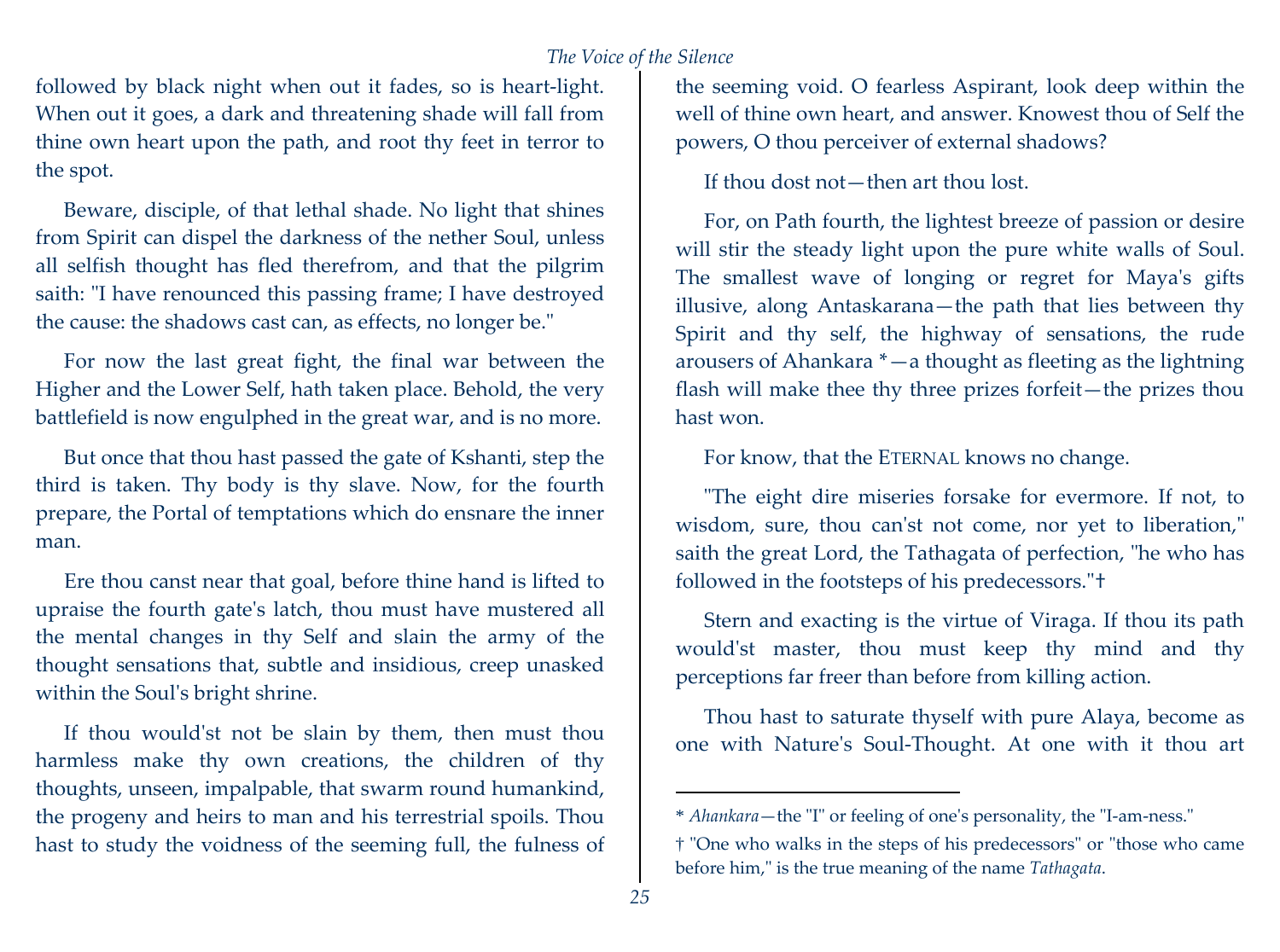invincible; in separation, thou becomest the playground of Samvriti,[\\*](#page-29-0) origin of all the world's delusions.

All is impermanent in man excep<sup>t</sup> the pure bright essence of Alaya. Man is its crystal ray; a beam of light immaculate within, a form of clay material upon the lower surface. That beam is thy life‐guide and thy true Self, the Watcher and the silent Thinker, the victim of thy lower Self. Thy Soul cannot be hurt but through thy erring body; control and master both, and thou art safe when crossing to the nearing "Gate of Balance."

Be of good cheer, O daring pilgrim "to the other shore." Heed not the whisperings of Mara's hosts; wave off the tempters, those ill-natured Sprites, the jealous Lhamayint in endless space.

Hold firm! Thou nearest now the middle portal, the gate of Woe, with its ten thousand snares.

Have mastery o<sup>ʹ</sup>er thy thoughts, O striver for perfection, if thou would<sup>ʹ</sup>st cross its threshold.

Have mastery o<sup>ʹ</sup>er thy Soul, O seeker after truths undying, if thou would<sup>ʹ</sup>st reach the goal.

Thy Soul‐gaze centre on the One Pure Light, the Light that is free from affection, and use thy golden Key. . .

The dreary task is done, thy labour well-nigh o'er. The wide abyss that gaped to swallow thee is almost spanned.

Thou hast now crossed the moat that circles round the gate of human passions. Thou hast now conquered Mara and his furious host.

Thou hast removed pollution from thine heart and bled it from impure desire. But, O thou glorious combatant, thy task is not ye<sup>t</sup> done. Build high, Lanoo, the wall that shall hedge in the Holy Isle,[‡](#page-29-2) the dam that will protect thy mind from pride and satisfaction at thoughts of the grea<sup>t</sup> feat achieved.

A sense of pride would mar the work. Aye, build it strong, lest the fierce rush of battling waves, that mount and beat its shore from out the grea<sup>t</sup> World Maya<sup>ʹ</sup><sup>s</sup> Ocean, swallow up the pilgrim and the isle—yea, even when the victory<sup>ʹ</sup><sup>s</sup> achieved.

<span id="page-29-0"></span><sup>\*</sup> *Samvriti* is that one of the two truths which demonstrates the illusive character or emptiness of all things. It is *relative* truth in this case. The Mahayana school teaches the difference between these two truths — *Paramarthasatya* and *Samvrittisatya* (Satya "truth"). This is the bone of contention between the *Madhyamikas* and the *Yogacharyas*, the former denying and the latter affirming that every object exists owing to <sup>a</sup> previous cause or by <sup>a</sup> concatenation. The *Madhyamikas* are the grea<sup>t</sup> Nihilists and Deniers, for whom everything is *parikalpita*, an illusion and an error in the world of thought and the subjective, as much as in the objective universe. The *Yogacharyas* are the grea<sup>t</sup> spiritualists. *Samvriti*, therefore, as only relative truth, is the origin of all illusion.

<span id="page-29-2"></span><span id="page-29-1"></span><sup>†</sup> *Lhamayin* are elementals and evil spirits adverse to men and their enemies.

<sup>‡</sup> The Higher Ego, or Thinking Self.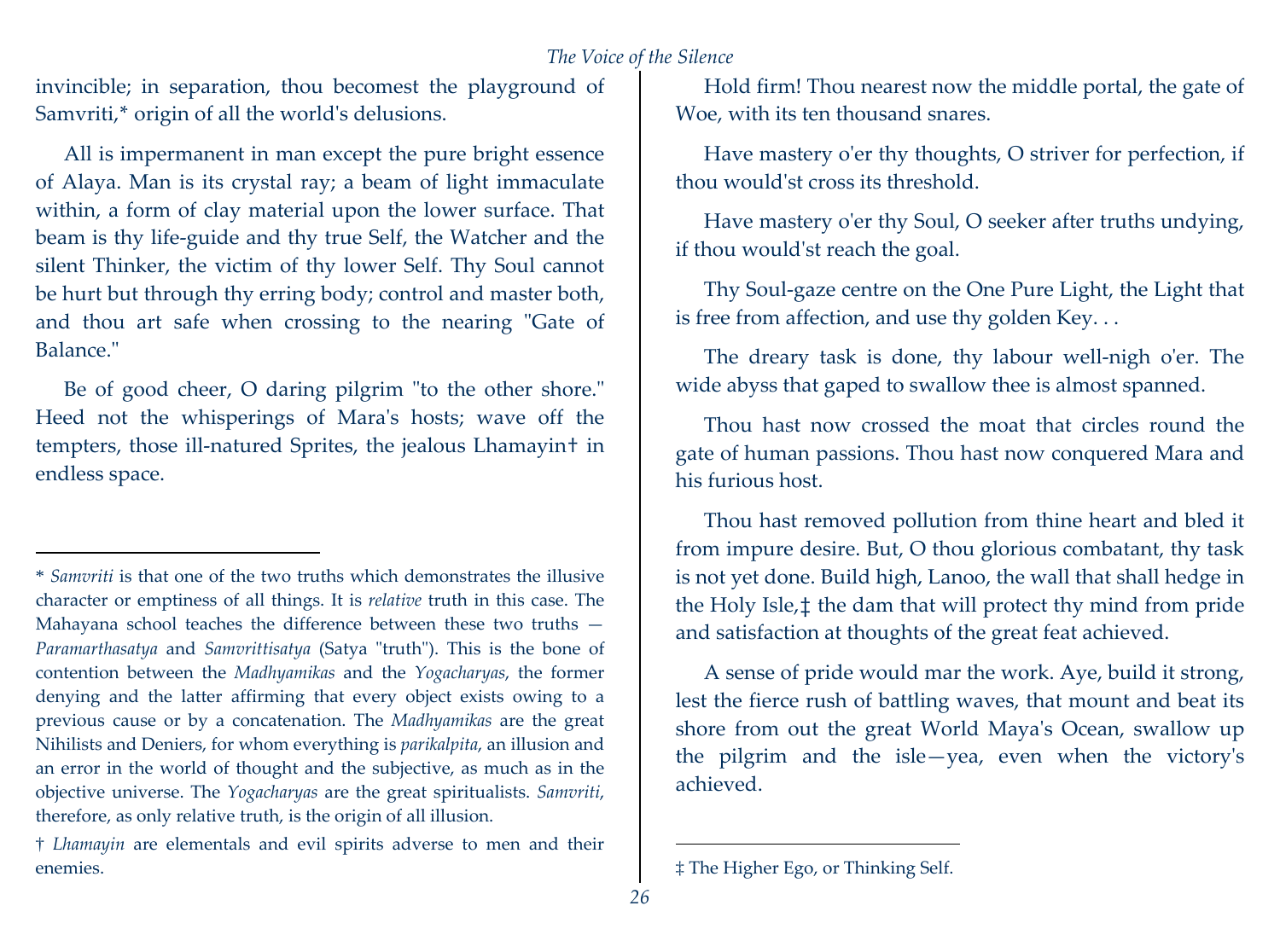Thine "Isle" is the deer, thy thoughts the hounds that weary and pursue his progress to the stream of Life. Woe to the deer that is <sup>o</sup><sup>ʹ</sup>ertaken by the barking fiends before he reach the Vale of Refuge—Dhyana Marga, "path of pure knowledge" named.

Ere thou canst settle in Dhyana Marga[\\*](#page-30-0) and call it thine, thy Soul has to become as the ripe mango fruit: as soft and sweet as its bright golden pulp for othersʹ woes, as hard as that fruit<sup>ʹ</sup><sup>s</sup> stone for thine own throes and sorrows, O Conqueror of Weal and Woe.

Make hard thy Soul against the snares of Self; deserve for it the name of "Diamond-Soul."[†](#page-30-1)

For, as the diamond buried deep within the throbbing heart of earth can never mirror back the earthly lights; so are thy mind and Soul; plunged in Dhyana Marga, these must mirror nought of Maya<sup>ʹ</sup><sup>s</sup> realm illusive.

When thou hast reached that state, the Portals that thou hast to conquer on the Path fling open wide their gates to let thee pass, and Nature<sup>ʹ</sup><sup>s</sup> strongest mights possess no power to stay thy course. Thou wilt be master of the sevenfold Path: but not till then, O candidate for trials passing speech.

Till then, <sup>a</sup> task far harder still awaits thee: thou hast to feel thyself ALL‐THOUGHT, and ye<sup>t</sup> exile all thoughts from out thy Soul.

Thou hast to reach that fixity of mind in which no breeze, however strong, can waft an earthly thought within. Thus purified, the shrine must of all action, sound, or earthly light be void; e'en as the butterfly, o'ertaken by the frost, falls lifeless at the threshold—so must all earthly thoughts fall dead before the fane.

Behold it written:

"Ere the gold flame can burn with steady light, the lamp must stand well guarded in a spot free from all wind."[‡](#page-30-2) Exposed to shifting breeze, the jet will flicker and the quivering flame cast shades deceptive, dark and everchanging, on the Soul<sup>ʹ</sup><sup>s</sup> white shrine.

And then, O thou pursuer of the truth, thy Mind‐Soul will become as a mad elephant, that rages in the jungle. Mistaking forest trees for living foes, he perishes in his attempts to kill the ever‐shifting shadows dancing on the wall of sunlit rocks.

Beware, lest in the care of Self thy Soul should lose her foothold on the soil of Deva‐knowledge.

Beware, lest in forgetting SELF, thy Soul lose o'er its trembling mind control, and forfeit thus the due fruition of its conquests.

<span id="page-30-0"></span><sup>\*</sup> *Dhyana‐Marga* is the <sup>ʺ</sup>Path of *Dhyana*,ʺ literally; or the *Path of pure knowledge*, of *Paramartha* or (Sanscrit) *Svasamvedana* <sup>ʺ</sup>the self‐evident or self-analyzing reflection."

<span id="page-30-2"></span><span id="page-30-1"></span><sup>†</sup> See page 12, footnote No. 1. <sup>ʺ</sup>Diamond‐Soulʺ or *Vajradhara* presides over the *Dhyani‐Buddhas*.

<sup>‡</sup> *Bhagavad‐Gita*.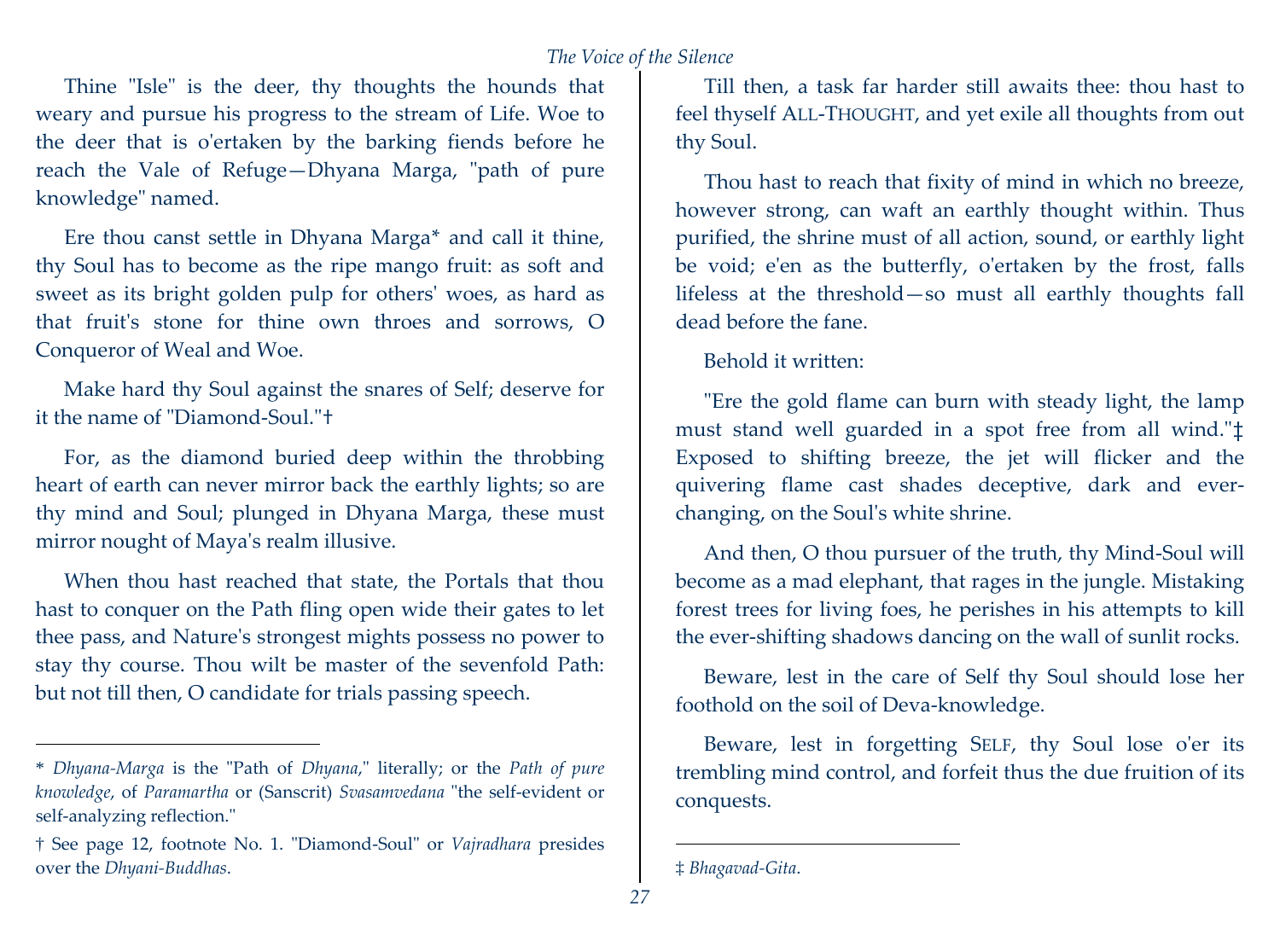Beware of change! For change is thy grea<sup>t</sup> foe. This change will fight thee off, and throw thee back, out of the Path thou treadest, deep into viscous swamps of doubt.

Prepare, and be forewarned in time. If thou hast tried and failed, O dauntless fighter, ye<sup>t</sup> lose not courage: fight on and to the charge return again, and ye<sup>t</sup> again.

The fearless warrior, his precious life‐blood oozing from his wide and gaping wounds, will still attack the foe, drive him from out his stronghold, vanquish him, ere he himself expires. Act then, all ye who fail and suffer, act like him; and from the stronghold of your Soul, chase all your foes away ambition, anger, hatred, e'en to the shadow of desire—when even you have failed. . .

Remember, thou that fightest for man's liberation,[\\*](#page-31-0) each failure is success, and each sincere attempt wins its reward in

time. The holy germs that sprou<sup>t</sup> and grow unseen in the disciple's soul, their stalks wax strong at each new trial, they bend like reeds but never break, nor can they <sup>e</sup><sup>ʹ</sup>er be lost. But when the hour has struck they blossom forth.[†](#page-31-1)  $\dots$ 

But if thou cam'st prepare, then have no fear.

Henceforth thy way is clear right through the Virya gate, the fifth one of the Seven Portals.

Thou art now on the way that leadeth to the Dhyana haven, the sixth, the Bodhi Portal.

The Dhyana gate is like an alabaster vase, white and transparent; within there burns <sup>a</sup> steady golden fire, the flame of Prajna that radiates from Atma.

Thou art that vase.

Thou hast estranged thyself from objects of the senses, travelled on the "Path of seeing," on the "Path of hearing," and standest in the light of Knowledge. Thou hast now reached Titiksha state.[‡](#page-31-2)

<span id="page-31-2"></span><span id="page-31-1"></span><span id="page-31-0"></span><sup>\*</sup> This is an allusion to <sup>a</sup> well‐known belief in the East (as in the West, too, for the matter of that) that every additional Buddha or Saint is <sup>a</sup> new soldier in the army of those who work for the liberation or salvation of mankind. In Northern Buddhist countries, where the doctrine of *Nirmanakayas*—those *Bodhisattvas* who renounce well‐earned Nirvana or the *Dharmakaya* vesture (both of which shut them out for ever from the world of men) in order to invisibly assist mankind and lead it finally to Paranirvana—is taught, every new *Bodhisattva* or initiated great Adept is called the "liberator of mankind." The statement made by Schlagintweit in his <sup>ʺ</sup>*Buddhism in Tibet*ʺ to the effect that *Prulpai Ku* or <sup>ʺ</sup>*Nirmanakaya*ʺ is <sup>ʺ</sup>the *body* in which the Buddhas or Bodhisattvas appear upon earth to teach men"—is absurdly inaccurate and explains nothing.

<sup>†</sup> A reference to human passions and sins which are slaughtered during the trials of the novitiate, and serve as well-fertilized soil in which "holy germs" or seeds of transcendental virtues may germinate. Pre-existing or *innate* virtues, talents or gifts are regarded as having been acquired in a previous birth. Genius is without exception <sup>a</sup> talent or aptitude brought from another birth.

<sup>‡</sup> *Titiksha* is the fifth state of *Raja Yoga*—one of supreme indifference; submission, if necessary, to what is called "pleasures and pains for all," but deriving neither pleasure nor pain from such submission—in short,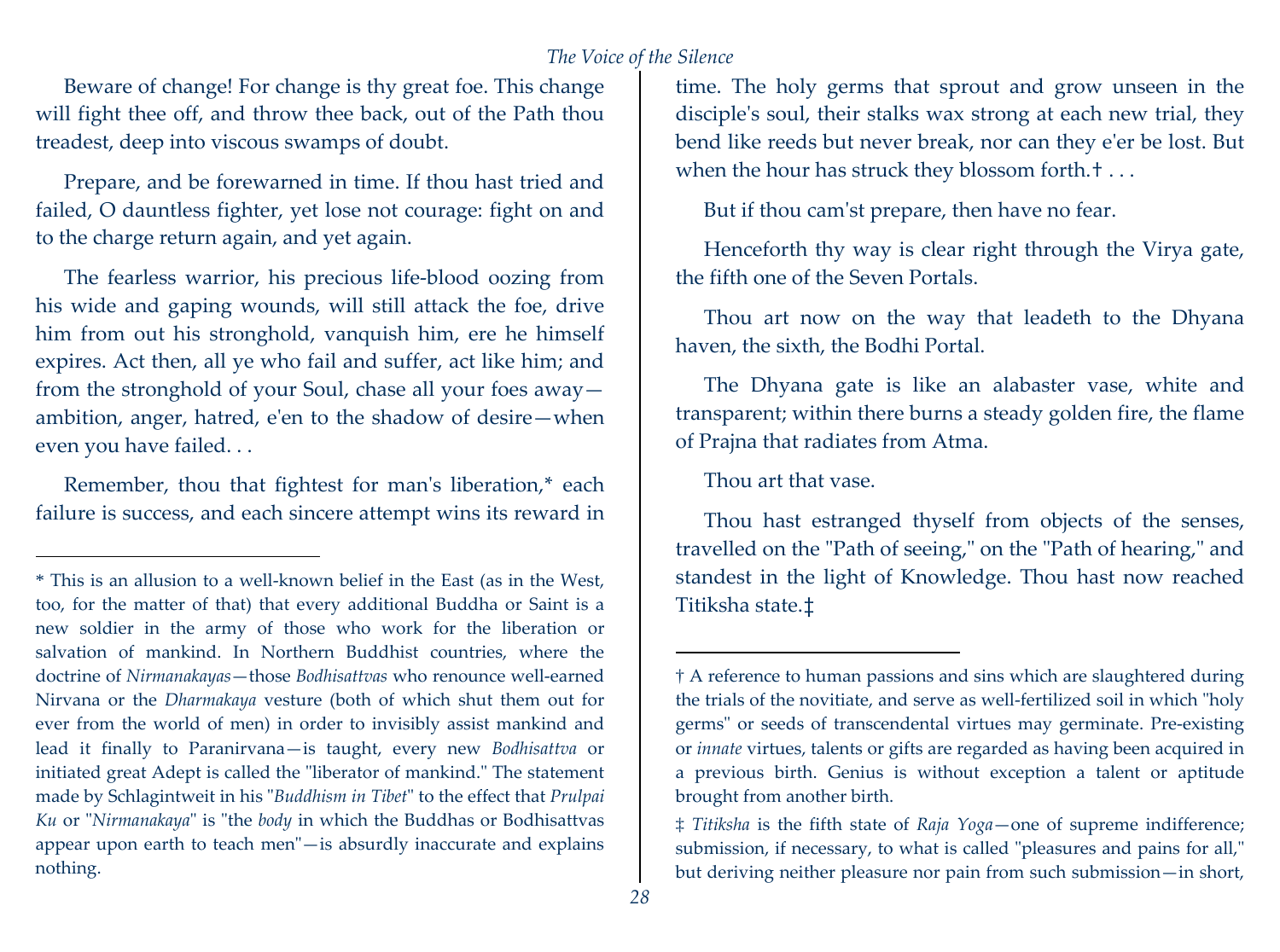#### O Narjol thou art safe.

Know, Conqueror of Sins, once that <sup>a</sup> Sowanee[\\*](#page-32-0) hath cross<sup>ʹ</sup>d the seventh Path, all Nature thrills with joyous awe and feels subdued.

The silver star now twinkles out the news to the night‐ blossoms, the streamlet to the pebbles ripples out the tale; dark ocean‐waves will roar it to the rocks surf‐bound, scent‐ laden breezes sing it to the vales, and stately pines mysteriously whisper: "A Master has arisen, a MASTER OF THE DAY<sup>ʺ</sup>.[†](#page-32-1)

He standeth now like <sup>a</sup> white pillar to the west, upon whose face the rising Sun of thought eternal poureth forth its first most glorious waves. His mind, like <sup>a</sup> becalmed and boundless ocean, spreadeth out in shoreless space. He holdeth life and death in his strong hand.

<span id="page-32-3"></span><span id="page-32-2"></span>Yea, He is mighty. The living power made free in him, that power which is HIMSELF, can raise the tabernacle of illusion high above the gods, above grea<sup>t</sup> Brahm and Indra. Now he shall surely reach his grea<sup>t</sup> reward!

the becoming physically, mentally, and morally indifferent and insensible to either pleasure or pain.

<span id="page-32-1"></span>† <sup>ʺ</sup>Dayʺ means here <sup>a</sup> whole *Manvantara*, <sup>a</sup> period of incalculable duration.

Shall he not use the gifts which it confers for his own rest and bliss, his well‐earn<sup>ʹ</sup>d weal and glory—he, the subduer of the grea<sup>t</sup> Delusion?

Nay, O thou candidate for Nature's hidden lore! If one would follow in the steps of holy Tathagata, those gifts and powers are not for Self.

Would<sup>ʹ</sup>st thou thus dam the waters born on Sumeru?[‡](#page-32-2) Shalt thou divert the stream for thine own sake, or send it back to its prime source along the crests of cycles?

If thou would<sup>ʹ</sup>st have that stream of hard‐earn<sup>ʹ</sup>d knowledge, of Wisdom heaven‐born, remain sweet running waters, thou should'st not leave it to become a stagnant pond.

Know, if of Amitabha, the "Boundless Age," thou would'st become co‐worker, then must thou shed the light acquired, like to the Bodhisattvas twain,[§](#page-32-3) upon the span of all three worlds.[\\*\\*](#page-32-1)

<span id="page-32-0"></span><sup>\*</sup> *Sowanee* is one who practices *Sowan*, the first path in *Dhyana*, <sup>a</sup> Srotapatti.

<sup>‡</sup> Mount Meru, the sacred mountain of the Gods.

<sup>§</sup> In the Northern Buddhist symbology, Amitabha or "Boundless Space" (Parabrahm) is said to have in his paradise two *Bodhisattvas*—Kwan‐shi‐ yin and Tashishi—who ever radiate light over the three worlds where they lived, including our own (*vide* next footnote, below), in order to help with this light (of knowledge) in the instruction of Yogis, who will, in their turn, save men. Their exalted position in Amitabha<sup>ʹ</sup><sup>s</sup> realm is due to deeds of mercy performed by the two, as such Yogis, when on earth, says the allegory.

<sup>\*\*</sup> These three worlds are the three planes of being, the terrestrial, astral and the spiritual.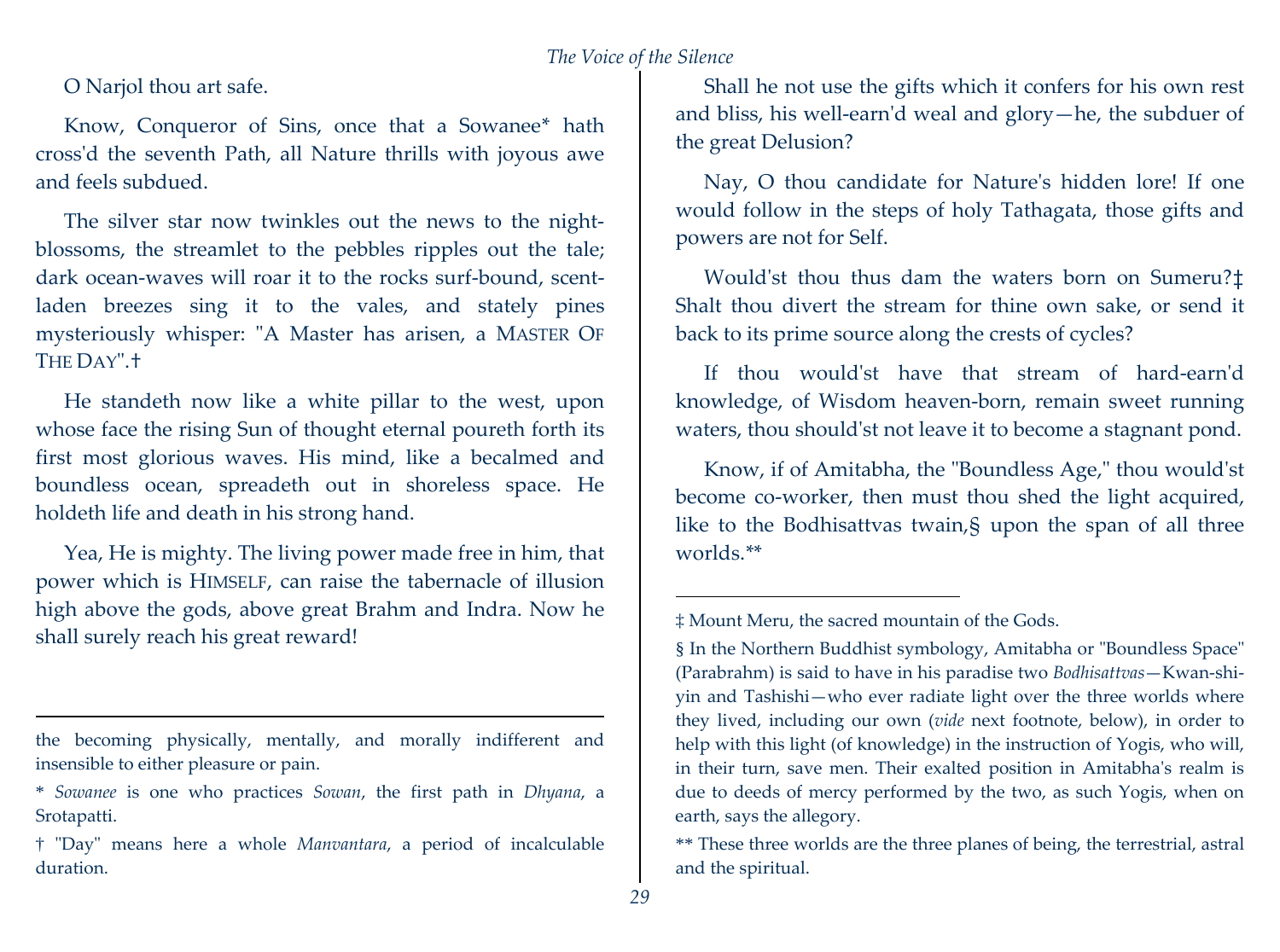Know that the stream of superhuman knowledge and the Deva‐Wisdom thou hast won, must, from thyself, the channel of Alaya, be poured forth into another bed.

Know, O Narjol, thou of the Secret Path, its pure fresh waters must be used to sweeter make the Ocean<sup>ʹ</sup><sup>s</sup> bitter waves—that mighty sea of sorrow formed of the tears of men.

Alas! when once thou hast become like the fixʹd star in highest heaven, that bright celestial orb must shine from out the spatial depths for all—save for itself; give light to all, but take from none.

Alas! when once thou hast become like the pure snow in mountain vales, cold and unfeeling to the touch, warm and protective to the seed that sleepeth deep beneath its bosom— ʹtis now that snow which must receive the biting frost, the northern blasts, thus shielding from their sharp and cruel tooth the earth that holds the promised harvest, the harvest that will feed the hungry.

Self‐doomed to live through future Kalpas,[\\*](#page-33-0) unthanked and unperceived by man; wedged as <sup>a</sup> stone with countless other stones which form the "Guardian Wall",[†](#page-33-1) such is thy

future if the seventh gate thou passest. Built by the hands of many Masters of Compassion, raised by their tortures, by their blood cemented, it shields mankind, since man is man, protecting it from further and far greater misery and sorrow.

Withal man sees it not, will not perceive it, nor will he heed the word of Wisdom . . . for he knows it not.

But thou hast heard it, thou knowest all, O thou of eager guileless Soul. . . . and thou must choose. Then hearken ye<sup>t</sup> again.

On Sowan<sup>ʹ</sup><sup>s</sup> Path, O Srotapatti,[‡](#page-33-2) thou art secure. Aye, on that Marga,[§](#page-33-3) where nought but darkness meets the weary pilgrim, where torn by thorns the hands drip blood, the feet are cut by sharp unyielding flints, and Mara wields his strongest arms—there lies <sup>a</sup> grea<sup>t</sup> reward immediately beyond.

Calm and unmoved the Pilgrim glideth up the stream that to Nirvana leads. He knoweth that the more his feet will bleed, the whiter will himself be washed. He knoweth well that after seven short and fleeting births Nirvana will be his . .

Such is the Dhyana Path, the haven of the Yogi, the blessed goal that Srotapattis crave.

Not so when he hath crossed and won the Aryahata Path.\*\*

<span id="page-33-0"></span><sup>\*</sup> Cycles of ages.

<span id="page-33-4"></span><span id="page-33-3"></span><span id="page-33-2"></span><span id="page-33-1"></span><sup>&</sup>lt;sup>†</sup> The "Guardian Wall" or the "Wall of Protection." It is taught that the accumulated efforts of long generations of Yogis, Saints and Adepts, especially of the *Nirmanakayas*—have created, so to say, <sup>a</sup> wall of protection around mankind, which wall shields mankind invisibly from still worse evils.

<sup>‡</sup> Sowan and Srotapatti are synonymous terms.

<sup>§</sup> Marga-"Path."

<sup>\*\*</sup> From the Sanscrit Arhat or Arhan.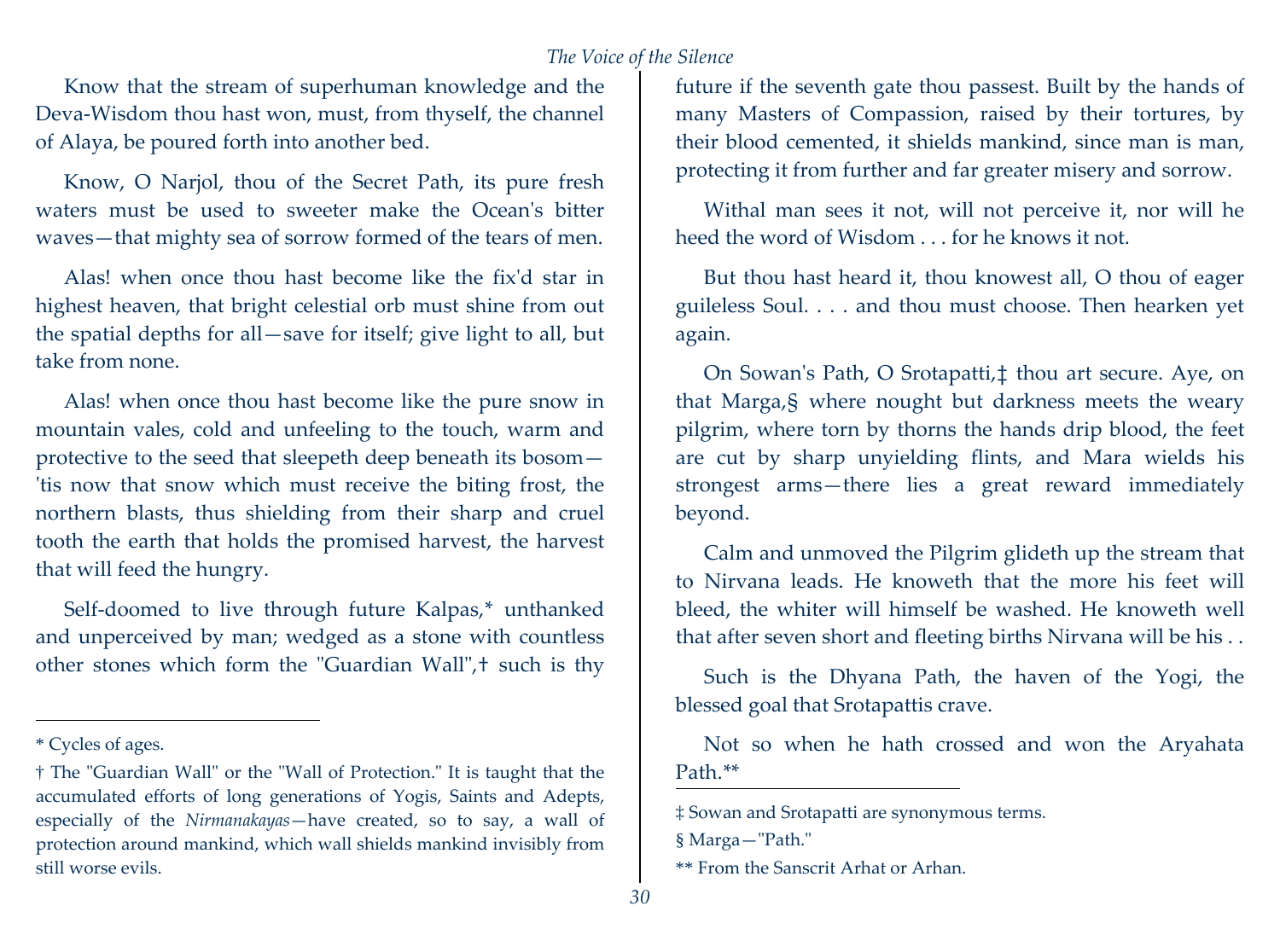out. But stay, Disciple . . . Yet, one word. Canst thou destroy divine COMPASSION? Compassion is no attribute. It is the LAWof LAWS—eternal Harmony, Alaya<sup>ʹ</sup><sup>s</sup> SELF; <sup>a</sup> shoreless There Klesha\* is [destroyed](#page-33-4) for ever, Tanha<sup>ʹ</sup><sup>s</sup> roots† torn universal essence, the light of everlasting Right, and fitness of all things, the law of love eternal.

<span id="page-34-0"></span>IS, the more thou wilt become COMPASSION ABSOLUTE.‡ The more thou dost become at one with it, thy being melted in its BEING, the more thy Soul unites with that which

Such is the Arya Path, Path of the Buddhas of perfection.

<span id="page-34-1"></span>Withal, what mean the sacred scrolls which make thee sa y?

<sup>ʺ</sup>OM! I believe it is not all the Arhats that ge<sup>t</sup> of the Nirvanic Path the sweet fruition.ʺ

<sup>ʺ</sup>OM! I believe that the Nirvana‐Dharma is entered not by all the Buddhas<sup>ʺ</sup>.§

<sup>ʺ</sup>Yea; on the Arya Path thou art no more Srotapatti, thou art a Bodhisattva.[\\*\\*](#page-34-0) The stream is cross'd. 'Tis true thou hast a right to Dharmakaya vesture; but Sambogakaya is greater than a Nirvanee, and greater still is a Nirmanakaya—the Buddha of Compassion.[††](#page-34-1)

right popular perception, owing to that self-sacrifice, has placed a \*\* A *Bodhisattva* is, in the hierarchy, less than a "perfect Buddha." In the exoteric parlance these two are very much confused. Yet the innate and Bodhisattva higher in its reverence than <sup>a</sup> Buddha.

completed the *fourth* or *seventh* Path), refuse to pass into the Nirvanic †† This same popular reverence calls "Buddhas of Compassion" those Bodhisattvas who, having reached the rank of an Arhat (*i.e*., having state or "don the *Dharmakaya* robe and cross to the other shore," as it would then become beyond their power to assist men even so little as Karma permits. They prefer to remain invisibly (in Spirit, so to speak) in the world, and contribute toward man<sup>ʹ</sup><sup>s</sup> salvation by influencing them to follow the Good Law, *i.e.*, lead them on the Path of Righteousness. It is par<sup>t</sup> of the exoteric Northern Buddhism to honour all such grea<sup>t</sup> characters as Saints, and to offer even prayers to them, as the Greeks and Catholics do to their Saints and Patrons; on the other hand, the esoteric teachings countenance no such thing. There is <sup>a</sup> grea<sup>t</sup> difference between the two teachings. The exoteric layman hardly knows the real meaning of the word *Nirmanakaya*—hence the confusion and inadequate explanations of the Orientalists. For example Schlagintweit believes that *Nirmanakaya*‐body, means the physical form assumed by the Buddhas when they incarnate on earth—"the least sublime of their earthly encumbrances" (vide *Buddhism in Tibet*)—and he proceeds to give an entirely false view on the subject. The real teaching is, however, this: The three Buddhic bodies or forms are styled:

<sup>\*</sup> *Klesha* is the love of pleasure or of worldly enjoyment, evil or good.

<sup>†</sup> *Tanha*, the will to live, that which causes rebirth.

<sup>‡</sup> This "compassion" must not be regarded in the same light as "God, the divine love" of the Theists. Compassion stands here as an abstract, impersonal law whose nature, being absolute Harmony, is thrown into confusion by discord, suffering and sin.

<sup>§</sup> *Thegpa Chenpoido*, "Mahayana Sutra," Invocations to the Buddhas of Confession," Part I., iv. In the Northern Buddhist phraseology all the grea<sup>t</sup> Arhats, Adepts and Saints are called Buddhas.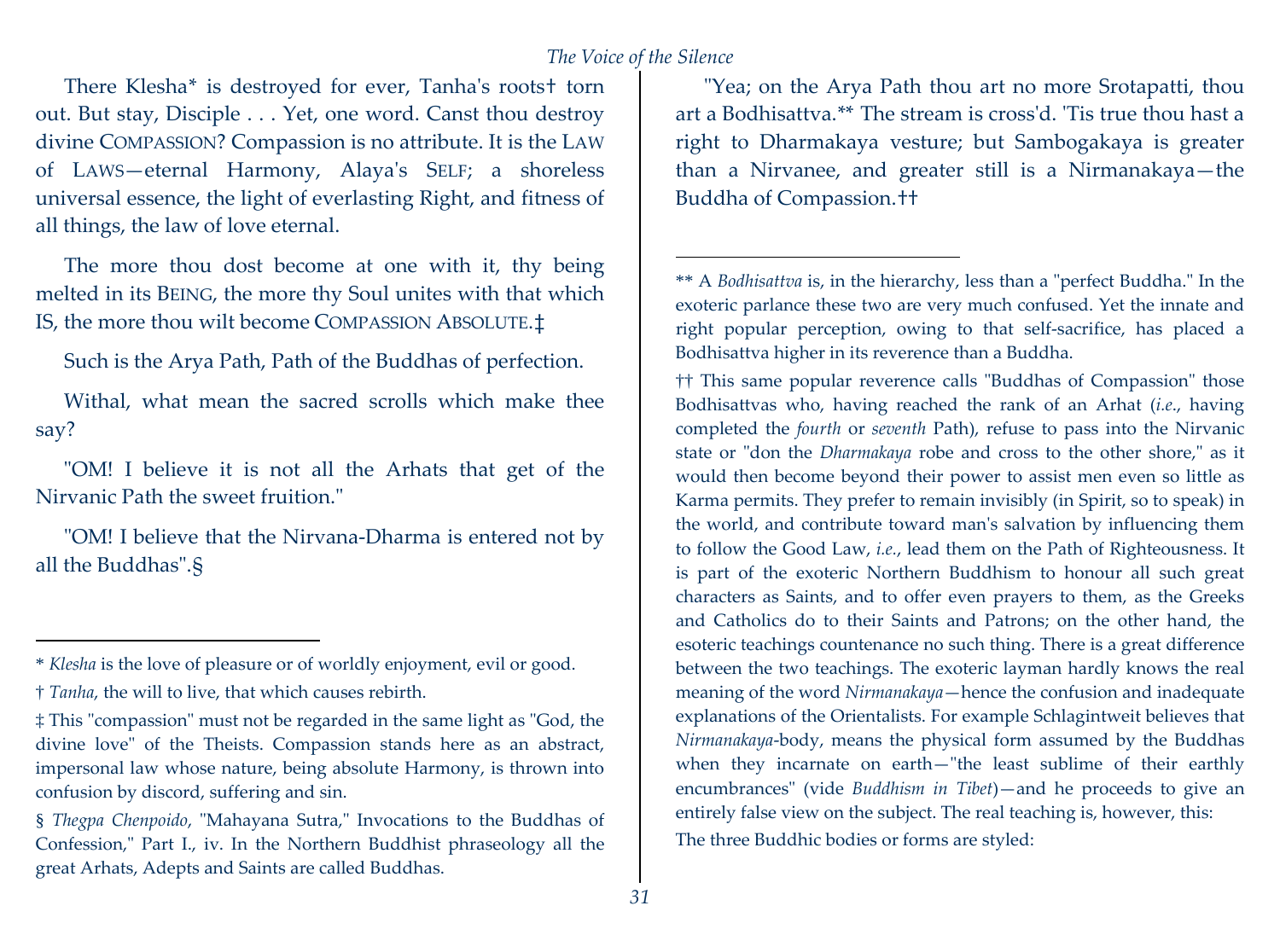Now bend thy head and listen well, O Bodhisattva— Compassion speaks and saith: "Can there be bliss when all that lives must suffer? Shalt thou be saved and hear the whole world cry?"

Now thou hast heard that which was said.

- 1. *Nirmanakaya*.
- 2. *Sambhogakaya*.
- 3. *Dharmakaya*.

The first is that ethereal form which one would assume when leaving his physical he would appear in his astral body—having in addition all the knowledge of an Adept. The Bodhisattva develops it in himself as he proceeds on the Path. Having reached the goal and refused its fruition, he remains on Earth, as an Adept; and when he dies, instead of going into Nirvana, he remains in that glorious body he has woven for himself, invisible to uninitiated mankind, to watch over and protect it. *Sambhogakaya* is the same, but with the additional lustre of "three perfections," one of which is entire obliteration of all earthly concerns.

<span id="page-35-2"></span><span id="page-35-1"></span><span id="page-35-0"></span>The *Dharmakaya* body is that of <sup>a</sup> complete Buddha, i.e., no body at all, but an ideal breath: Consciousness merged in the Universal Consciousness, or Soul devoid of every attribute. Once <sup>a</sup> *Dharmakaya*, an Adept or Buddha leaves behind every possible relation with, or thought for this earth. Thus, to be enabled to help humanity, an Adept who has won the right to Nirvana, "renounces the *Dharmakaya* body" in mystic parlance; keeps, of the *Sambhogakaya*, only the grea<sup>t</sup> and complete knowledge, and remains in his *Nirmanakaya* body. The Esoteric School teaches that Gautama Buddha with several of his Arhats is such <sup>a</sup> *Nirmanakaya*, higher than whom, on account of the grea<sup>t</sup> renunciation and sacrifice to mankind there is none known.

Thou shalt attain the seventh step and cross the gate of final knowledge but only to wed woe—if thou would<sup>ʹ</sup>st be Tathagata, follow upon thy predecessor's steps, remain unselfish till the endless end.

Thou art enlightened—Choose thy way.

Behold, the mellow light that floods the Eastern sky. In signs of praise both heaven and earth unite. And from the four‐fold manifested Powers <sup>a</sup> chant of love ariseth, both from the flaming Fire and flowing Water, and from sweet‐ smelling Earth and rushing Wind.

Hark! . . . from the deep unfathomable vortex of that golden light in which the Victor bathes, ALL NATURE<sup>ʹ</sup><sup>S</sup> wordless voice in thousand tones ariseth to proclaim:

#### JOY UNTO YE, <sup>O</sup> MEN OF MYALBA.[\\*](#page-35-0)

A PILGRIM HATH RETURNED BACK "FROM THE OTHER SHORE."

#### A NEW ARHAN[†](#page-35-1) IS BORN

#### *PEACE TO ALL BEINGS*.[\\*](#page-35-2)

<sup>\*</sup> *Myalba* is our earth—pertinently called "Hell," and the greatest of all Hells, by the esoteric school. The esoteric doctrine knows of no hell or place of punishment other than on a man-bearing planet or earth. *Avitchi* is <sup>a</sup> state and not <sup>a</sup> locality.

<sup>†</sup> Meaning that <sup>a</sup> new and additional Saviour of mankind is born, who will lead men to final Nirvana i.e., after the end of the life‐cycle.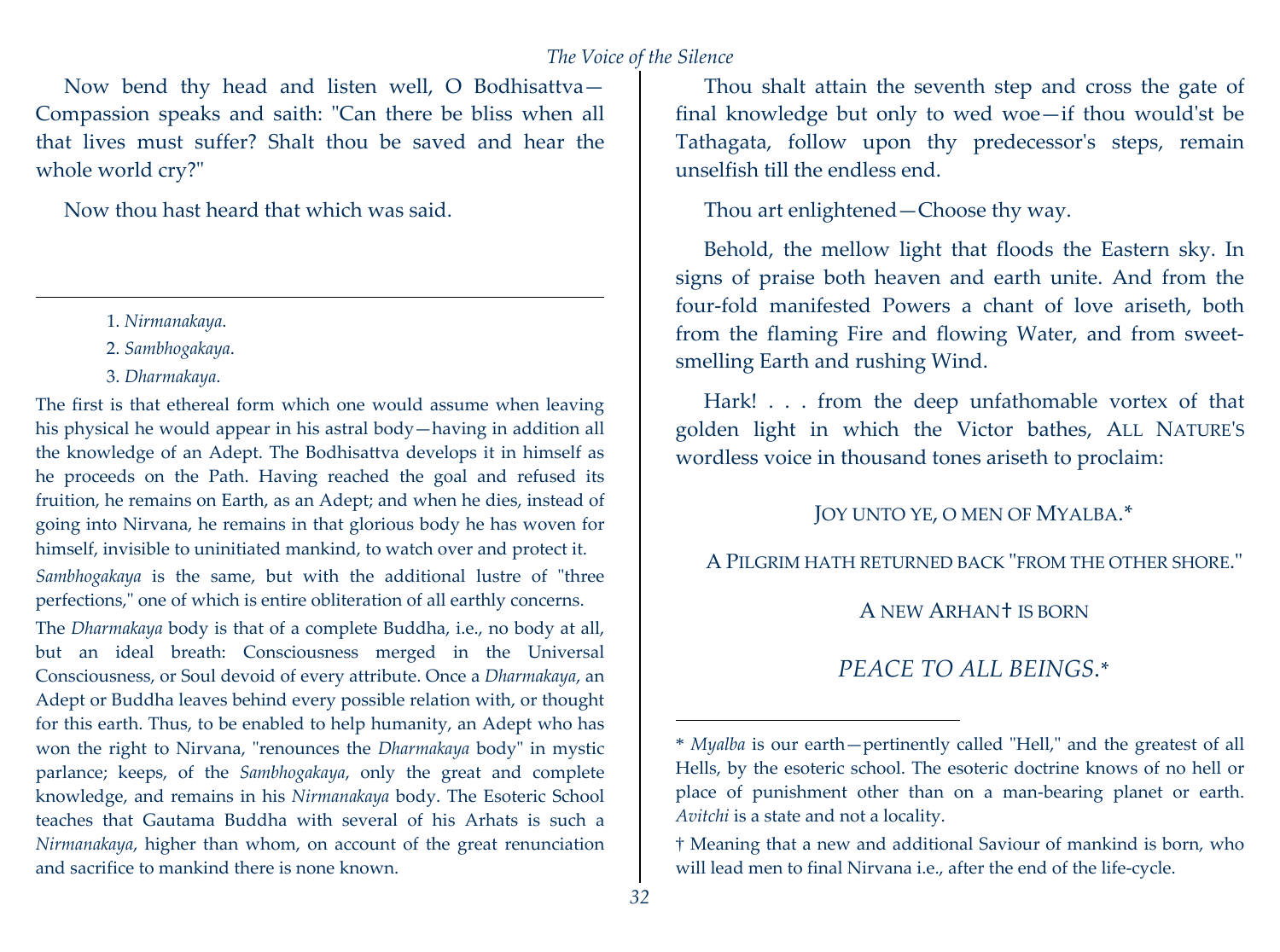### <span id="page-36-0"></span>**From THE SECRET DOCTRINE COSMIC EVOLUTION**

*In Seven Stanzas translated from the Book of Dzyan.*

#### **STANZA I**

1. THE ETERNAL PARENT WRAPPED IN HER EVER INVISIBLE ROBES HAD SLUMBERED ONCE AGAIN FOR SEVEN ETERNITIES.

2. TIME WAS NOT, FOR IT LAY ASLEEP IN THE INFINITE BOSOM OF DURATION.

3. UNIVERSAL MIND WAS NOT, FOR THERE WERE NO AH‐HI TO CONTAIN IT.

4. THE SEVEN WAYS TO BLISS WERE NOT. THE GREAT CAUSES OF MISERY WERE NOT, FOR THERE WAS NO ONE TO PRODUCE AND GET ENSNARED BY THEM.

5. DARKNESS ALONE FILLED THE BOUNDLESS ALL, FOR FATHER, MOTHER AND SON WERE ONCE MORE ONE, AND THE SON HAD NOT AWAKENED YET FOR THE NEW WHEEL, AND HIS PILGRIMAGE THEREON.

6. THE SEVEN SUBLIME LORDS AND THE SEVEN TRUTHS HAD CEASED TO BE, AND THE UNIVERSE, THE SON OF NECESSITY, WAS IM‐MERSED IN PARANISHPANNA, TO BE OUTBREATHED BY THAT WHICH IS AND YET IS NOT. NAUGHT WAS.

7. THE CAUSES OF EXISTENCE HAD BEEN DONE AWAY WITH; THE VISIBLE THAT WAS, AND THE INVISIBLE THAT IS, RESTED IN ETERNAL NON‐BEING— THE ONE BEING.

8. ALONE THE ONE FORM OF EXISTENCE STRETCHED BOUNDLESS, INFINITE, CAUSELESS, IN **DREAMLESS**  SLEEP; AND LIFE PULSATED UNCONSCIOUS IN UNIVERSAL SPACE, THROUGHOUT THAT ALL‐PRESENCE WHICH IS SENSED BY THE OPENED EYE OF THE DANGMA.

9. BUT WHERE WAS THE DANGMA WHEN THE ALAYA OF THE UNIVERSE WAS IN PARAMARTHA AND THE GREAT WHEEL WAS ANUPADAKA?

#### **STANZA II**

1. . . . WHERE WERE THE BUILDERS, THE LUMINOUS SONS OF MANVANTARIC DAWN? . . . IN THE

<sup>\*</sup> This is one of the variations of the formula that invariably follows every treatise, invocation or Instruction. "Peace to all beings," "Blessings on all that Lives,ʺ &c., &c.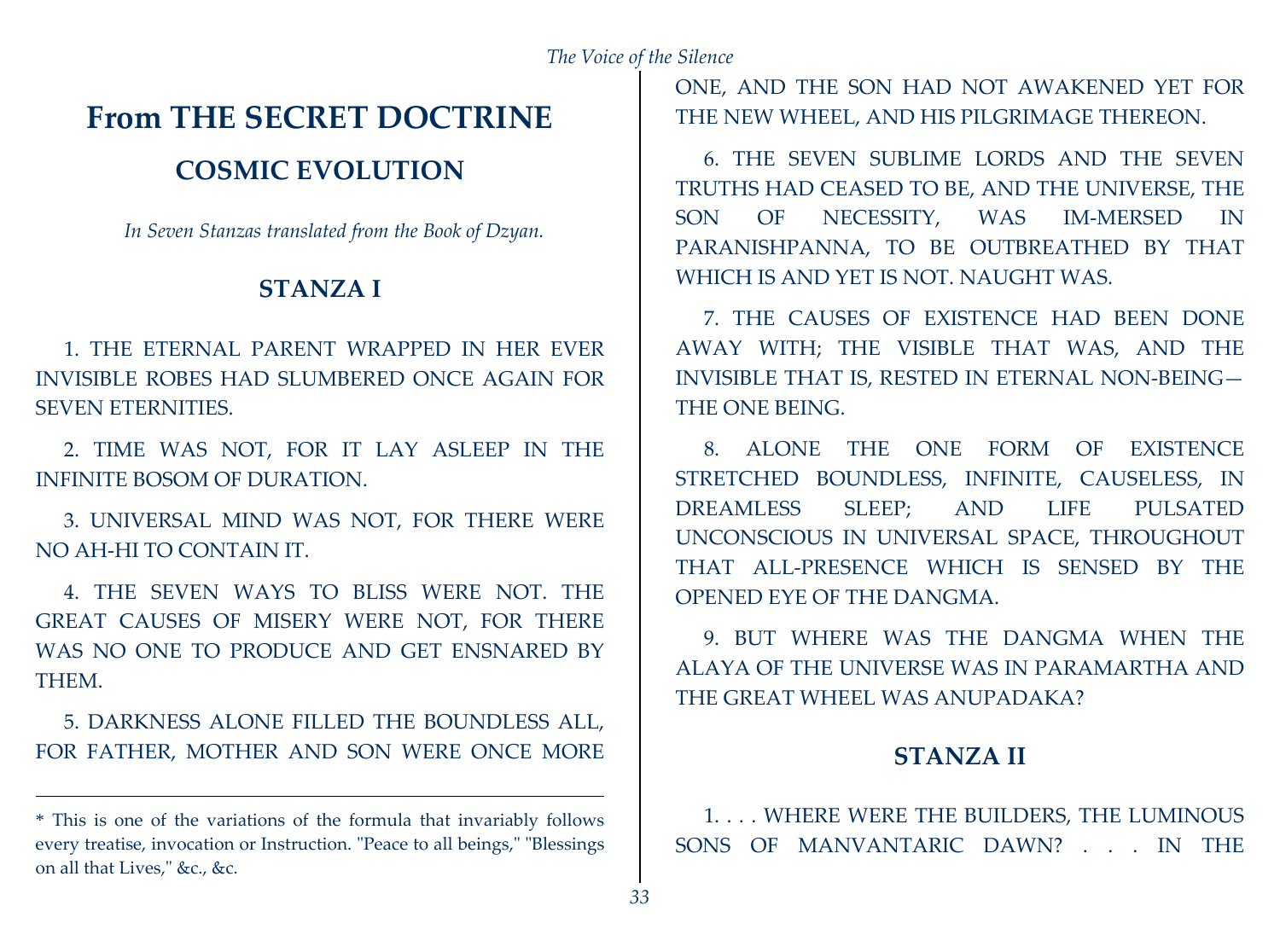<span id="page-37-0"></span>UNKNOWN DARKNESS IN THEIR AH‐HI PARANISHPANNA. THE PRODUCERS OF FORM FROM NO‐FORM—THE ROOT OF THE WORLD—THE DEVAMATRI AND SVABHAVAT, RESTED IN THE BLISS OF NON‐BEING.

2. . . . WHERE WAS SILENCE? WHERE THE EARS TOSENSE IT? NO, THERE WAS NEITHER SILENCE NOR SOUND; NAUGHT SAVE CEASELESS ETERNAL BREATH, WHICH KNOWS ITSELF NOT.

3. THE HOUR HAD NOT YET STRUCK; THE RAY HAD NOT YET FLASHED INTO THE GERM; THE MATRIPADMA HAD NOT YET SWOLLEN.

4. HER HEART HAD NOT YET OPENED FOR THE ONE RAY TO ENTER, THENCE TO FALL, AS THREE INTO FOUR, INTO THE LAP OF MAYA.

5. THE SEVEN SONS WERE NOT YET BORN FROM THE WEB OF LIGHT. DARKNESS ALONE WAS FATHER‐ MOTHER, SVABHAVAT; AND SVABHAVAT WAS IN **DARKNESS** 

6. THESE TWO ARE THE GERM, AND THE GERM IS ONE. THE UNIVERSE WAS STILL CONCEALED IN THE DIVINE THOUGHT AND THE DIVINE BOSOM. . . .

#### **STANZA III**

1. . . . THE LAST VIBRATION OF THE SEVENTHETERNITY THRILLS THROUGH INFINITUDE. THE MOTHER SWELLS, EXPANDING FROM WITHIN WITHOUT, LIKE THE BUD OF THE LOTUS.

2. THE VIBRATION SWEEPS ALONG, TOUCHING WITH ITS SWIFT WING THE WHOLE UNIVERSE

AND THE GERM THAT DWELLETH IN DARKNESS: THE DARKNESS THAT BREATHES OVER THE SLUMBERING WATERS OF LIFE. . .

3. DARKNESS RADIATES LIGHT, AND LIGHT DROPS ONE SOLITARY RAY INTO THE MOTHER‐DEEP. THE RAY SHOOTS THROUGH THE VIRGIN EGG, THE RAY CAUSES THE ETERNAL EGG TO THRILL, AND DROP THE NON‐ETERNAL GERM, WHICH CONDENSES INTO THE WORLD‐EGG.

4. THEN THE THREE FALL INTO THE FOUR. THE RADIANT ESSENCE BECOMES SEVEN INSIDE, SEVEN OUTSIDE. THE LUMINOUS EGG, WHICH IN ITSELF IS THREE, CURDLES AND SPREADS IN MILK‐WHITE CURDS THROUGHOUT THE DEPTHS OF MOTHER, THE ROOT THAT GROWS IN THE DEPTHS OF THE OCEAN OF LIFE.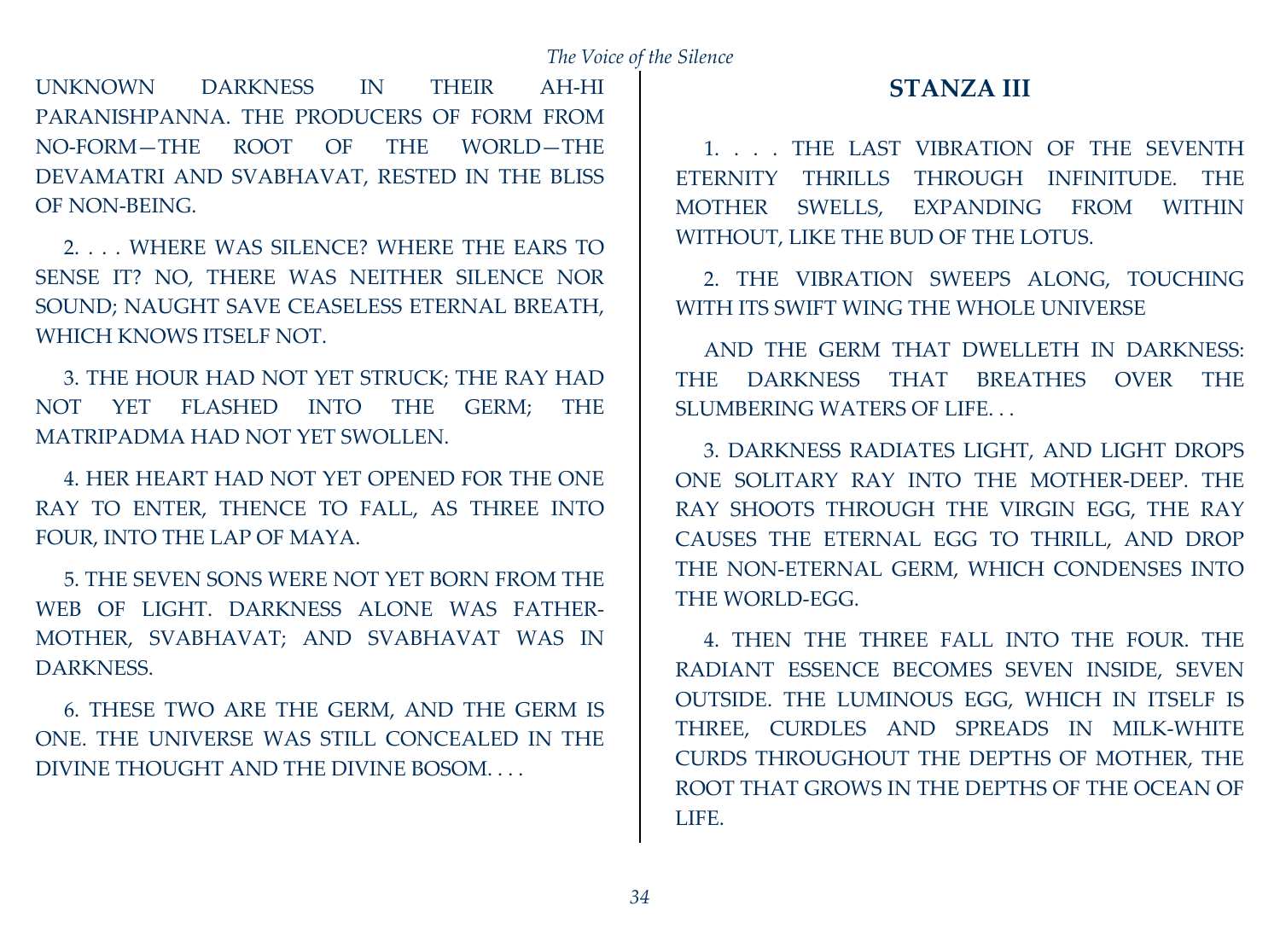5. THE ROOT REMAINS, THE LIGHT REMAINS, THE CURDS REMAIN, AND STILL OEAOHOO IS ONE.

6. THE ROOT OF LIFE WAS IN EVERY DROP OF THE OCEAN OF IMMORTALITY, AND THE OCEAN WAS RADIANT LIGHT, WHICH WAS FIRE, AND HEAT, AND MOTION. DARKNESS VANISHED AND WAS NO MORE; IT DISAPPEARED IN ITS OWN ESSENCE, THE BODY OF FIRE AND WATER, OR FATHER AND MOTHER.

7. BEHOLD, OH LANOO! THE RADIANT CHILD OF THE TWO, THE UNPARALLELED REFULGENT GLORY: BRIGHT SPACE SON OF DARK SPACE, WHICH EMERGES FROM THE DEPTHS OF THE GREAT DARK WATERS. IT IS OEAOHOO THE YOUNGER, THE \* \* \* HE SHINES FORTH AS THE SON; HE IS THE BLAZING DIVINE DRAGON OF WISDOM; THE ONE IS FOUR, AND FOUR TAKES TO ITSELF THREE,[\\*](#page-38-0) AND THE UNION PRODUCES THE SAPTA, IN WHOM ARE THE SEVEN WHICH BECOME THE TRIDASA (OR THE HOSTS AND THE MULTITUDES). BEHOLD HIM LIFTING THE VEIL AND UNFURLING IT FROM EAST TO WEST. HE SHUTS OUT THE ABOVE, AND LEAVES THE BELOW TO BE SEEN AS THE GREAT ILLUSION. HE MARKS THE PLACES FOR THE SHININGONES, AND TURNS THE UPPER INTO A SHORELESS SEA

OF FIRE, AND THE ONE MANIFESTED INTO THE GREAT WATERS.

8. WHERE WAS THE GERM AND WHERE WAS NOWDARKNESS? WHERE IS THE SPIRIT OF THE FLAME THAT BURNS IN THY LAMP, OH LANOO? THE GERM IS THAT, AND THAT IS LIGHT, THE WHITE BRILLIANT SON OF THE DARK HIDDEN FATHER.

9. LIGHT IS COLD FLAME, AND FLAME IS FIRE, AND FIRE PRODUCES HEAT, WHICH YIELDS WATER: THE WATER OF LIFE IN THE GREAT MOTHER.

10. FATHER‐MOTHER SPIN A WEB WHOSE UPPER END IS FASTENED TO SPIRIT—THE LIGHT OF THE ONE DARKNESS—AND THE LOWER ONE TO ITS SHADOWY END, MATTER; AND THIS WEB IS THE UNIVERSE SPUN OUT OF THE TWO SUBSTANCES MADE IN ONE, WHICH IS SVABHAVAT.

11. IT EXPANDS WHEN THE BREATH OF FIRE IS UPON IT; IT CONTRACTS WHEN THE BREATH OF THE MOTHER TOUCHES IT. THEN THE SONS DISSOCIATE AND SCATTER, TO RETURN INTO THEIR MOTHER<sup>ʹ</sup>S BOSOM AT THE END OF THE GREAT DAY, AND RE‐ BECOME ONE WITH HER; WHEN IT IS COOLING IT BECOMES RADIANT, AND THE SONS EXPAND AND CONTRACT THROUGH THEIR OWN SELVES AND HEARTS; THEY EMBRACE INFINITUDE.

<span id="page-38-0"></span><sup>\*</sup> In the English translation from the Sanskrit the numbers are given in that language, Eka, Chatur, etc., etc. It was thought best to give them in English.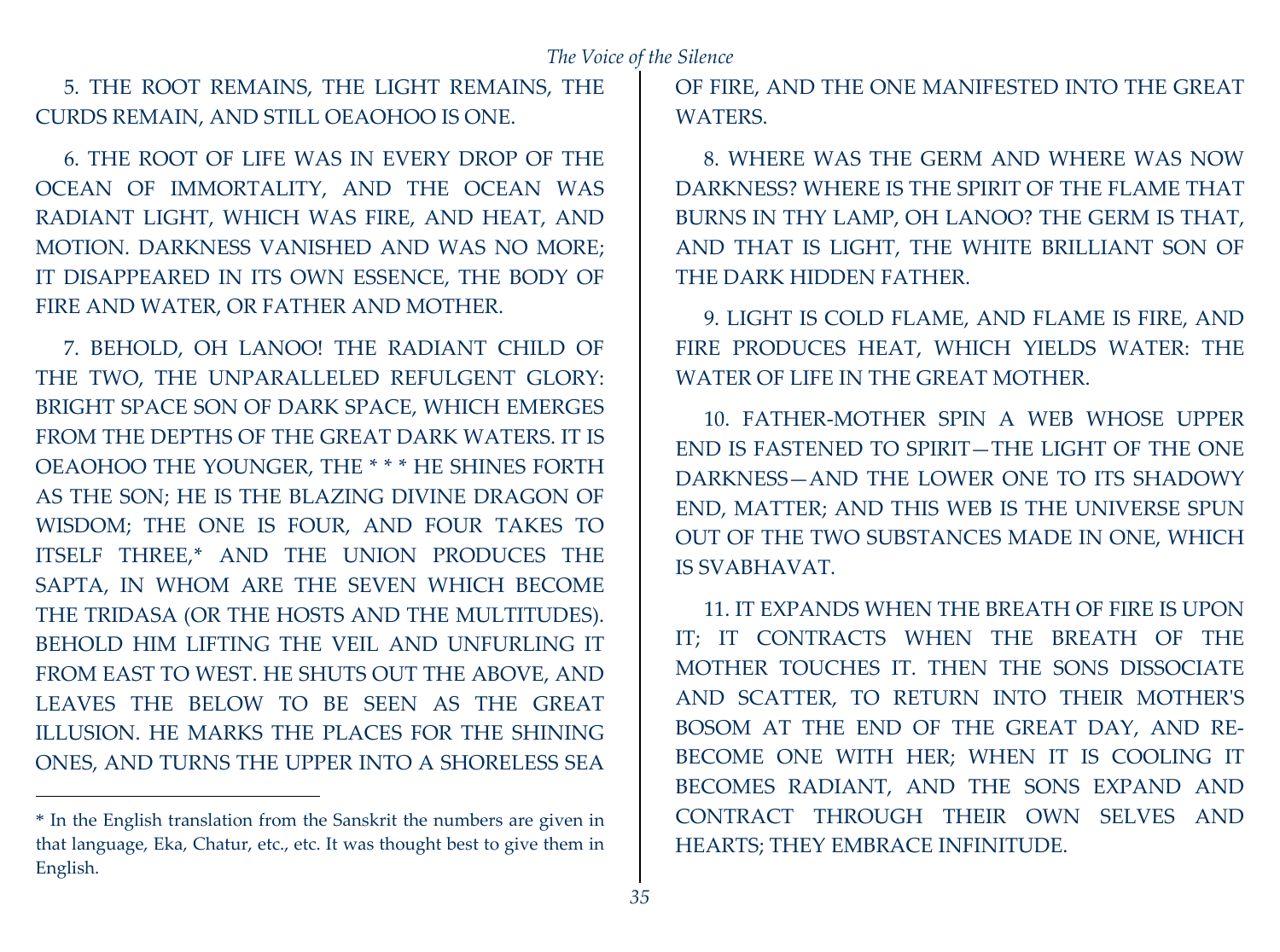<span id="page-39-0"></span>12. THEN SVABHAVAT SENDS FOHAT TO HARDEN THE ATOMS. EACH IS A PART OF THE WEB. REFLECTING THE <sup>ʺ</sup>SELF‐EXISTENT LORDʺ LIKE A MIRROR, EACH BECOMES IN TURN A WORLD.

#### **STANZA IV**

1. . . . LISTEN, YE SONS OF THE EARTH, TO YOUR INSTRUCTORS—THE SONS OF THE FIRE. LEARN, THERE IS NEITHER FIRST NOR LAST, FOR ALL IS ONE: NUMBER ISSUED FROM NO NUMBER.

2. LEARN WHAT WE WHO DESCEND FROM THE PRIMORDIAL SEVEN, WE WHO ARE BORN FROM THE PRIMORDIAL FLAME, HAVE LEARNT FROM OUR FATHERS. . . . . .

3. FROM THE EFFULGENCY OF LIGHT—THE RAY OF THE EVER‐DARKNESS—SPRUNG IN SPACE THE RE‐ AWAKENED ENERGIES; THE ONE FROM THE EGG, THE SIX, AND THE FIVE. THEN THE THREE, THE ONE, THE FOUR, THE ONE, THE FIVE—THE TWICE SEVEN THE SUM TOTAL. AND THESE ARE THE ESSENCES, THE FLAMES, THE ELEMENTS, THE BUILDERS, THE NUMBERS, THE ARUPA, THE RUPA, AND THE FORCE OF DIVINE MAN—THE SUM TOTAL. AND FROM THE DIVINE MAN EMANATED THE FORMS, THE SPARKS,

THE SACRED ANIMALS, AND THE MESSENGERS OF THE SACRED FATHERS WITHIN THE HOLY FOUR.

4. THIS WAS THE ARMY OF THE VOICE—THE DIVINE MOTHER OF THE SEVEN. THE SPARKS OF THE SEVENARE SUBJECT TO, AND THE SERVANTS OF, THE FIRST, THE SECOND, THE THIRD, THE FOURTH, THE FIFTH, THE SIXTH, AND THE SEVENTH OF THE SEVEN. THESE <sup>ʺ</sup>SPARKSʺ ARE CALLED SPHERES, TRIANGLES, CUBES, LINES, AND MODELLERS; FOR THUS STANDS THE ETERNAL NIDANA—THE OEAOHOO, WHICH IS:

5. "DARKNESS" THE BOUNDLESS, OR THE NO-NUMBER, ADI‐NIDANA SVABHAVAT:—

I. THE ADI‐SANAT, THE NUMBER, FOR HE IS ONE.

II. THE VOICE OF THE LORD SVABHAVAT, THE NUMBERS, FOR HE IS ONE AND NINE.

III. THE "FORMLESS SQUARE."

AND THESE THREE ENCLOSED WITHIN THE  $\bigcirc$  are THE SACRED FOUR; AND THE TEN ARE THE ARUPA UNIVERSE. THEN COME THE <sup>ʺ</sup>SONS,ʺ THE SEVEN FIGHTERS, THE ONE, THE EIGHTH LEFT OUT, AND HIS BREATH WHICH IS THE LIGHT‐MAKER.

6. THEN THE SECOND SEVEN, WHO ARE THE LIPIKA, PRODUCED BY THE THREE. THE REJECTED SON IS ONE. THE "SON-SUNS" ARE COUNTLESS.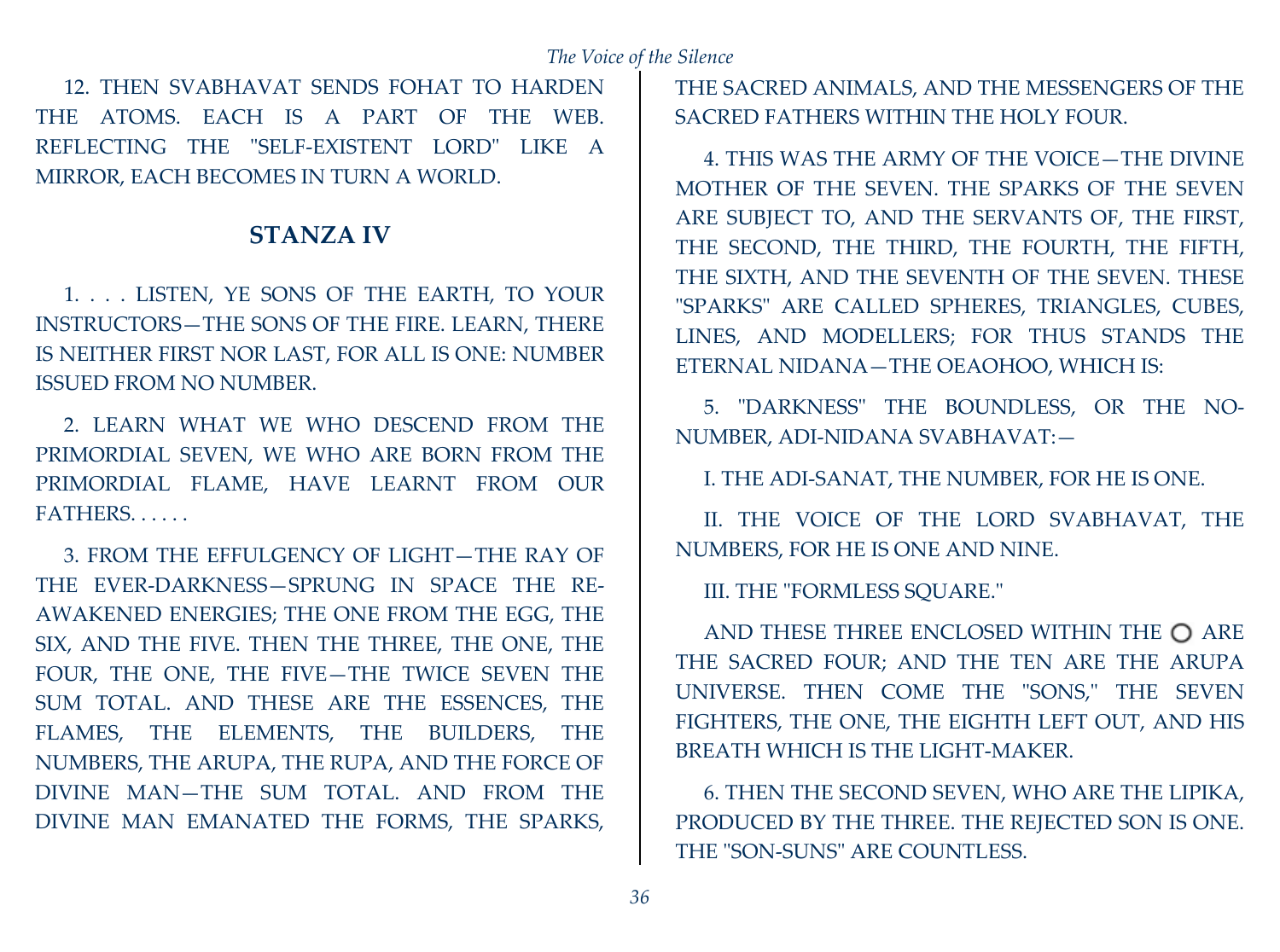#### **STANZA V**

<span id="page-40-0"></span>1. THE PRIMORDIAL SEVEN, THE FIRST SEVEN BREATHS OF THE DRAGON OF WISDOM, PRODUCE IN THEIR TURN FROM THEIR HOLY CIRCUMGYRATING BREATHS THE FIERY WHIRLWIND.

2. THEY MAKE OF HIM THE MESSENGER OF THEIR WILL. THE DZYU BECOMES FOHAT, THE SWIFT SON OF THE DIVINE SONS WHOSE SONS ARE THE LIPIKA, RUNS CIRCULAR ERRANDS. FOHAT IS THE STEED AND THE THOUGHT IS THE RIDER. HE PASSES LIKE LIGHTNINGTHROUGH THE FIERY CLOUDS; TAKES THREE, AND FIVE, AND SEVEN STRIDES THROUGH THE SEVEN REGIONS ABOVE, AND THE SEVEN BELOW. HE LIFTS HIS VOICE, AND CALLS THE INNUMERABLE SPARKS, AND JOINS THEM.

3. HE IS THEIR GUIDING SPIRIT AND LEADER. WHENHE COMMENCES WORK, HE SEPARATES THE SPARKS OF THE LOWER KINGDOM THAT FLOAT AND THRILL WITH JOY IN THEIR RADIANT DWELLINGS, AND FORMS THERE—WITH THE GERMS OF WHEELS. HE PLACES THEM IN THE SIX DIRECTIONS OF SPACE, AND ONE IN THE MIDDLE—THE CENTRAL WHEEL.

4. FOHAT TRACES SPIRAL LINES TO UNITE THE SIXTH TO THE SEVENTH—THE CROWN; AN ARMY OF THE SONS OF LIGHT STANDS AT EACH ANGLE, AND

THE LIPIKA IN THE MIDDLE WHEEL, THEY SAY: THIS IS GOOD, THE FIRST DIVINE WORLD IS READY, THE FIRST IS NOW THE SECOND. THEN THE "DIVINE ARUPA" REFLECTS ITSELF IN CHHAYA LOKA, THE FIRST GARMENT OF THE ANUPADAKA.

5. FOHAT TAKES FIVE STRIDES AND BUILDS AWINGED WHEEL AT EACH CORNER OF THE SQUARE, FOR THE FOUR HOLY ONES AND THEIR ARMIES.

6. THE LIPIKA CIRCUMSCRIBE THE TRIANGLE, THE FIRST ONE, THE CUBE, THE SECOND ONE, AND THE PENTACLE WITHIN THE EGG. IT IS THE RING CALLED "PASS NOT" FOR THOSE WHO DESCEND AND ASCEND. ALSO FOR THOSE WHO DURING THE KALPA ARE PROGRESSING TOWARDS THE GREAT DAY "BE WITH US.ʺ THUS WERE FORMED THE RUPA AND THE ARUPA: FROM ONE LIGHT SEVEN LIGHTS; FROM EACH OF THE SEVEN, SEVEN TIMES SEVEN LIGHTS. THE WHEELS WATCH THE RING. . . . .

#### **STANZA VI**

1. BY THE POWER OF THE MOTHER OF MERCY ANDKNOWLEDGE—KWAN-YIN—THE "TRIPLE" OF KWAN-SHAI-YIN, RESIDING IN KWAN-YIN-TIEN, FOHAT, THE BREATH OF THEIR PROGENY, THE SON OF THE SONS, HAVING CALLED FORTH, FROM THE LOWER ABYSS,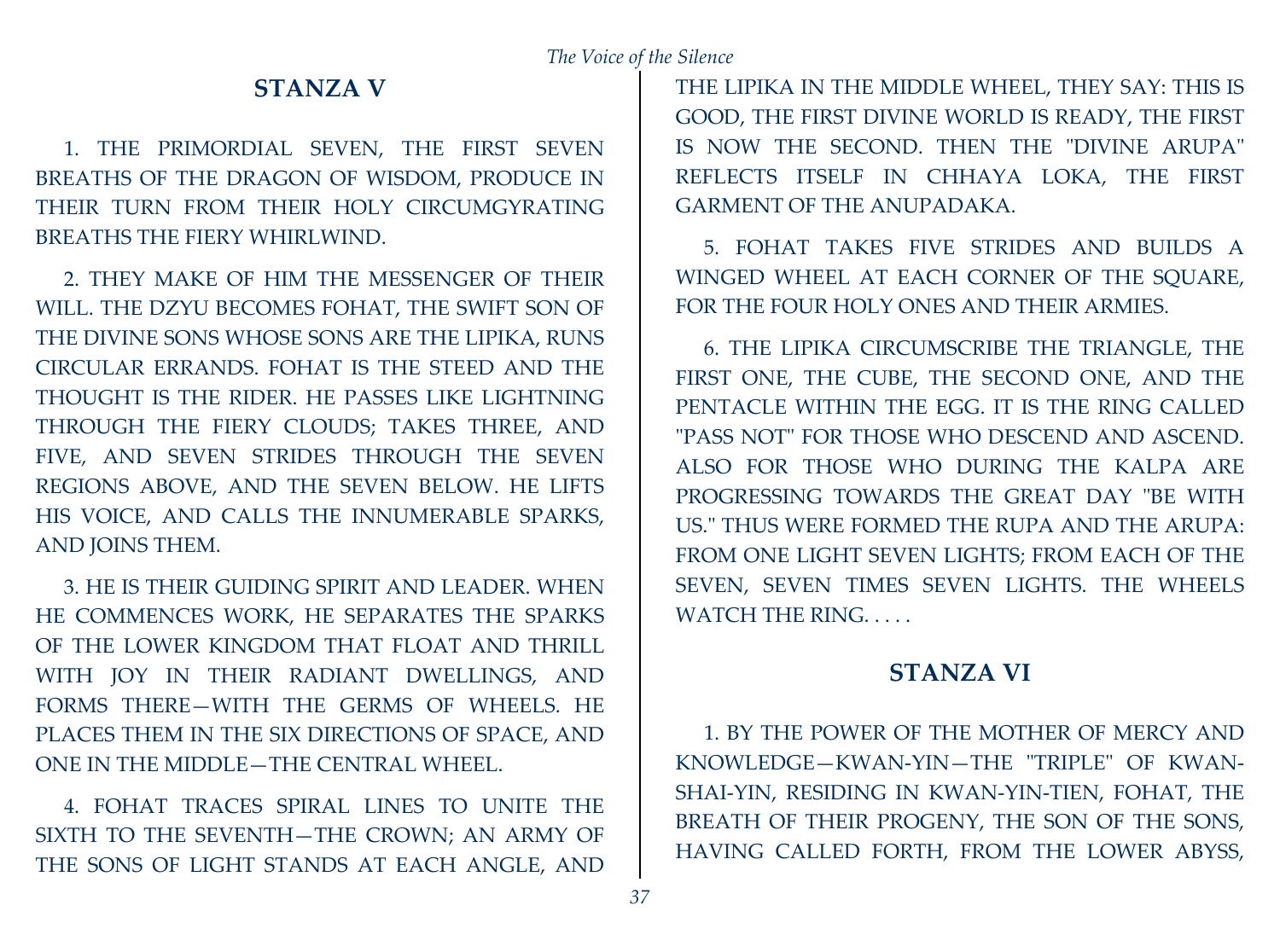THE ILLUSIVE FORM OF SIEN‐TCHANG AND THE SEVEN ELEMENTS: [\\*](#page-41-0)

2. THE SWIFT AND RADIANT ONE PRODUCES THE SEVEN LAYA CENTRES, AGAINST WHICH NONE WILL PREVAIL TO THE GREAT DAY "BE-WITH-US," AND SEATS THE UNIVERSE ON THESE ETERNAL FOUNDATIONS SURROUNDING TSIEN‐TCHAN WITHTHE ELEMENTARY GERMS.

3. OF THE SEVEN—FIRST ONE MANIFESTED, SIX CONCEALED, TWO MANIFESTED, FIVE CONCEALED; THREE MANIFESTED, FOUR CONCEALED; FOUR PRODUCED, THREE HIDDEN; FOUR AND ONE TSAN REVEALED, TWO AND ONE HALF CONCEALED; SIX TO BE MANIFESTED, ONE LAID ASIDE. LASTLY, SEVEN SMALL WHEELS REVOLVING; ONE GIVING BIRTH TO THE OTHER.

4. HE BUILDS THEM IN THE LIKENESS OF OLDER WHEELS, PLACING THEM ON THE IMPERISHABLE CENTRES. HOW DOES FOHAT BUILD THEM? HE COLLECTS THE FIERY DUST. HE MAKES BALLS OF FIRE, RUNS THROUGH THEM, AND ROUND THEM, IN‐ FUSING LIFE THEREINTO THENʹ SETS THEM INTO

MOTION; SOME ONE WAY, SOME THE OTHER WAY. THEY ARE COLD, HE MAKES THEM HOT. THEY ARE DRY, HE MAKES THEM MOIST. THEY SHINE, HE FANS AND COOLS THEM. THUS ACTS FOHAT FROM ONE TWILIGHT TO THE OTHER, DURING SEVEN ETERNITIES.

5. AT THE FOURTH, THE SONS ARE TOLD TO CREATE THEIR IMAGES. ONE THIRD REFUSES— TWO OBEY.

THE CURSE IS PRONOUNCED; THEY WILL BE BORN ON THE FOURTH, SUFFER AND CAUSE SUFFERING; THIS IS THE FIRST WAR.

6. THE OLDER WHEELS ROTATED DOWNWARDS AND UPWARDS. . . . THE MOTHER<sup>ʹ</sup>S SPAWN FILLED THE WHOLE. THERE WERE BATTLES FOUGHT BETWEENTHE CREATORS AND THE DESTROYERS, AND BATTLES FOUGHT FOR SPACE; THE SEED APPEARING AND RE‐ APPEARING CONTINUOUSLY.

7. MAKE THY CALCULATIONS, LANOO, IF THOU WOULDEST LEARN THE CORRECT AGE OF THY SMALL WHEEL. ITS FOURTH SPOKE IS OUR MOTHER. REACH THE FOURTH "FRUIT" OF THE FOURTH PATH OF KNOWLEDGE THAT LEADS TO NIRVANA, AND THOU SHALT COMPREHEND, FOR THOU SHALT SEE . . . . . . . .

<span id="page-41-0"></span><sup>\*</sup> Verse 1 of Stanza VI. is of <sup>a</sup> far later date than the other Stanzas, though still very ancient. The old text of this verse, having names entirely unknown to the Orientalists would give no clue to the student.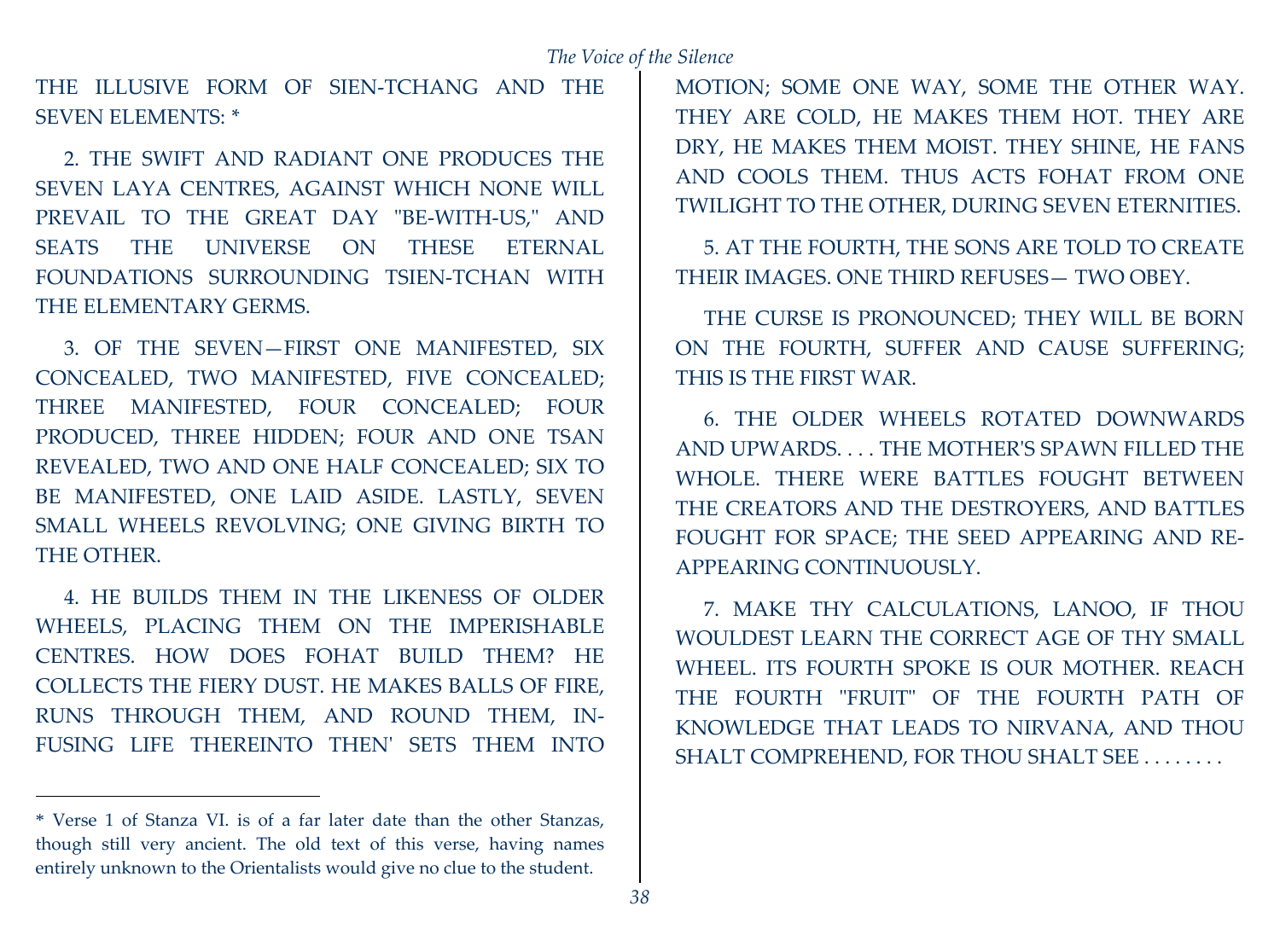#### **STANZA VII**

<span id="page-42-0"></span>1. BEHOLD THE BEGINNING OF SENTIENT FORMLESS LIFE.

FIRST THE DIVINE, THE ONE FROM THE MOTHER‐ SPIRIT; THEN THE SPIRITUAL; THE THREE FROM THE ONE, THE FOUR FROM THE ONE, AND THE FIVE FROM WHICH THE THREE, THE FIVE, AND THE SEVEN. THESE ARE THE THREE‐FOLD, THE FOUR‐FOLD DOWNWARD; THE "MIND-BORN" SONS OF THE FIRST LORD; THE SHINING SEVEN.

IT IS THEY WHO ARE THOU, ME, HIM, OH LANOO. THEY, WHO WATCH OVER THEE, AND THY MOTHER **EARTH** 

2. THE ONE RAY MULTIPLIES THE SMALLER RAYS. LIFE PRECEDES FORM, AND LIFE SURVIVES THE LAST ATOM OF FORM. THROUGH THE COUNTLESS RAYS PROCEEDS THE LIFE‐RAY, THE ONE, LIKE A THREAD THROUGH MANY JEWELS.

3. WHEN THE ONE BECOMES TWO, THE THREEFOLD APPEARS, AND THE THREE ARE ONE; AND IT IS OUR THREAD, OH LANOO, THE HEART OF THE MAN‐PLANT CALLED SAPTAPARMA.

4. IT IS THE ROOT THAT NEVER DIES; THE THREE‐ TONGUED FLAME OF THE FOUR WICKS. THE WICKS ARE THE SPARKS, THAT DRAW FROM THE THREE‐ TONGUED FLAME SHOT OUT BY THE SEVEN—THEIR FLAME—THE BEAMS AND SPARKS OF ONE MOONREFLECTED IN THE RUNNING WAVES OF ALL THE RIVERS OF EARTH.

5. THE SPARK HANGS FROM THE FLAME BY THE FINEST THREAD OF FOHAT. IT JOURNEYS THROUGH THE SEVEN WORLDS OF MAYA. IT STOPS IN THE FIRST, AND IS A METAL AND A STONE; IT PASSES INTO THE SECOND AND BEHOLD—A PLANT; THE PLANT WHIRLS THROUGH SEVEN CHANGES AND BECOMES A SACRED ANIMAL. FROM THE COMBINED ATTRIBUTES OF THESE, MANU, THE THINKER IS FORMED. WHO FORMS HIM? THE SEVEN LIVES, AND THE ONE LIFE. WHO COMPLETES HIM? THE FIVE‐FOLD LHA. AND WHOPERFECTS THE LAST BODY? FISH, SIN, AND SOMA. . . . .

6. FROM THE FIRST‐BORN THE THREAD BETWEEN THE SILENT WATCHER AND HIS SHADOW BECOMES MORE STRONG AND RADIANT WITH EVERY CHANGE. THE MORNING SUN‐LIGHT HAS CHANGED INTONOON‐DAY GLORY. . . . .

7. THIS IS THY PRESENT WHEEL, SAID THE FLAME TO THE SPARK. THOU ART MYSELF, MY IMAGE, AND MY SHADOW. I HAVE CLOTHED MYSELF IN THEE, AND THOU ART MY VAHAN TO THE DAY, "BE WITH US," WHEN THOU SHALT RE‐BECOME MYSELF AND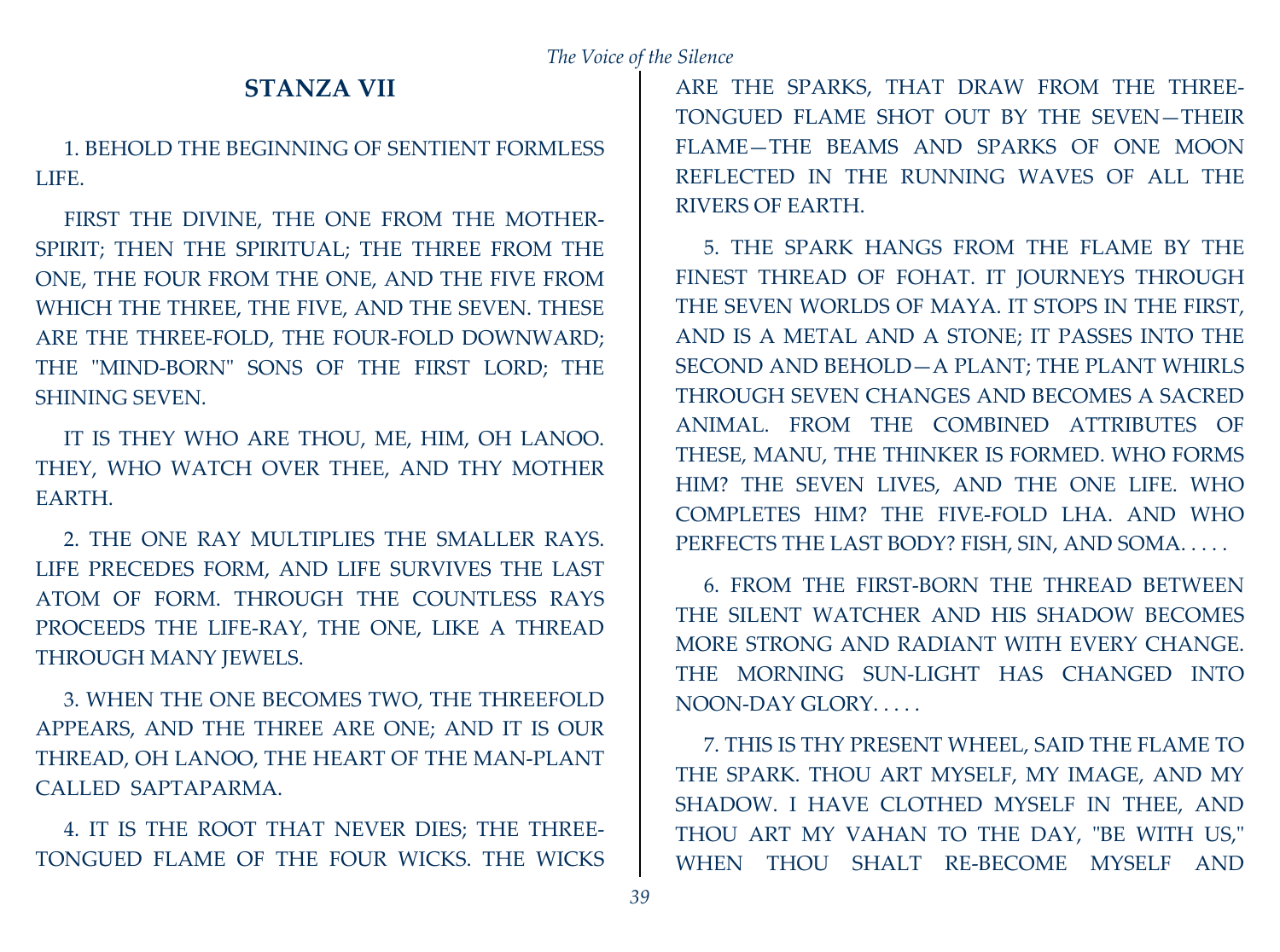<span id="page-43-0"></span>OTHERS, THYSELF AND ME. THEN THE BUILDERS, HAVING DONNED THEIR FIRST CLOTHING, DESCEND ON RADIANT EARTH AND REIGN OVER MEN—WHO ARE THEMSELVES. . . .

### **ANTHROPOGENESIS IN THE SECRET VOLUME**

#### (VERBATIM EXTRACTS[\\*](#page-43-1))

### **I**

1. THE LHA WHICH TURNS THE FOURTH IS SUBSERVIENT TO THE LHA OF THE SEVEN, THEY WHO REVOLVE DRIVING THEIR CHARIOTS AROUND THEIR LORD, THE ONE EYE. HIS BREATH GAVE LIFE TO THE SEVEN; IT GAVE LIFE TO THE FIRST.

2. SAID THE EARTH:—"LORD OF THE SHINING FACE; MY HOUSE IS EMPTY . . . . SEND THY SONS TO PEOPLE THIS WHEEL. THOU HAST SENT THY SEVEN SONS TO THE LORD OF WISDOM. SEVEN TIMES DOTH HE SEE THEE NEARER TO HIMSELF, SEVEN TIMES MORE DOTH HE FEEL THEE. THOU HAST FORBIDDEN THY SERVANTS, THE SMALL RINGS, TO CATCH THY LIGHT AND HEAT, THY GREAT BOUNTY TO INTERCEPT ON ITS PASSAGE. SEND NOW TO THY SERVANT THE SAME."

<span id="page-43-1"></span><sup>\*</sup> Only forty‐nine Slokas out of several hundred are here given. Not every verse is translated verbatim. A periphrasis is sometimes used for the sake of clearness and intelligibility, where <sup>a</sup> literal translation would be quite unintelligible.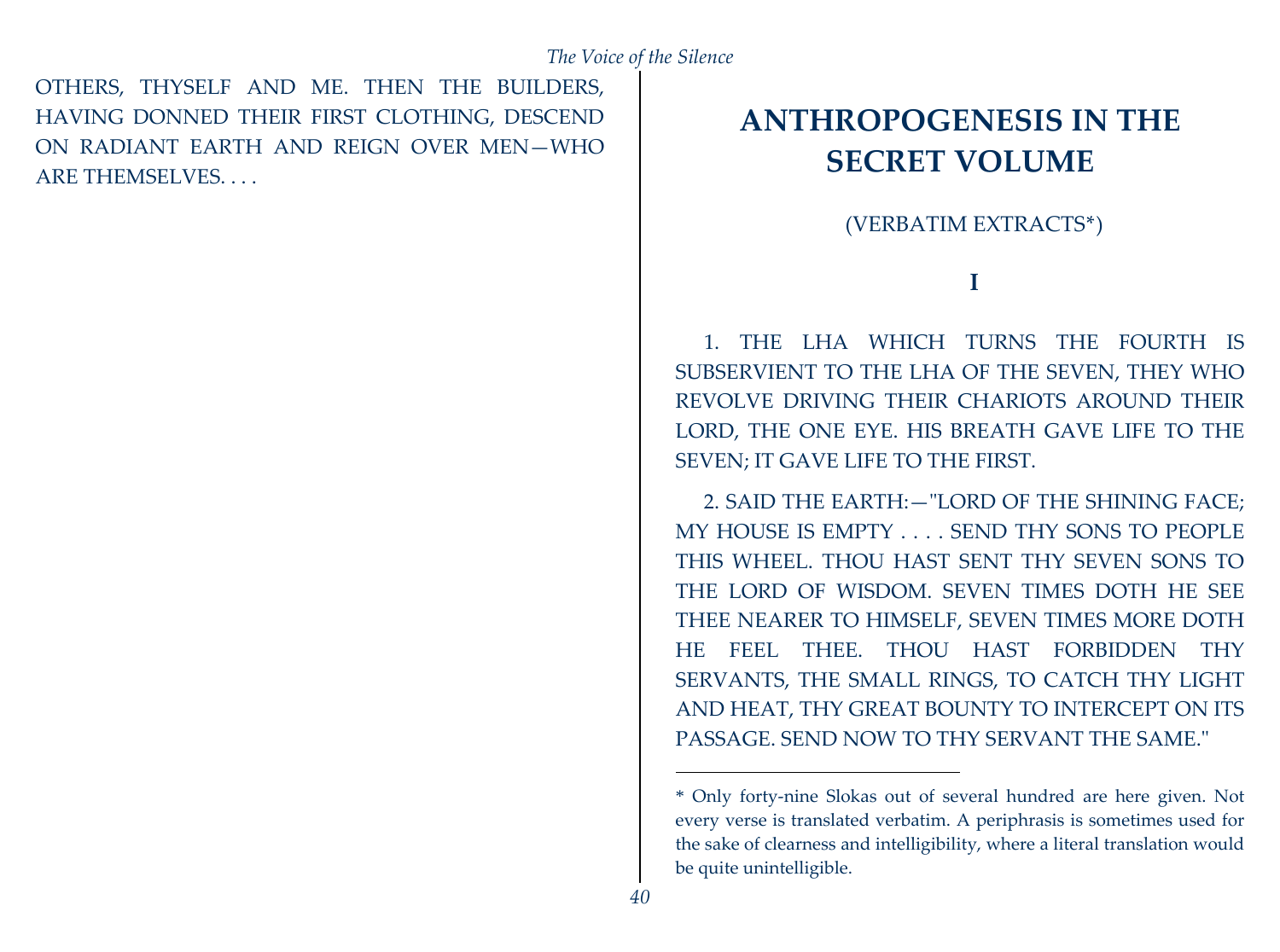3. SAID THE "LORD OF THE SHINING FACE":—"I SHALL SEND THEE A FIRE WHEN THY WORK IS COMMENCED. RAISE THY VOICE TO OTHER LOKAS; APPLY TO THY FATHER, THE LORD OF THE LOTUS, FOR HIS SONS . . . . THY PEOPLE SHALL BE UNDER THE RULE OF THE FATHERS. THY MEN SHALL BE MORTALS. THE MEN OF THE LORD OF WISDOM, NOT THE LUNAR SONS, ARE IMMORTAL. CEASE THY COMPLAINTS. THY SEVEN SKINS ARE YET ON THEE . . . . THOU ART NOT READY. THY MEN ARE NOT READY."

4. AFTER GREAT THROES SHE CAST OFF HER OLDTHREE AND PUT ON HER NEW SEVEN SKINS, AND STOOD IN HER FIRST ONE.

#### **II.**

5. THE WHEEL WHIRLED FOR THIRTY CRORES MORE. IT CONSTRUCTED RUPAS: SOFT STONES THAT HARDENED; HARD PLANTS THAT SOFTENED. VISIBLE FROM INVISIBLE, INSECTS AND SMALL LIVES. SHE SHOOK THEM OFF HER BACK WHENEVER THEY OVERRAN THE MOTHER.

. . . . AFTER THIRTY CRORES SHE TURNED ROUND. SHE LAY ON HER BACK; ON HER SIDE. . . SHE WOULD CALL NO SONS OF HEAVEN, SHE WOULD ASK NO SONS OF WISDOM. SHE CREATED FROM HER OWN

BOSOM. SHE EVOLVED WATER‐MEN, TERRIBLE AND BAD.

6. THE WATER‐MEN TERRIBLE AND BAD SHE HERSELF CREATED FROM THE REMAINS OF OTHERS, FROM THE DROSS AND SLIME OF HER FIRST, SECOND, AND THIRD, SHE FORMED THEM. THE DHYANI CAME AND LOOKED—THE DHYANI FROM THE BRIGHT FATHER‐MOTHER, FROM THE WHITE REGIONS THEY CAME, FROM THE ABODES OF THE IMMORTAL **MORTALS** 

7. DISPLEASED THEY WERE. OUR FLESH IS NOT THERE. NO FIT RUPAS FOR OUR BROTHERS OF THE FIFTH. NO DWELLINGS FOR THE LIVES. PURE WATERS, NOT TURBID, THEY MUST DRINK. LET US DRY THEM.

8. THE FLAMES CAME. THE FIRES WITH THE SPARKS; THE NIGHT FIRES AND THE DAY FIRES. THEY DRIED OUT THE TURBID DARK WATERS. WITH THEIR HEAT THEY QUENCHED THEM. THE LHAS OF THE HIGH, THE LHAMAYIN OF BELOW, CAME. THEY SLEW THE FORMS WHICH WERE TWO‐AND FOUR‐FACED. THEY FOUGHT THE GOAT‐MEN, AND THE DOG‐HEADED MEN, AND THE MEN WITH FISHESʹ BODIES.

9. MOTHER‐WATER, THE GREAT SEA, WEPT. SHE AROSE, SHE DISAPPEARED IN THE MOON WHICH HAD LIFTED HER, WHICH HAD GIVEN HER BIRTH.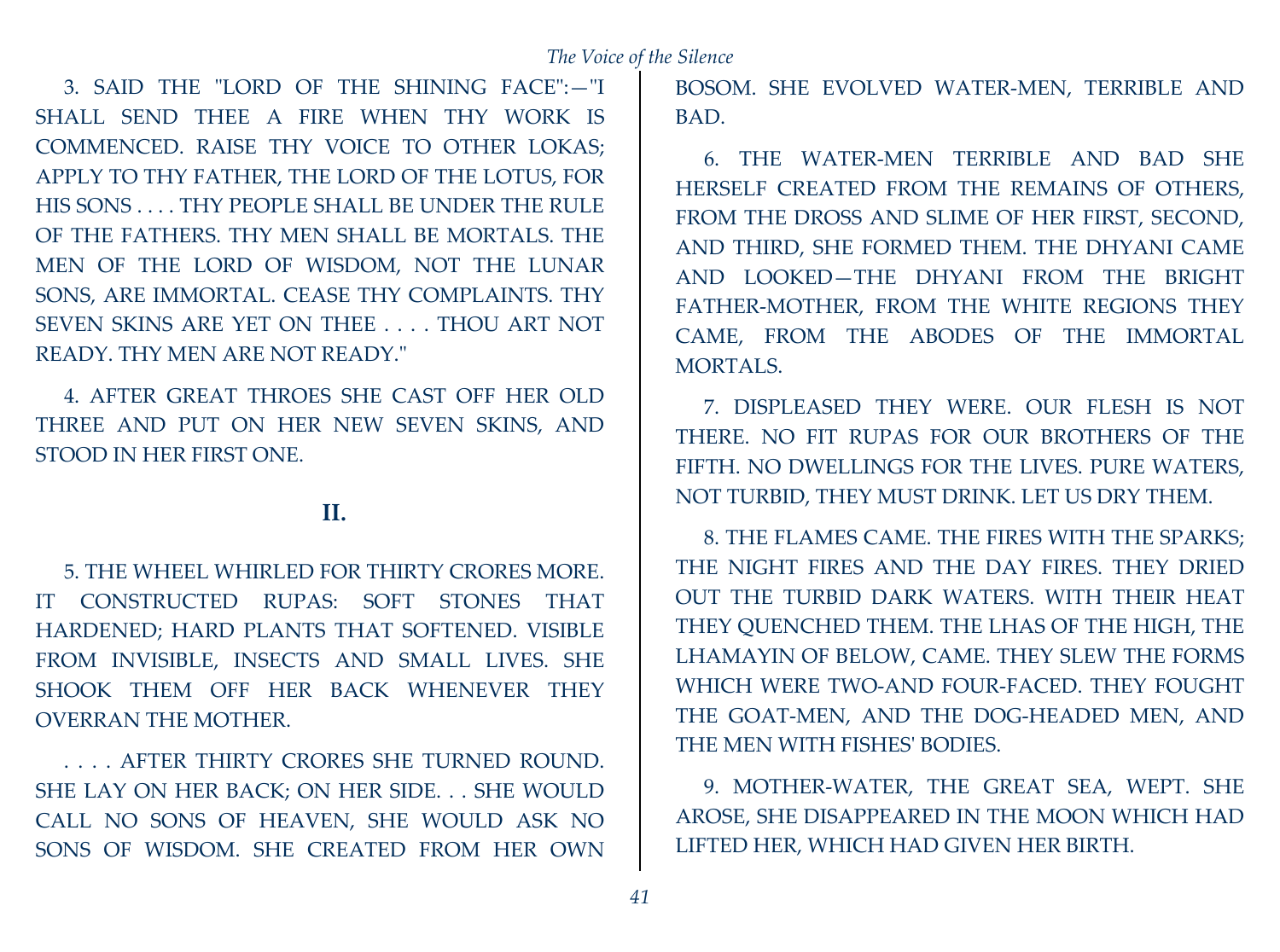. . .

10. WHEN THEY WERE DESTROYED, MOTHER‐EARTH REMAINED BARE. SHE ASKED TO BE DRIED.

#### **III.**

11. THE LORD OF THE LORDS CAME. FROM HER BODY HE SEPARATED THE WATERS, AND THAT WAS HEAVEN ABOVE, THE FIRST HEAVEN.

12. THE GREAT CHOHANS CALLED THE LORDS OF THE MOON, OF THE AIRY BODIES. "BRING FORTH MEN, MEN OF YOUR NATURE. GIVE THEM THEIR FORMS WITHIN. SHE WILL BUILD COVERINGS WITHOUT. MALES‐FEMALES WILL THEY BE. LORDS OF THE FLAME ALSO . . . . "

13. THEY WENT EACH ON HIS ALLOTTED LAND: SEVEN OF THEM EACH ON HIS LOT. THE LORDS OF THE FLAME REMAIN BEHIND. THEY WOULD NOT GO, THEY WOULD NOT CREATE.

#### **IV.**

14. THE SEVEN HOSTS, THE "WILL-BORN LORDS," PROPELLED BY THE SPIRIT OF LIFE‐GIVING, SEPARATE MEN FROM THEMSELVES, EACH ON HIS OWN ZONE.

15. SEVEN TIMES SEVEN SHADOWS OF FUTURE MEN WERE BORN, EACH OF HIS OWN COLOUR AND KIND. EACH INFERIOR TO HIS FATHER. THE FATHERS, THE BONELESS, COULD GIVE NO LIFE TO BEINGS WITH BONES. THEIR PROGENY WERE BHUTA, WITH NEITHER FORM NOR MIND. THEREFORE THEY ARE CALLED THE CHHAYA.

16. HOW ARE THE MANUSHYA BORN? THE MANUS WITH MINDS, HOW ARE THEY MADE? THE FATHERS CALLED TO THEIR HELP THEIR OWN FIRE; WHICH IS THE FIRE THAT BURNS IN EARTH. THE SPIRIT OF THE EARTHCALLED TO HIS HELP THE SOLAR FIRE. THESE THREE PRODUCED IN THEIR JOINT EFFORTS A GOOD RUPA. IT COULD STAND, WALK, RUN, RECLINE, OR FLY. YET IT WAS STILL BUT A CHHAYA, A SHADOW WITH NO SENSE .

17. THE BREATH NEEDED A FORM; THE FATHERS GAVE IT. THE BREATH NEEDED A GROSS BODY; THE EARTH MOULDED IT. THE BREATH NEEDED THE SPIRIT OF LIFE; THE SOLAR LHAS BREATHED IT INTO ITS FORM. THE BREATH NEEDED A MIRROR OF ITS BODY; "WE GAVE IT OUR OWN," SAID THE DHYANIS. THE BREATH NEEDED A VEHICLE OF DESIRES; "IT HAS IT," SAID THE DRAINER OF WATERS. BUT BREATH NEEDS A MIND TO EMBRACE THE UNIVERSE; "WE CANNOT GIVE THAT," SAID THE FATHERS. "I NEVER HAD IT," SAID THE SPIRIT OF THE EARTH. "THE FORM WOULD BE CONSUMED WERE I TO GIVE IT MINE,ʺ SAID THE GREAT FIRE . . . . MAN REMAINED AN EMPTY SENSELESS BHUTA . . . . THUS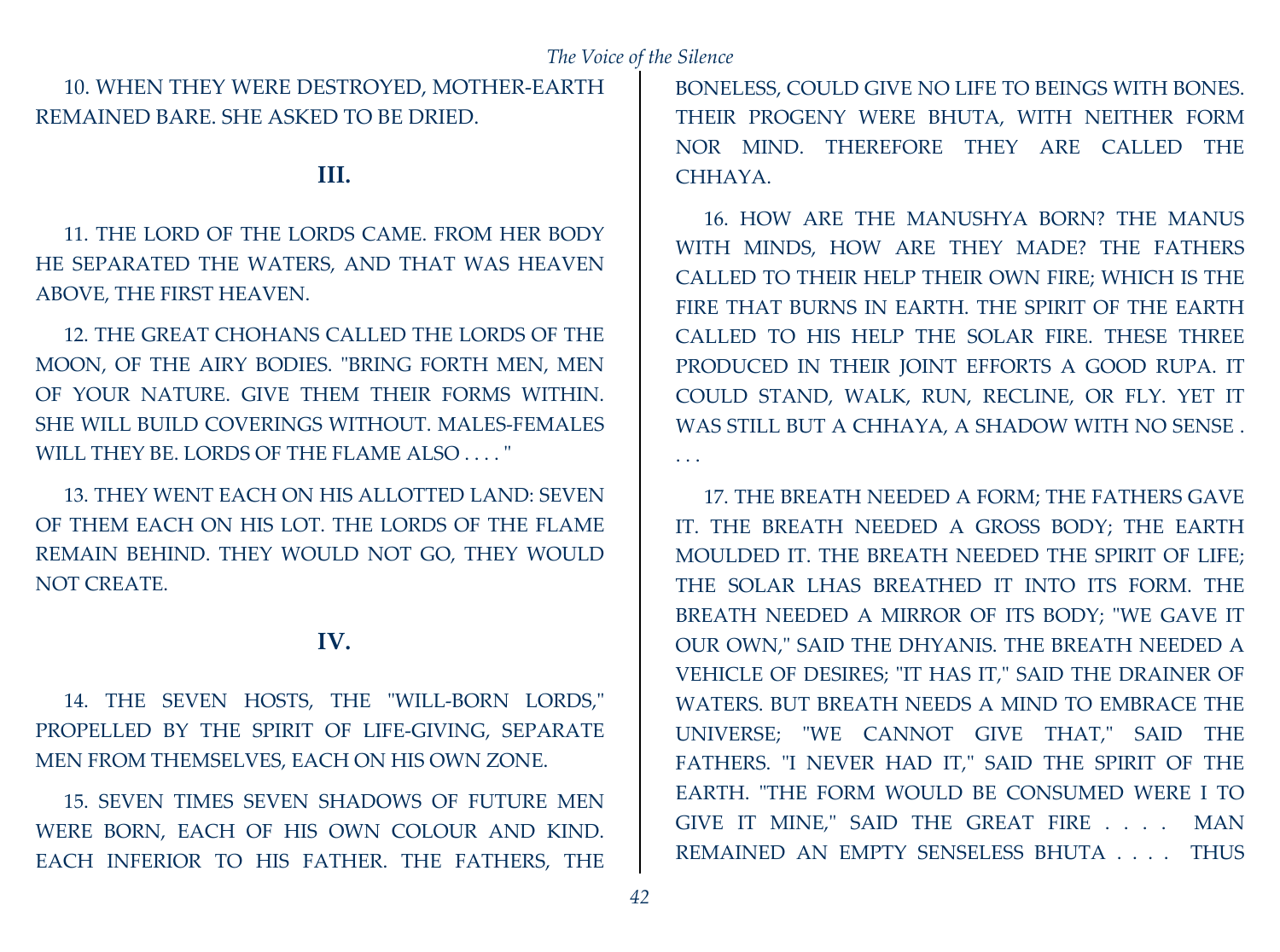HAVE THE BONELESS GIVEN LIFE TO THOSE WHO BECAME MEN WITH BONES IN THE THIRD.

**V.**

18. THE FIRST WERE THE SONS OF YOGA. THEIR SONS THE CHILDREN OF THE YELLOW FATHER AND THE WHITE MOTHER.

19. THE SECOND RACE WAS THE PRODUCT BY BUDDING AND EXPANSION, THE A‐SEXUAL FROM THE SEXLESS[\\*](#page-46-0) —THUS WAS, O LANOO, THE SECOND RACE PRODUCED.

20. THEIR FATHERS WERE THE SELF‐BORN. THE SELF‐ BORN, THE CHHAYA FROM THE BRILLIANT BODIES OF THE LORDS, THE FATHERS, THE SONS OF TWILIGHT.

21. WHEN THE RACE BECAME OLD, THE OLD WATERS MIXED WITH THE FRESHER WATERS. WHEN ITS DROPS BECAME TURBID, THEY VANISHED AND DISAPPEARED IN THE NEW STREAM, IN THE HOT STREAM OF LIFE. THE OUTER OF THE FIRST BECAME THE INNER OF THE SECOND. THE OLD WING BECAME THE NEW SHADOW, AND THE SHADOW OF THE WING.

**VI.**

22. THEN THE SECOND EVOLVED THE EGG‐BORN, THE THIRD. THE SWEAT GREW, ITS DROPS GREW, AND THE DROPS BECAME HARD AND ROUND. THE SUN WARMED IT; THE MOON COOLED AND SHAPED IT; THE WIND FED IT UNTIL ITS RIPENESS. THE WHITE SWAN FROM THE STARRY VAULT OVERSHADOWED THE BIG DROP. THE EGG OF THE FUTURE RACE, THE MAN‐SWAN OF THE LATER THIRD. FIRST MALE‐FEMALE, THEN MAN AND **WOMAN** 

23. THE SELF‐BORN WERE THE CHHAYAS: THE SHADOWS FROM THE BODIES OF THE SONS OF TWILIGHT.

#### **VII.**

24. THE SONS OF WISDOM, THE SONS OF NIGHT, READY FOR REBIRTH, CAME DOWN, THEY SAW THE VILE FORMS OF THE FIRST THIRD, "WE CAN CHOOSE," SAID THE LORDS, "WE HAVE WISDOM." SOME ENTERED THE CHHAYA. SOME PROJECTED THE SPARK. SOME DEFERRED TILL THE FOURTH. FROM THEIR OWN RUPA THEY FILLED THE KAMA. THOSE WHO ENTERED BECAME ARHATS. THOSE WHO RECEIVED BUT A SPARK, REMAINED DESTITUTE OF KNOWLEDGE; THE SPARK BURNED LOW. THE THIRD REMAINED MIND‐LESS. THEIR JIVAS WERE NOT READY. THESE WERE SET APART AMONG THE

<span id="page-46-0"></span><sup>\*</sup> The idea and spirit of the sentence is here given, as <sup>a</sup> verbal translation would convey very little to the reader.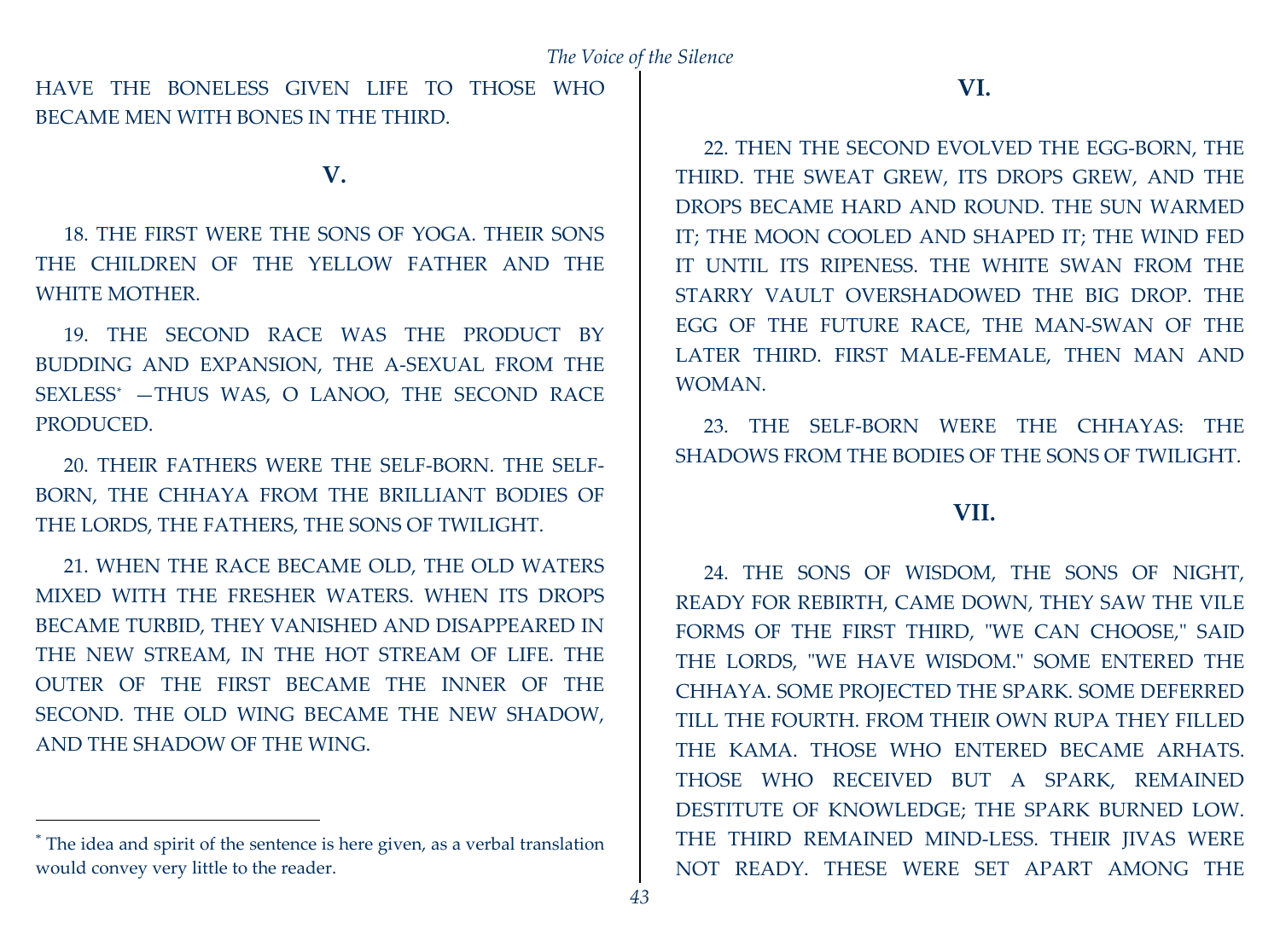SEVEN. THEY BECAME NARROW‐HEADED. THE THIRDWERE READY. "IN THESE SHALL WE DWELL," SAID THE LORDS OF THE FLAME.

25. HOW DID THE MANASA, THE SONS OF WISDOM, ACT? THEY REJECTED THE SELF‐BORN. THEY ARE NOT READY. THEY SPURNED THE SWEAT‐BORN. THEY ARE NOT QUITE READY. THEY WOULD NOT ENTER THE FIRST EGG-BORN.

26. WHEN THE SWEAT‐BORN PRODUCED THE EGG‐ BORN, THE TWOFOLD AND THE MIGHTY, THE POWERFUL WITH BONES, THE LORDS OF WISDOM SAID: "NOW SHALL WE CREATE."

27. THE THIRD RACE BECAME THE VAHAN OF THE LORDS OF WISDOM. IT CREATED "SONS OF WILL AND YOGA," BY KRIYASAKTI IT CREATED THEM, THE HOLY FATHERS, ANCESTORS OF THE ARHATS. .

#### **VIII.**

28. FROM THE DROPS OF SWEAT; FROM THE RESIDUE OF THE SUBSTANCE; MATTER FROM DEAD BODIES OF MEN AND ANIMALS OF THE WHEEL BEFORE; AND FROM CAST‐OFF DUST, THE FIRST ANIMALS WERE PRODUCED.

29. ANIMALS WITH BONES, DRAGONS OF THE DEEP, AND FLYING SARPAS WERE ADDED TO THE CREEPING THINGS. THEY THAT CREEP ON THE GROUND GOT WINGS. THEY OF THE LONG NECKS IN THE WATER BECAME THE PROGENITORS OF THE FOWLS OF THE AIR.

30. DURING THE THIRD RACE THE BONELESS ANIMALS GREW AND CHANGED: THEY BECAME ANIMALS WITH BONES, THEIR CHHAYAS BECAME SOLID.

31. THE ANIMALS SEPARATED THE FIRST. THEY BEGANTO BREED. THE TWO‐FOLD MAN SEPARATED ALSO. HE SAID: "LET US AS THEY; LET US UNITE AND MAKE CREATURES.ʺ THEY DID.

32. AND THOSE WHICH HAD NO SPARK TOOK HUGE SHE‐ANIMALS UNTO THEM. THEY BEGAT UPON THEMDUMB RACES. DUMB THEY WERE THEMSELVES. BUT THEIR TONGUES UNTIED. THE TONGUES OF THEIR PROGENY REMAINED STILL. MONSTERS THEY BRED. ARACE OF CROOKED RED‐HAIR‐COVERED MONSTERS GOING ON ALL FOURS. A DUMB RACE TO KEEP THE SHAME UNTOLD.

#### **IX.**

33. SEEING WHICH, THE LHAS WHO HAD NOT BUILT MEN, WEPT, SAYING:—

34. "THE AMANASA HAVE DEFILED OUR FUTURE ABODES. THIS IS KARMA. LET US DWELL IN THE OTHERS.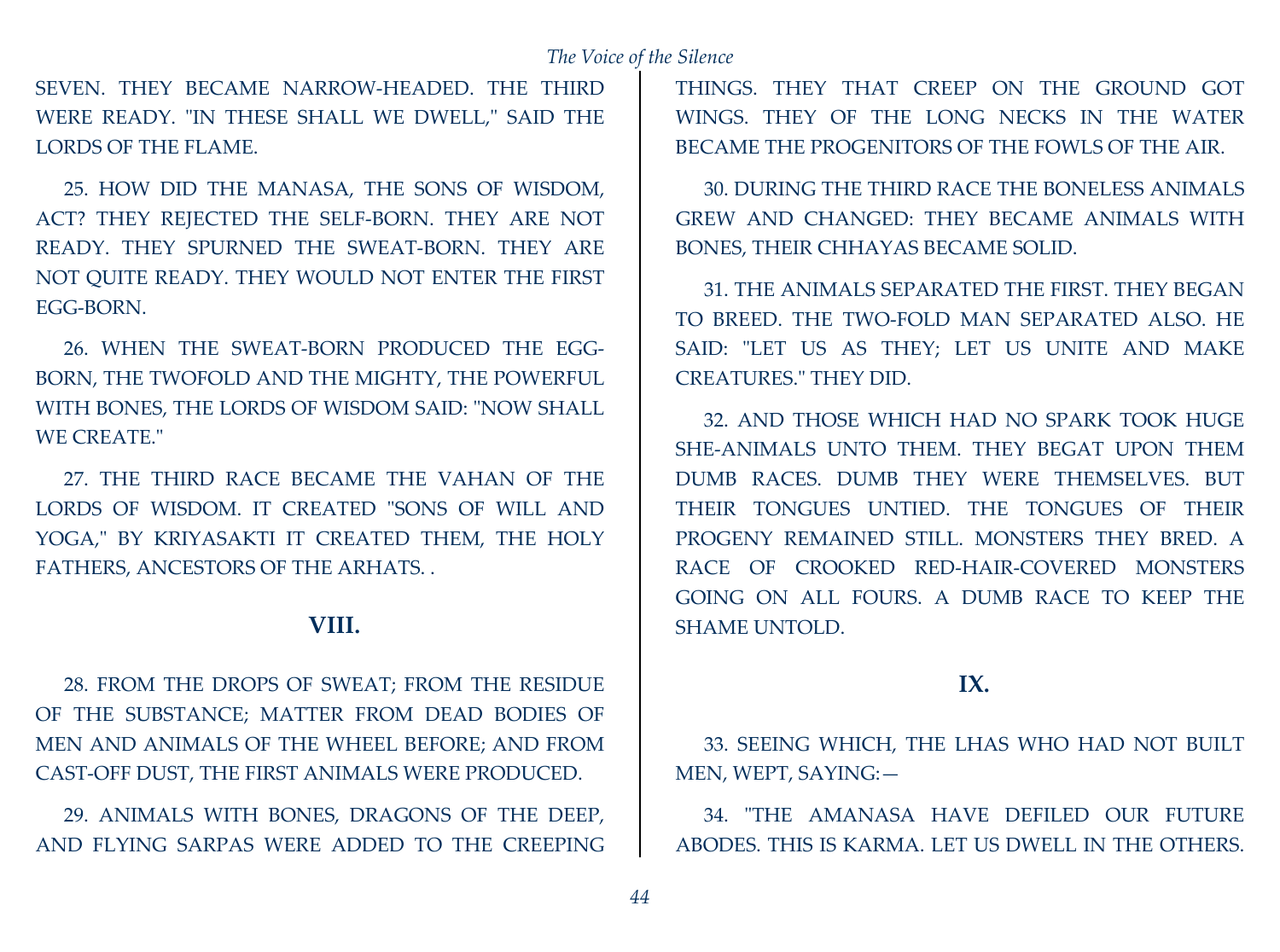LET US TEACH THEM BETTER, LEST WORSE SHOULD HAPPEN. THEY DID . . . .

35. THEN ALL MEN BECAME ENDOWED WITH MANAS. THEY SAW THE SIN OF THE MINDLESS.

36. THE FOURTH RACE DEVELOPED SPEECH.

37. THE ONE BECAME TWO; ALSO ALL THE LIVING AND CREEPING THINGS THAT WERE STILL ONE, GIANT FISH‐BIRDS AND SERPENTS WITH SHELL‐HEADS.

#### **X.**

38. THUS TWO BY TWO ON THE SEVEN ZONES, THE THIRD RACE GAVE BIRTH TO THE FOURTH‐RACE MEN; THE GODS BECAME NO‐GODS; THE SURA BECAME A‐ SURA.

39. THE FIRST, ON EVERY ZONE, WAS MOON‐ COLOURED; THE SECOND YELLOW LIKE GOLD; THE THIRD RED; THE FOURTH BROWN, WHICH BECAME BLACK WITH SIN. THE FIRST SEVEN HUMAN SHOOTS WERE ALL OF ONE COMPLEXION. THE NEXT SEVENBEGAN MIXING.

40. THEN THE FOURTH BECAME TALL WITH PRIDE. WE ARE THE KINGS, IT WAS SAID; WE ARE THE GODS.

41. THEY TOOK WIVES FAIR TO LOOK UPON. WIVES FROM THE MINDLESS, THE NARROW‐HEADED. THEY BRED MONSTERS. WICKED DEMONS, MALE AND FEMALE, ALSO KHADO (DAKINI), WITH LITTLE MINDS.

42. THEY BUILT TEMPLES FOR THE HUMAN BODY. MALE AND FEMALE THEY WORSHIPPED. THEN THE THIRD EYE ACTED NO LONGER.

#### **XI.**

43. THEY BUILT HUGE CITIES. OF RARE EARTHS ANDMETALS THEY BUILT, AND OUT OF THE FIRES VOMITED, OUT OF THE WHITE STONE OF THE MOUNTAINS AND OF THE BLACK STONE, THEY CUT THEIR OWN IMAGES IN THEIR SIZE AND LIKENESS, AND WORSHIPPED THEM.

44. THEY BUILT GREAT IMAGES NINE YATIS HIGH, THE SIZE OF THEIR BODIES. INNER FIRES HAD DESTROYED THE LAND OF THEIR FATHERS. THE WATER THREATENED THE FOURTH.

45. THE FIRST GREAT WATERS CAME. THEYSWALLOWED THE SEVEN GREAT ISLANDS.

46. ALL HOLY SAVED, THE UNHOLY DESTROYED. WITH THEM MOST OF THE HUGE ANIMALS, PRODUCED FROM THE SWEAT OF THE EARTH.